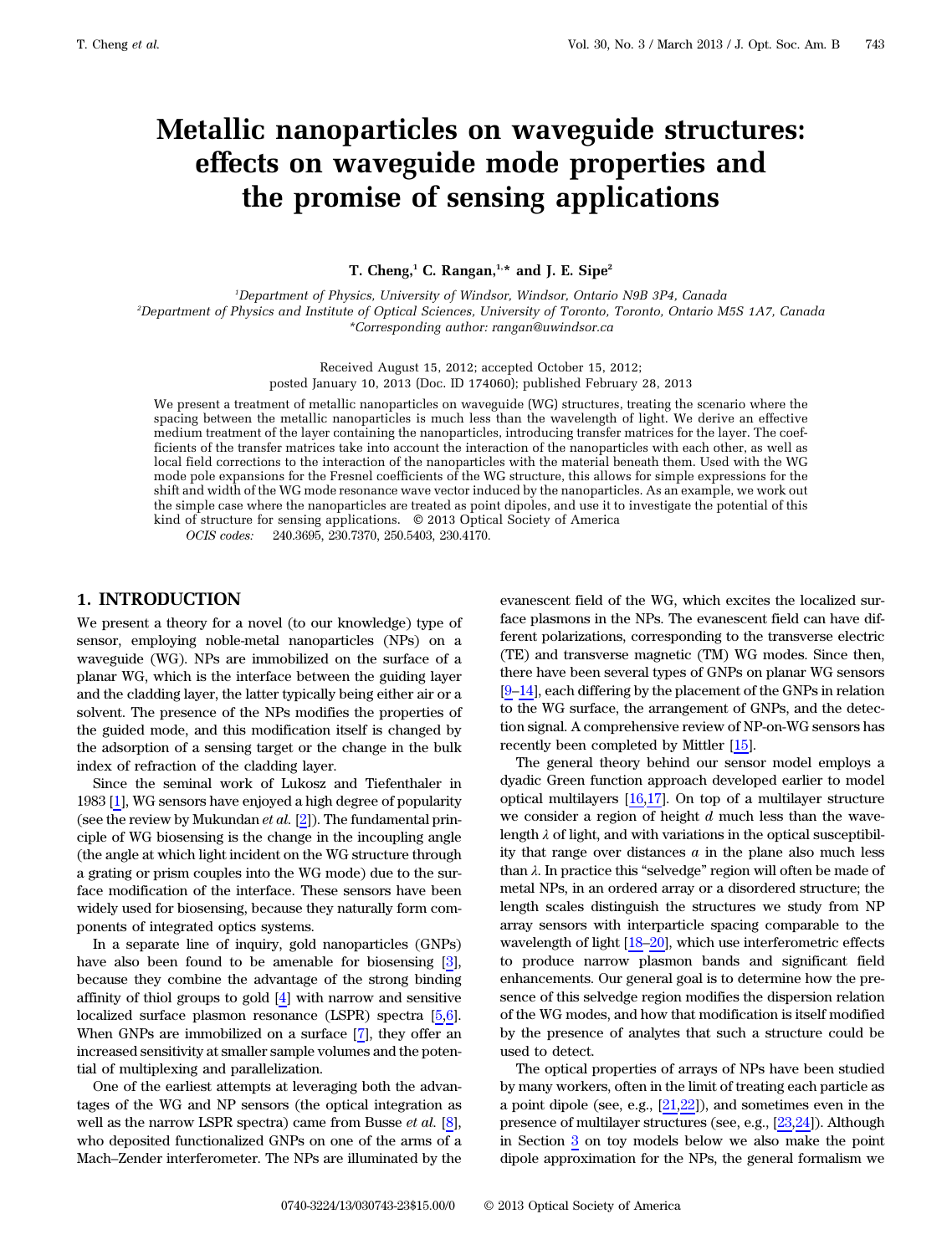develop is not restricted to that approximation, and we feel it will have its most important applications in systems where the NPs are close enough to each other that such an approximation is not valid. Our strategy is to split the calculation of the optical response of the selvedge into two parts, one having to do with the near (electrostatic limit) fields, which must (in general) be done numerically, and one having to do with the radiative fields, which can be done analytically, given our assumption that  $d, a \ll \lambda$ . Since the near fields drop off with increasing distance from a source much faster than the radiative fields, this will simplify the numerical work considerably.

The assumption that  $d, a \ll \lambda$  places our work in the general field of "homogenization," and a naïve approach would be to simply apply one of the current approaches (see, e.g., [\[25](#page-22-19)–[28\]](#page-22-20)) to homogenize a selvedge envisioned to be in free space, and with its effective optical properties thus characterized treat it simply as a new layer on top of the multilayer structure. But this is too simplistic. We find that the effective optical properties of the selvedge itself are affected by the presence of the multilayer structure on which it resides, through, for example, the image dipole moments in the layer below the selvedge. Thus the homogenization must be done explicitly in the presence of the underlying multilayer. In this work we take the selvedge to be on top of a layer of thickness comparable to the wavelength of light, to model devices created by electroless deposition or electron beam deposition on a WG structure; a generalization that we will turn to in a following communication will treat the selvedge positioned on top of a thinner first layer, to model devices created by organometallic chemical vapor deposition.

The outline of the rest of the paper is as follows. We develop the theory in Section [2](#page-1-0), which culminates in identifying transfer matrices for the selvedge. These allow us to easily determine the optical properties of the selvedge on top of the multilayer structures. Since WG modes, or other such resonances, are characterized by poles in the Fresnel coefficients, including the selvedge through its transfer matrices allows us to identify expressions for the shift in the position and width of those resonances due to the selvedge. In Section [3](#page-10-0) we illustrate our approach by working out the simple examples of a selvedge consisting of spheres modeled as point dipoles, in either a lattice or a disordered array. For completeness we also work out the limit of a selvedge consisting of a very thin layer itself; this last case can also be done exactly, of course, since it just adds another layer to the multilayer structure. We turn to sensing examples in Section [4.](#page-13-0) Here we look at how the presence of analytes further modifies the position and width of the WG mode. Even though we restrict ourselves to the point dipole approximation for the spheres in the selvedge, which we take to be metallic, we show that monitoring these changes could lead, in some instances, to a sensor with a much better sensitivity than the standard surface plasmon resonance (SPR) sensor and, despite the absorption of light in the metal NPs, to an enhancement in the sensitivity of the original WG sensor on which this new structure is based. We conclude in Section [5](#page-18-0). Some of the mathematical details are relegated to appendices.

## <span id="page-1-0"></span>2. THEORY

The structure we consider is shown in Fig. [1](#page-1-1). We suppose there is a medium with refractive index  $n_1$  for the region

<span id="page-1-1"></span>

Fig. 1. Schematic of a multilayer structure with a medium (cladding) of refractive index  $n_1$  above it. A selvedge layer of closely spaced GNPs lies along the interface between the multilayer and cladding.

 $z > 0$  (the "cladding"), a multilayer in the region  $-D < z < 0$ with  $N - 1$  layers, and a medium with refractive index  $n<sub>N</sub>$  in the region  $z < -D$  (the "substrate"). We refer to this system alone, with complete translational invariance in the  $xy$  plane, as the "bare multilayer structure."

Added to this we suppose that nanostructures are added in the region  $z > 0$ , characterized by a susceptibility  $\chi(\mathbf{r})$  that is only nonzero for  $z > 0$ , and describes the response *above and* beyond that associated with the uniform relative permittivity  $\varepsilon_1 = n_1^2$  $\varepsilon_1 = n_1^2$ . We take  $\chi(\mathbf{r})$  to vanish for  $z > d$  (see Fig. 2), and refer to the region  $0 < z < d$  as the "selvedge." We put  $\mathbf{r} = \mathbf{R} + z\hat{\mathbf{z}}$ , where **R** =  $(x, y)$ , write  $\chi(\mathbf{r}) = \chi(\mathbf{R}; z)$ , and generally use this notation for the position dependence of the fields.

#### A. Basic Equations

We take all the fields to be stationary at frequency  $\omega$ :

$$
f(\mathbf{R}; z; t) = f(\mathbf{R}; z)e^{-i\omega t} + \text{c.c.}
$$

<span id="page-1-3"></span>In particular, we take  $E(R; z)$  to be the total electric field in the structure. The polarization  $P(R; z)$  due to the additional susceptibility  $\chi(\mathbf{R}; z)$  is given by

$$
\mathbf{P}(\mathbf{R};z) = \epsilon_0 \chi(\mathbf{R};z) \mathbf{E}(\mathbf{R};z). \tag{1}
$$

This must be solved self-consistently, because  $E(R; z)$  contains a contribution from the polarization  $P(R; z)$  itself, which we write as  $\mathbf{E}_p(\mathbf{R}; z)$ ; it can be expressed in terms of a Green function characterizing the solution of Maxwell's equations with a specified source  $P(R; z)$  in the presence of the bare multilayer structure,

<span id="page-1-4"></span><span id="page-1-2"></span>

Fig. 2. Typical length scales in the problem. The thickness of the selvedge layer  $d$  and the interparticle spacing  $a$  are much smaller than the wavelength of light  $\lambda$ .  $\Delta$  is a characteristic length scale such that  $a \ll \Delta \ll \lambda$ .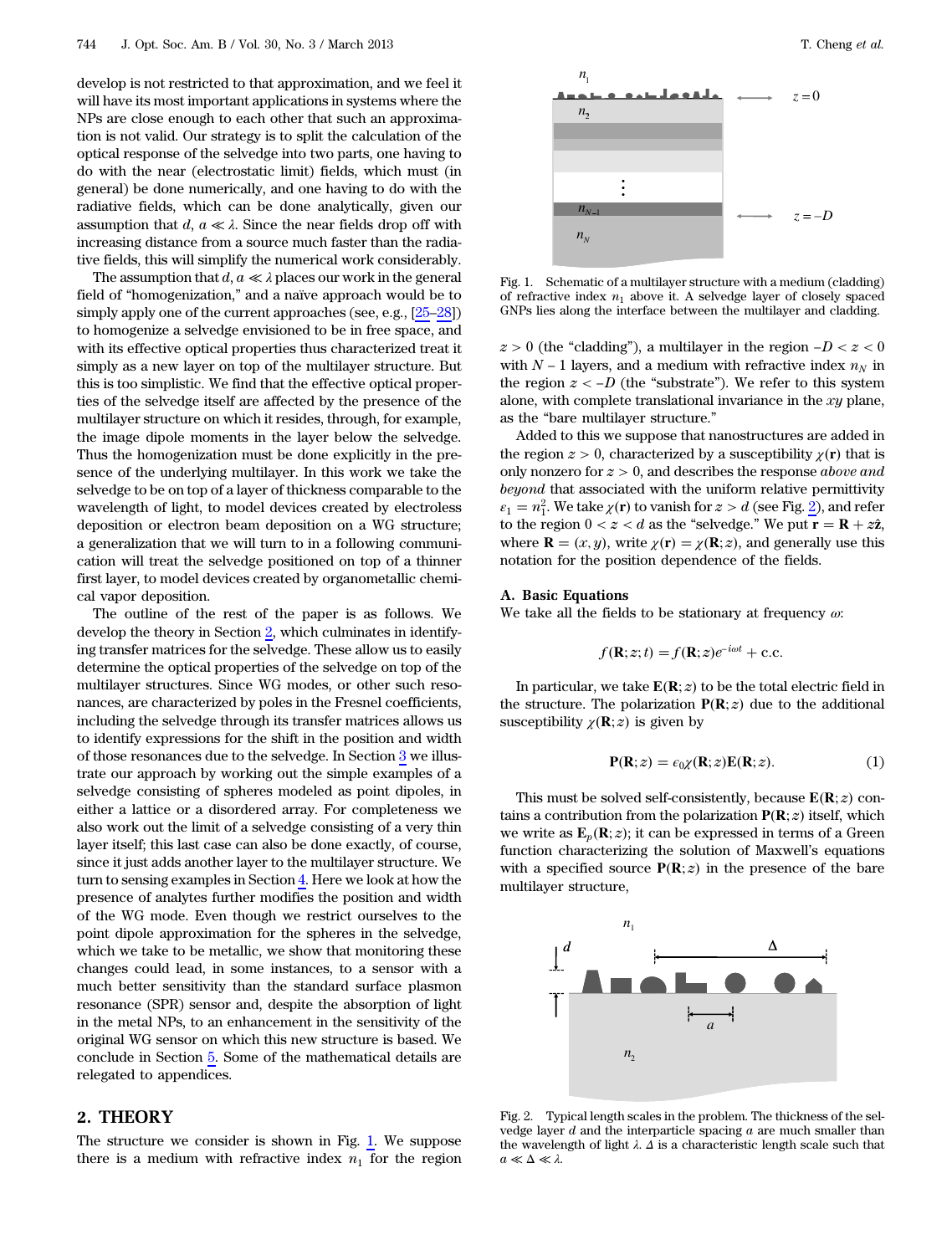$$
\mathbf{E}_p(\mathbf{R};z) = \int G(\mathbf{R} - \mathbf{R}';z,z') \cdot \mathbf{P}(\mathbf{R}';z') d\mathbf{R}' dz', \qquad (2)
$$

<span id="page-2-10"></span>and satisfying the usual outgoing radiation conditions at infinity. We can write the Green function  $G(\mathbf{R} - \mathbf{R}'; z, z')$  as the sum of two contributions,

$$
G(\mathbf{R} - \mathbf{R}'; z, z') = G^o(\mathbf{R} - \mathbf{R}'; z, z') + G^R(\mathbf{R} - \mathbf{R}'; z, z'), \quad (3)
$$

where  $G^o(\mathbf{R} - \mathbf{R}'; z, z')$  (which in fact depends on only  $\mathbf{R} - \mathbf{R}'$ and  $z - z'$ ) is the Green function that would identify the electric field from a polarization placed in a uniform medium of relative permittivity  $\varepsilon_1 = n_1^2$ , while  $G^R$ (**R** – **R**';  $z$ ,  $z'$ ) corrects for the presence of the multilayer structure. We give  $G^o(\mathbf{R} - \mathbf{S})$  $\mathbf{R}'; z, z'$ ) in Appendix <u>A</u> and will present  $G^R(\mathbf{R} - \mathbf{R}'; z, z')$  later. The total electric field  $\mathbf{E}(\mathbf{R};z)$  is then the sum of the particular solution  $\mathbf{E}_p(\mathbf{R}; z)$  and a homogeneous solution  $\mathbf{E}_h(\mathbf{R}; z)$  of the Maxwell equations for the bare multilayer structure:

$$
\mathbf{E}(\mathbf{R};z) = \mathbf{E}_h(\mathbf{R};z) + \mathbf{E}_p(\mathbf{R};z).
$$
 (4)

<span id="page-2-0"></span>In a simple example,  $\mathbf{E}_h(\mathbf{R}; z)$  might consist of a field incident on the bare multilayer structure from the cladding, as modified by all the reflected and transmitted fields that appear due to the interfaces. The polarization  $P(R; z)$  [Eq. ([1](#page-1-3))] then satisfies the integral equation:

<span id="page-2-2"></span>
$$
\mathbf{P}(\mathbf{R};z) = \epsilon_0 \chi(\mathbf{R};z) \bigg( \mathbf{E}_h(\mathbf{R};z) + \int G(\mathbf{R} - \mathbf{R}';z,z') \cdot \mathbf{P}(\mathbf{R}';z') d\mathbf{R}' dz' \bigg).
$$
\n(5)

In principle, once this is solved the full electric field [Eq.  $(4)$ ] can be found everywhere using Eq.  $(2)$ .

<span id="page-2-1"></span>We take the homogeneous solution  $\mathbf{E}_h(\mathbf{R}; z)$  to be of the form

$$
\mathbf{E}_h(\mathbf{R};z) = e^{i\kappa^i \cdot \mathbf{R}} \mathcal{F}_h(z),\tag{6}
$$

where  $\kappa^i$  is a vector lying in the  $xy$  plane,  $\kappa^i = (\kappa_x^i, \kappa_y^i)$ . In the simple example of  $\mathbf{E}_h(\mathbf{R}; z)$  given above, Eq. [\(6\)](#page-2-1) would correspond to an incident plane wave and  $\kappa^i$  would identify its components in the  $xy$  plane. Despite the complicated nature of the reflections and transmission at the interfaces, translational invariance of the bare multilayer structure guarantees that  $\mathbf{E}_h(\mathbf{R}; z)$  will be of the form Eq. [\(6\)](#page-2-1). A more general  $\mathbf{E}_h(\mathbf{R}; z)$  can be described by taking  $\mathbf{E}_h(\overline{\mathbf{R}}; z)$  to be a sum or integral of such terms, with different  $\kappa^i$ ; the linearity of Eq. ([5](#page-2-2)) would then allow us to find a complete solution by summing over those for different  $\kappa^i$ . For any  $\kappa^i$  of interest we take  $\kappa^i = |\kappa^i|$  to be less than or on the order of  $2\pi/\lambda$ , where  $\lambda$  is the (vacuum) wavelength of light; in our simple example, assuming  $n_1$  is real,  $\kappa^i = 2\pi n_1 \sin \theta / \lambda$ , where  $\theta$  is the angle of incidence.

<span id="page-2-9"></span>For an  $\mathbf{E}_h(\mathbf{R}; z)$  of the form in Eq. ([6\)](#page-2-1) we can without loss of generality write

$$
\mathbf{P}(\mathbf{R};z) = e^{i\kappa^i \cdot \mathbf{R}} \mathbf{p}(\mathbf{R};z),\tag{7}
$$

<span id="page-2-3"></span>and we can solve Eq.  $(5)$  by solving

$$
\mathbf{p}(\mathbf{R};z) = \epsilon_0 \chi(\mathbf{R};z) \mathbf{F}(\mathbf{R};z),\tag{8}
$$

<span id="page-2-11"></span>where

$$
\mathbf{F}(\mathbf{R};z) = \mathcal{F}_h(z) + \int e^{-i\mathbf{x}^i \cdot (\mathbf{R} - \mathbf{R}')} G(\mathbf{R} - \mathbf{R}';z,z')
$$

$$
\cdot \mathbf{p}(\mathbf{R}';z')d\mathbf{R}'dz', \tag{9}
$$

and we leave the dependence of  $F(R; z)$  on  $\kappa^i$  implicit.

#### B. Assumptions

While we allow for some of the media in the multilayer structure to be absorbing, and therefore characterized by complex relative permittivities, for simplicity we consider the cladding to be transparent, with index  $n_1$  real; without much practical restriction we take it to be of order unity. We will then construct an approximate solution of Eq. ([8](#page-2-3)) under a number of assumptions that we will detail now (see Fig. [2\)](#page-1-2). First, we assume the height of the selvedge region is much less than the wavelength  $\lambda$  of light in vacuum,

$$
d \ll \lambda. \tag{10}
$$

<span id="page-2-5"></span><span id="page-2-4"></span>Next, we assume that inhomogeneities in  $\chi(\mathbf{R}; z)$  in the  $(xy)$ plane are characterized by a length scale  $a$  much less than λ, and further that we can identify a length scale Δ satisfying

$$
a \ll \Delta \ll \lambda. \tag{11}
$$

<span id="page-2-6"></span>Finally, we assume that the  $\kappa^i$  of interest satisfy

$$
\kappa^i \Delta \ll 1. \tag{12}
$$

Note that for the simple example given above this is satisfied by virtue of Eq. [\(11](#page-2-4)), as it will be more generally for  $\kappa^i$  that will be of interest. We will make other assumptions that will restrict particular formulas that we will derive, but the general approach we adopt is restricted only by the assumptions characterized by Eqs.  $(10)$  $(10)$ – $(12)$  $(12)$ .

We now introduce a smooth nonnegative weighting function  $W(\mathbf{R})$ , peaking at  $\mathbf{R} = 0$ , depending only on  $R = |\mathbf{R}|$ , nonzero over a range of R on the order of  $\Delta$ , and normalized:

$$
\int W(\mathbf{R})\mathrm{d}\mathbf{R}=1.
$$

<span id="page-2-7"></span>Then consider the quantity

$$
\int W(\mathbf{R} - \mathbf{R}') \mathbf{p}(\mathbf{R}'; z) d\mathbf{R}'. \tag{13}
$$

Since by the assumptions in Eqs.  $(2)$  $(2)$  $(2)$  and  $(4)$  $(4)$  $(4)$  we expect inhomogeneities in  $p(\mathbf{R}'; z)$  on the order of a in the  $(xy)$  plane, and since the range  $\Delta$  of  $W(\mathbf{R} - \mathbf{R}')$  is much greater than  $a$ , the dependence on  $\bf{R}$  of the quantity from Eq. [\(13](#page-2-7)) will be much smoother than the dependence of  $p(R; z)$ . If we have a periodic array of NPs, then  $\chi(\mathbf{R}; z)$  will be a periodic function of R,

$$
\chi(\mathbf{R};z) = \sum_{\mathbf{K}} \chi_{\mathbf{K}}(z) e^{i\mathbf{K}\cdot\mathbf{R}},\tag{14}
$$

<span id="page-2-8"></span>where  $\mathbf{K} = (K_x, K_y)$  are reciprocal lattice vectors, and so will be  $p(R; z)$ :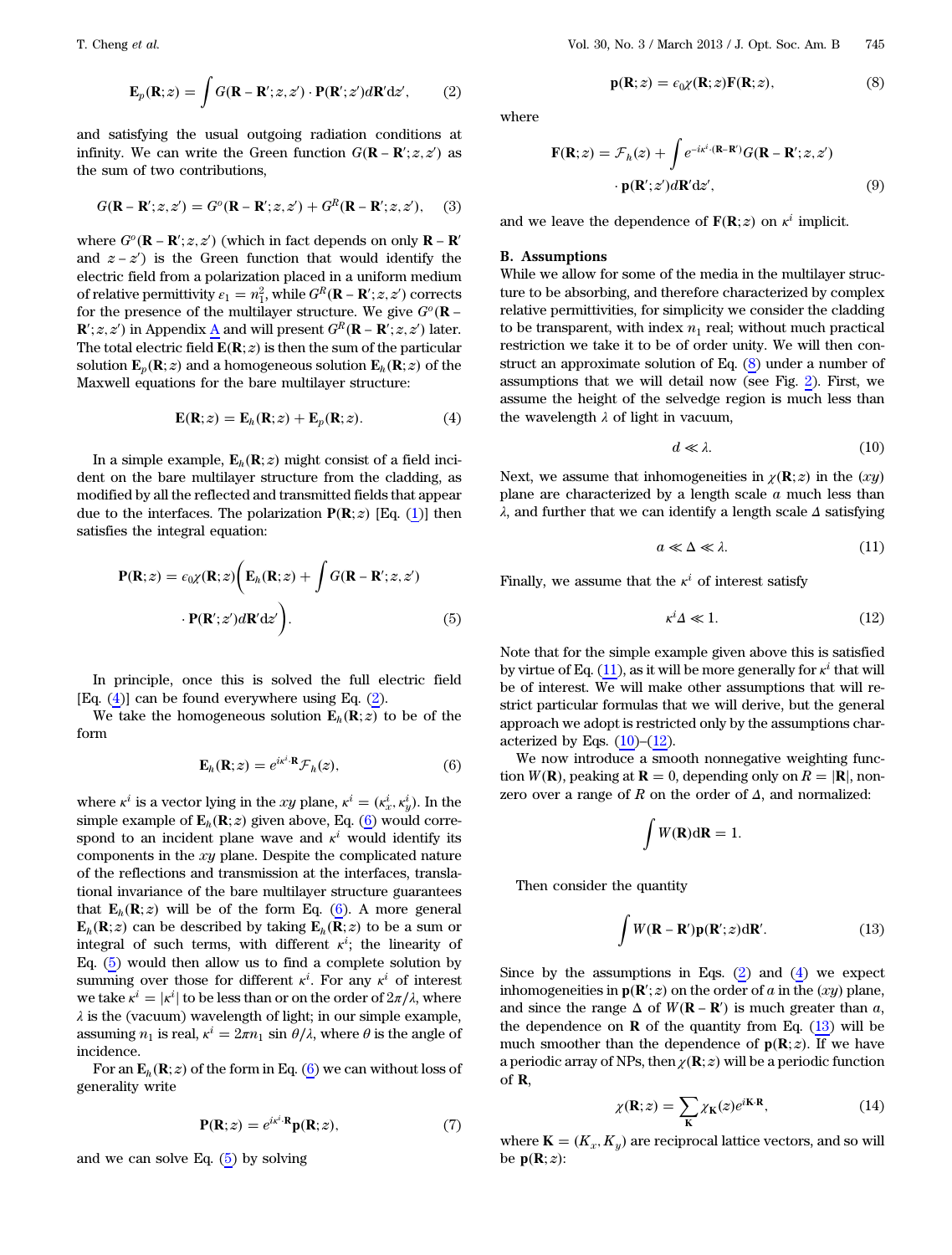$$
\mathbf{p}(\mathbf{R};z) = \sum_{\mathbf{K}} \mathbf{p}_{\mathbf{K}}(z)e^{i\mathbf{K}\cdot\mathbf{R}}.
$$
 (15)

Since other than  $\mathbf{K} = 0$  the smallest  $K = |\mathbf{K}|$  is of order 1/a, to good approximation only the  $K = 0$  term will survive in Eq.  $(15)$  $(15)$ , and to this approximation that quantity will be independent of R. Even if we have a disordered array of NPs, we assume that disorder is such than when averaged over  $\Delta$  as in Eq. ([13](#page-2-7)), we have a uniform result, to good approximation. So we take

$$
\mathcal{P}(z) \equiv \int W(\mathbf{R} - \mathbf{R}') \mathbf{p}(\mathbf{R}'; z) d\mathbf{R}' \tag{16}
$$

<span id="page-3-6"></span><span id="page-3-1"></span>to be independent of R. We put

$$
\tilde{\mathbf{p}}(\mathbf{R};z) \equiv \mathbf{p}(\mathbf{R};z) - \mathcal{P}(z),\tag{17}
$$

<span id="page-3-8"></span>and we also define

$$
\mathbf{Q} \equiv \int \mathcal{P}(z) \, \mathrm{d}z. \tag{18}
$$

#### C. Coarse-Grained Fields

<span id="page-3-0"></span>In a similar way it will be useful to use the function  $W(\mathbf{R} - \mathbf{R}')$ to introduce coarse-grained fields more generally. For example, for the full electric field [Eqs.  $(2)$ ,  $(4)$ ] we can introduce an electric field coarse-grained in the plane,

$$
\bar{\mathbf{E}}(\mathbf{R};z) \equiv \int W(\mathbf{R} - \mathbf{R}') \mathbf{E}(\mathbf{R}';z) d\mathbf{R}'. \tag{19}
$$

<span id="page-3-9"></span>Of course, the coarse-grained field  $\bar{E}(R; z)$  cannot be used in place of  $E(R; z)$  to determine the polarization [Eq. ([5](#page-2-2))]; variations on the order of  $a \ll \Delta$  are important. However, it suffices to know  $\bar{\mathbf{E}}(\mathbf{R}; z)$  over planes at  $z > d$  and  $z < 0$  if we want to determine even the full electric field as  $z \to \pm \infty$ . Here is why: in a Fourier decomposition of **E(R**; z) in the  $xy$  plane,

$$
\mathbf{E}(\mathbf{R};z) = \int \frac{d\mathbf{x}}{(2\pi)^2} \mathbf{E}(\mathbf{x};z) e^{i\mathbf{x}\cdot\mathbf{R}},
$$
 (20)

where  $\kappa = (\kappa_x, \kappa_y)$ , only the components with  $\kappa \equiv |\kappa| < 2\pi n_1/\lambda$ (for  $z \to \infty$ ) and  $\kappa < 2\pi n_N/\lambda$  (for  $z \to -\infty$ ) will be important for those far fields. They are not affected by the coarse-graining, since  $\Delta \ll \lambda$ , so specifying  $\bar{E}(\mathbf{R}; z)$  identifies them completely. Because of this,  $\bar{\mathbf{E}}(\mathbf{R}; z)$  will be a useful field, as we will see in detail below.

Defining other averages in the same way, from Eqs. [\(4\)](#page-2-0) and ([19](#page-3-0)) we have

$$
\bar{\mathbf{E}}(\mathbf{R};z) = \bar{\mathbf{E}}_h(\mathbf{R};z) + \bar{\mathbf{E}}_p(\mathbf{R};z).
$$

<span id="page-3-2"></span>From Eq. ([6\)](#page-2-1) and the fact that  $\kappa^i$  satisfies Eq. [\(12](#page-2-6)), the spatial average of the field  $\mathbf{E}_h(\mathbf{R}; z)$  is essentially equal to the field itself, and we can take

$$
\bar{\mathbf{E}}_h(\mathbf{R};z) \simeq \mathbf{E}_h(\mathbf{R};z) = e^{i\kappa^i \cdot \mathbf{R}} \mathcal{F}_h(z).
$$
 (21)

<span id="page-3-3"></span>From Eq. ([2](#page-1-4)) we have

$$
\bar{\mathbf{E}}_p(\mathbf{R};z) = \int W(\mathbf{R}-\mathbf{R}')G(\mathbf{R}'-\mathbf{R}'';z,z') \cdot \mathbf{P}(\mathbf{R}'';z')d\mathbf{R}'d\mathbf{R}''dz'
$$
\n
$$
= \int G(\mathbf{R}-\mathbf{R}''';z,z') \cdot \bar{\mathbf{P}}(\mathbf{R}''';z')d\mathbf{R}'''dz', \qquad (22)
$$

where in the second line we have eliminated the variable  $\mathbb{R}'$  in favor of a new variable  $\mathbf{R}^{"'} = \mathbf{R} - \mathbf{R}' + \mathbf{R}^{"}$  and defined  $\bar{\mathbf{P}}(\mathbf{R}; z)$ in terms of  $P(R; z)$  according to the pattern of Eq. ([19](#page-3-0)). From Eqs.  $(7)$  and  $(16)$  $(16)$  we see that

$$
\bar{\mathbf{P}}(\mathbf{R}''';z')\approx e^{i\kappa^i\cdot\mathbf{R}'''}\mathcal{P}(z'),
$$

and so

$$
\begin{aligned} \bar{\mathbf{E}}_p(\mathbf{R}; z) &= \int G(\mathbf{R} - \mathbf{R}^m; z, z') \cdot e^{i\kappa^i \cdot \mathbf{R}^m} \mathcal{P}(z') d\mathbf{R}^m \mathrm{d}z' \\ &= e^{i\kappa^i \cdot \mathbf{R}} \int G(\kappa^i; z, z') \cdot \mathcal{P}(z') \mathrm{d}z', \end{aligned}
$$

<span id="page-3-5"></span>where we introduce a Fourier decomposition in the  $xy$  plane of all our Green functions,

$$
G(\mathbf{R}; z, z') = \int \frac{\mathrm{d}\kappa}{(2\pi)^2} G(\kappa; z, z') e^{i\kappa \cdot \mathbf{R}},
$$

$$
G^{o,R}(\mathbf{R}; z, z') = \int \frac{\mathrm{d}\kappa}{(2\pi)^2} G^{o,R}(\kappa; z, z') e^{i\kappa \cdot \mathbf{R}},
$$
(23)

<span id="page-3-10"></span>[recall Eq.  $(3)$ ]. Combining Eqs.  $(21)$  $(21)$  and  $(22)$  $(22)$ , we find

$$
\bar{\mathbf{E}}(\mathbf{R};z) = e^{i\kappa^i \cdot \mathbf{R}} \Big( \mathcal{F}_h(z) + \int G(\kappa^i; z, z') \cdot \mathcal{P}(z') \mathrm{d}z' \Big). \tag{24}
$$

So within our assumptions the dependence of  $\mathbf{\bar{E}}(\mathbf{R}; z)$  on **R** is completely captured by the phase factor  $e^{i\kappa^i \cdot \mathbf{R}}$ .

#### D. Terms in the Integral Equation

<span id="page-3-7"></span>After these preliminaries we are ready to use our assumptions to simplify the terms appearing in Eqs.  $(8)$  and  $(9)$ . Using Eq.  $(3)$  we write Eq.  $(9)$  $(9)$  $(9)$  as

$$
\mathbf{F}(\mathbf{R};z) = \mathcal{F}_h(z) + \mathbf{F}^\circ(\mathbf{R},z) + \mathbf{F}^R(\mathbf{R},z),\tag{25}
$$

<span id="page-3-4"></span>where

$$
\mathbf{F}^{o,R}(\mathbf{R},z) \equiv \int e^{-i\kappa^i \cdot (\mathbf{R}-\mathbf{R}')} G^{o,R}(\mathbf{R}-\mathbf{R}';z,z') \cdot \mathbf{p}(\mathbf{R}';z') d\mathbf{R}' dz'.
$$
\n(26)

We look at these individual terms. The first step will be to move toward expressing these individual terms in terms of spatially averaged fields as far as possible; this will help us construct an equation for  $p(R; z)$  in terms of  $\mathcal{F}_h(z)$  and  $P(z)$ . The second step will then be to use this to derive a self-consistent equation for Q, which we will see will be instrumental in determining the fields everywhere in the structure.

In implementing the first step, we very broadly follow the original approach of Lorentz to describe the constitutive relations of macroscopic media [\[29](#page-22-21)]. For example, we divide the integral [Eq.  $(26)$  $(26)$ ] involving  $G<sup>o</sup>$  into two integrals, one over **R'** satisfying  $|\mathbf{R}' - \mathbf{R}| > \Delta$  and one over **R**' satisfying  $|\mathbf{R}' - \mathbf{R}| < \Delta$ . In the first of these we relate the contribution of  $p(\mathbf{R}'; z')$  to  $\bar{\mathbf{E}}(\mathbf{R}; z)$ . In the second we can use expressions for the longitudinal component of the electric field, and for the transverse component in the range  $|\mathbf{R}' - \mathbf{R}| < \lambda$ , to simplify the analysis.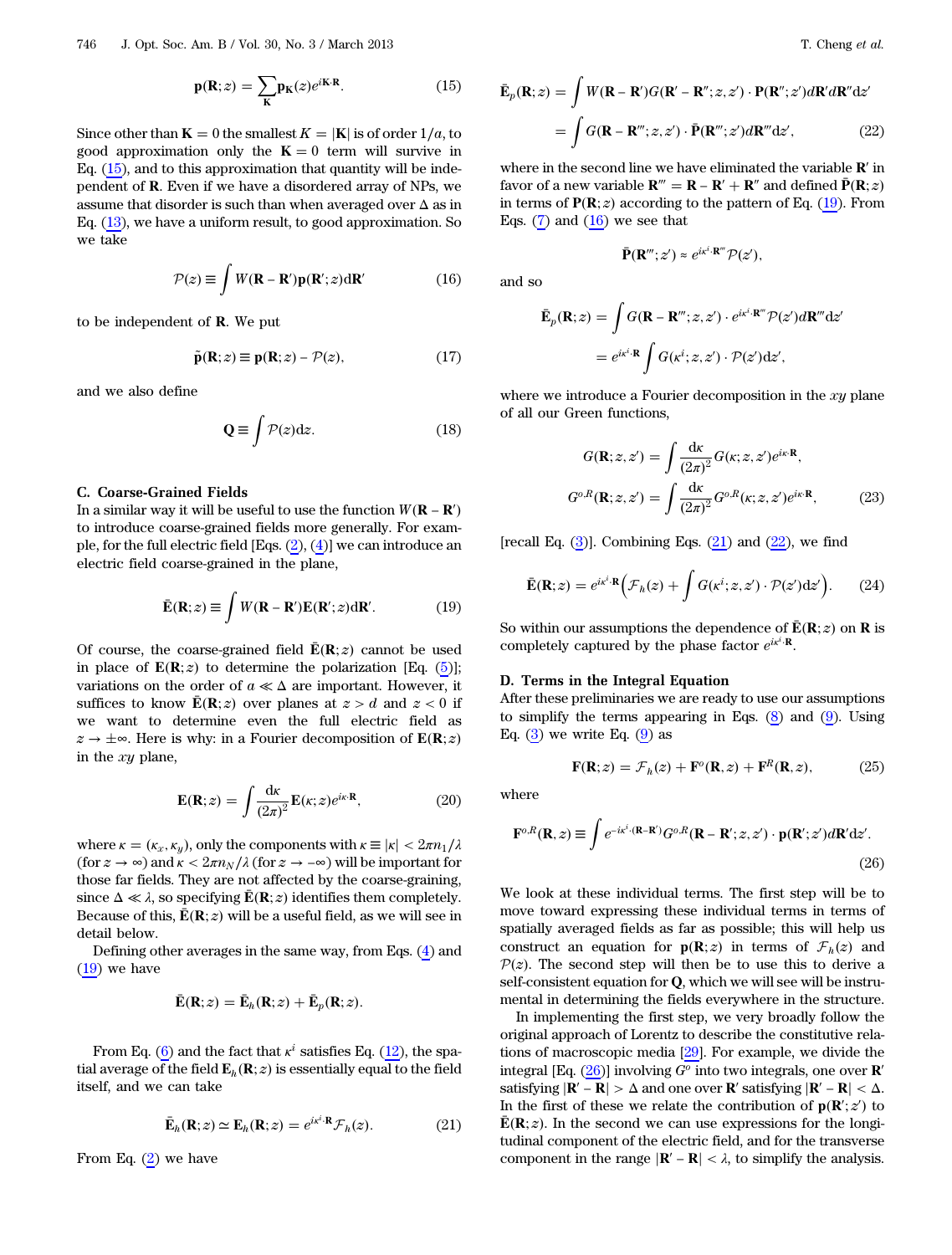Indeed, the problem here is in a sense simpler than Lorentz' original problem because the longitudinal dipole field, dropping off as  $|\mathbf{R}' - \mathbf{r}|^{-3}$ , is more benign in our quasi-two-dimensional geometry (volume element  $RdRd\phi dz$ , with  $0 < R < \infty$  but  $0 < z < d$ ) than in the full three-dimensional geometry (volume element  $r^2 dr d\Omega$ , with  $0 < r < \infty$ ). No correction to the local field of the form  $P/3\epsilon_0$  that arises in the three-dimensional problem (see Eq. (4.20) of [[30\]](#page-22-22)) appears here. But the lattice sum correction that vanishes in a three-dimensional cubic lattice, and thus is usually neglected in three-dimensional problems, generally does not vanish in a two-dimensional lattice, even if it is cubic, and so it appears here. And in another sense our problem is more complicated than the usual analysis for a macroscopic three-dimensional medium: we have an additional contribution, the integral [Eq.  $(26)$  $(26)$ ] involving  $G<sup>R</sup>$  that describes reflection from the underlying multilayer. Besides providing a correction to the transverse field in the selvedge, this also provides a longitudinal component that can be associated with image dipoles in the layer beneath the selvedge, as we see below.

<span id="page-4-1"></span>We begin this analysis with  $\mathbf{F}^o(\mathbf{R}, z)$ , writing it as the sum of the two terms indicated above,

$$
\mathbf{F}^{\circ}(\mathbf{R},z) = \mathbf{F}^{\circ}(\mathbf{R},z) + \mathbf{F}^{\circ}(\mathbf{R},z), \tag{27}
$$

<span id="page-4-0"></span>where

$$
\mathbf{F}^{\gtrless}(\mathbf{R},z) \equiv \int_{|\mathbf{R}'-\mathbf{R}| \gtrless \Delta} e^{-i\kappa^i \cdot (\mathbf{R}-\mathbf{R}')} G^o(\mathbf{R}-\mathbf{R}';z,z') \cdot \mathbf{p}(\mathbf{R}';z') d\mathbf{R}' dz'.
$$
\n(28)

In the first of these, the inhomogeneities of  $\mathbf{p}(\mathbf{R}';z')$  are on the order of  $a \ll \Delta$ , and their effect on the value of the integral at **R** such that  $|\mathbf{R} - \mathbf{R}'| > \Delta$  will be negligible, since for such **R** the integrand  $e^{-ix^i \cdot (\mathbf{R} - \mathbf{R}')} G^o(\mathbf{R} - \mathbf{R}'; z, z')$  will vary little as **R**<sup>*'*</sup> ranges over distances of order  $\alpha$  [see Eqs. ([11\)](#page-2-4) and ([12\)](#page-2-6) and Eq. ([A1](#page-18-1)) of Appendix A. So we can replace  $\overline{\mathbf{p}}(\mathbf{R}';z')$  simply by  $\overline{\mathcal{P}(z')}$ . We then can write

$$
\mathbf{F}^{>}(\mathbf{R}, z) = \int_{|\mathbf{R}'-\mathbf{R}|>\Delta} (e^{-i\kappa^{i} \cdot (\mathbf{R}-\mathbf{R}')} - 1)G^{o}(\mathbf{R}-\mathbf{R}'; z, z')
$$

$$
\cdot \mathcal{P}(z')d\mathbf{R}'dz' + \int_{|\mathbf{R}'-\mathbf{R}|>\Delta} G^{o}(\mathbf{R}-\mathbf{R}'; z, z')
$$

$$
\cdot \mathcal{P}(z')d\mathbf{R}'dz'.
$$

In the first of the terms we can extend the integral over all **R'**, since for  $|\mathbf{R}' - \mathbf{R}| < \Delta$  we have  $(e^{-i\kappa^i \cdot (\mathbf{R} - \mathbf{R}')} - 1) \approx 0$ . So

$$
\mathbf{F}^{>}(\mathbf{R}, z) = \int (G^{o}(\kappa^{i}; z, z') - G^{o}(0; z, z')) \cdot \mathcal{P}(z') dz' + \int_{|\mathbf{R}' - \mathbf{R}| > \Delta} G^{o}(\mathbf{R} - \mathbf{R}'; z, z') \cdot \mathcal{P}(z') d\mathbf{R}' dz',
$$

<span id="page-4-3"></span>where  $G^o(0; z, z')$  denotes  $G^o(\kappa; z, z')$  [Eq. [\(23](#page-3-5))] at  $\kappa = 0$ . Again using  $e^{-i\kappa^2 (R - R')} \approx 1$  for  $|R' - R| < Δ$  in the second term of of Eq.  $(28)$  $(28)$ , from Eq.  $(27)$  $(27)$  we have

$$
\mathbf{F}^{\circ}(\mathbf{R},z) = \int_{|\mathbf{R}'-\mathbf{R}|<\Delta} G^{\circ}(\mathbf{R}-\mathbf{R}';z,z') \cdot \mathbf{p}(\mathbf{R}';z')d\mathbf{R}'dz' \n+ \int_{|\mathbf{R}'-\mathbf{R}|>\Delta} G^{\circ}(\mathbf{R}-\mathbf{R}';z,z') \cdot \mathcal{P}(z')d\mathbf{R}'dz' \n+ \int (G^{\circ}(\kappa^{i};z,z') - G^{\circ}(0;z,z')) \cdot \mathcal{P}(z')dz'. \quad (29)
$$

For use in the first two terms on the right-hand side of this equation, we now decompose  $G^o(\mathbf{R} - \mathbf{R}'; z, z')$  into the part that identifies the longitudinal component of the generated electric field,  $G_L^o(\mathbf{R} - \mathbf{R}'; z, z')$ , and the part that identifies the transverse component of the generated electric field,  $G_T^o(\mathbf{R}-\mathbf{R}';z,z')$ :

$$
G^{o}(\mathbf{R} - \mathbf{R}'; z, z') = G^{o}_{L}(\mathbf{R} - \mathbf{R}'; z, z') + G^{o}_{T}(\mathbf{R} - \mathbf{R}'; z, z')
$$
 (30)

<span id="page-4-4"></span>(see Appendix A); we can construct Fourier components of these new quantities,  $G_L^o(\kappa; z, z')$  and  $G_T^o(\kappa; z, z')$ , just as we did for the full  $G^o(\mathbf{R}; z, z')$  [Eq. [\(23](#page-3-5))], with of course

$$
G^{o}(\kappa^{i}; z, z') = G^{o}_{T}(\kappa^{i}; z, z') + G^{o}_{L}(\kappa^{i}; z, z').
$$
 (31)

<span id="page-4-2"></span>For  $|\mathbf{R}' - \mathbf{R}| < \Delta$  we have

$$
4\pi\epsilon_0 G_T^o(\mathbf{R} - \mathbf{R}'; z, z') = \frac{\tilde{\omega}^2}{2r}(U + \hat{\mathbf{r}}\,\hat{\mathbf{r}}) + \frac{2}{3}i\tilde{\omega}^3 n_1 U + \cdots, \quad (32)
$$

(see Appendix <u>A</u>), where  $\mathbf{r} = (\mathbf{R} - \mathbf{R}') + \hat{\mathbf{z}}(z - z')$ . For our ranges [Eq.  $(11)$  $(11)$ ], the first (real) term in Eq.  $(32)$  $(32)$ , when used in the first term of Eq. [\(29](#page-4-3)), will typically lead to a much smaller contribution than that arising from the first (and also real) term in  $G_L^o(\mathbf{R} - \mathbf{R}'; z, z')$  [see Eq. [\(A2](#page-18-2)) of Appendix A], to which it must ultimately be added. And so we drop it. The second term in Eq. ([32\)](#page-4-2) is imaginary, and it imposes energy conservation by radiation reaction (see Ch. 16 of [[30\]](#page-22-22)) on the oscillating polarization; so we keep it. But it is uniform, and so when it is inserted in the first term of Eq.  $(29)$  $(29)$  we can replace  $p(R'; z')$  by  $P(z')$ . Then, adding the contribution to the first two terms in Eq. [\(29](#page-4-3)) from  $G_T^o(\mathbf{R} - \mathbf{R}'; z, z')$ , we can do the integrals over  $\mathbf{R}$ <sup>1</sup> to find a term that cancels out the transverse contribution to  $G^{\circ}(0; z, z')$  in the last term of Eq.  $(29)$  $(29)$ . Finally, in evaluating the longitudinal contribution to the first two lines [Eq. [\(29](#page-4-3))], we note that  $G_L^o(\mathbf{R} - \mathbf{R}'; z, z')$  drops off as  $(|\mathbf{R} - \mathbf{R'}|^2 +$  $(z-z')^2$ <sup>-3/2</sup> [see Eq. (<u>A2</u>) of Appendix <u>A</u>];  $\Delta$  is much larger than typical inter-unit spacing  $a$  according to our second assumption [Eq. ([11\)](#page-2-4)], and so in these longitudinal contributions in which lambda does not appear, we can let Δ go to infinity to find

<span id="page-4-5"></span>
$$
\mathbf{F}^{\circ}(\mathbf{R},z) = \int G_{L}^{\circ}(\mathbf{R} - \mathbf{R}';z,z') \cdot \mathbf{p}(\mathbf{R}';z')d\mathbf{R}'dz' + \int (G^{\circ}(\kappa^{i};z,z') - G_{L}^{\circ}(0;z,z')) \cdot \mathcal{P}(z')dz', \quad (33)
$$

where we have used Eq. ([31\)](#page-4-4).

<span id="page-4-6"></span>We next turn to Eq.  $(26)$  $(26)$  for  $\mathbf{F}^R(\mathbf{R}; z)$ . We separate the contributions to  $\mathbf{F}^R(\mathbf{R};z)$  from the terms  $\mathcal{P}(z)$  and  $\tilde{\mathbf{p}}(\mathbf{R};z)$  that constitute  $p(R; z)$  [recall Eq. [\(17](#page-3-6))] by writing

$$
\mathbf{F}^{R}(\mathbf{R},z) = \bar{\mathbf{F}}^{R}(\mathbf{R},z) + \tilde{\mathbf{F}}^{R}(\mathbf{R},z),
$$
 (34)

where

$$
\begin{split} \bar{\mathbf{F}}^R(\mathbf{R}, z) &= \int e^{-i\kappa^i \cdot (\mathbf{R} - \mathbf{R}')} G^R(\mathbf{R} - \mathbf{R}'; z, z') \cdot \mathcal{P}(z') d\mathbf{R}' dz' \\ &= \int G^R(\kappa^i; z, z') \cdot \mathcal{P}(z') dz', \end{split} \tag{35}
$$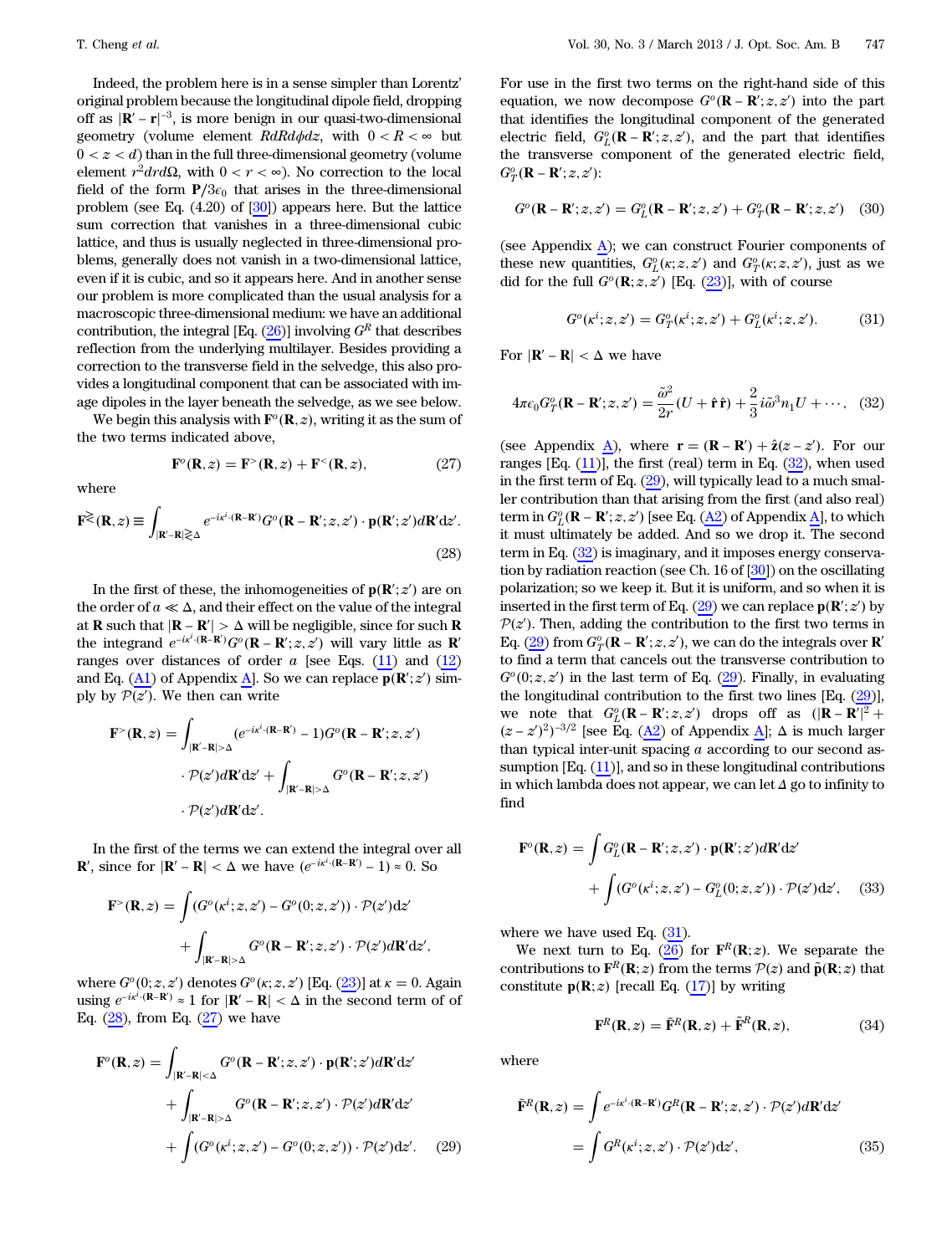$$
\tilde{\mathbf{F}}^R(\mathbf{R},z) = \int e^{-i\kappa^i\cdot(\mathbf{R}-\mathbf{R}')} G^R(\mathbf{R}-\mathbf{R}';z,z')\cdot \tilde{\mathbf{p}}(\mathbf{R}';z')d\mathbf{R}'\mathrm{d}z'.
$$

<span id="page-5-0"></span>For the first of these we have

$$
\bar{\mathbf{F}}^R(\mathbf{R}, z) = \frac{i\tilde{\omega}^2}{2\varepsilon_0 w_1^i} e^{iw_1^i z} (\hat{\mathbf{s}}^i R_{1N}^s(\kappa^i) \hat{\mathbf{s}}^i + \hat{\mathbf{p}}_{1+}^i R_{1N}^p(\kappa^i) \hat{\mathbf{p}}_{1-}^i)
$$

$$
\cdot \int e^{iw_1^i z'} \mathcal{P}(z') dz', \tag{36}
$$

<span id="page-5-6"></span>where we have introduced a number of new terms, and we begin by defining them. In general we use  $w_l$  to characterize the  $z$  dependence of plane waves in medium  $l$  with wave vector component  $\kappa$  in the  $(xy)$  plane; so  $w_l = w_l(\kappa)$  with

$$
w_l = \sqrt{\tilde{\omega}^2 \varepsilon_l - \kappa^2},\tag{37}
$$

with  $\tilde{\omega} \equiv \omega/c$ , and defined so Im  $w_l \ge 0$ , and if Im  $w_l = 0$  then Re  $w_l \geq 0$ ; in Eq. ([36\)](#page-5-0) and elsewhere  $w_1^i$  indicates  $w_1(\kappa^i)$ . There are upward-propagating (or evanescent, if  $w_l$  has an imaginary component) waves ( $z$  dependence  $e^{iw_1z}$ ) and downwardpropagating (or evanescent) waves (z dependence  $e^{-iw_1z}$ ) that are components of the homogeneous solution of Maxwell'<sup>s</sup> equations in medium  $l$  for a given  $\kappa$ . We use  $\hat{\mathbf{s}}$  to indicate the polarization vector for s-polarized light,

$$
\hat{\mathbf{s}} \equiv \hat{\kappa} \times \hat{\mathbf{z}},\tag{38}
$$

<span id="page-5-10"></span><span id="page-5-8"></span>characterized by κ, while  $\hat{\mathbf{p}}_{l+}$  and  $\hat{\mathbf{p}}_{l-}$  are the unit vectors for, respectively, upward and downward p-polarized light in medium l characterized by  $\kappa$ ,

$$
\hat{\mathbf{p}}_{l\pm} \equiv \frac{\kappa \hat{\mathbf{z}} \mp w_l \hat{\kappa}}{\tilde{\omega} m_l} \tag{39}
$$

with  $n_l = \sqrt{\epsilon_l}$ . The superscripts i appearing in Eq. [\(36](#page-5-0)) indicate that the vectors are to be evaluated at  $\kappa^i$ ;  $\overline{R_{1N}^s(\kappa^i)}$  and  $R_{1N}^{p}(\kappa^{i})$  are, respectively, the reflection coefficients from the bare multilayer structure for a beam incident from medium 1 at  $\kappa^i$  (See Appendix B). The result [Eq. [\(36](#page-5-0))] follows from the identification of  $G^R(\kappa; z, z')$  that is given in Appendix  $\overline{B}$ , and the physics behind the terms can be simply understood as described there. To determine  $\tilde{\mathbf{F}}^R(\mathbf{R},z)$ , it is convenient to write

$$
\tilde{\mathbf{F}}^R(\mathbf{R}, z) = \tilde{\mathbf{F}}_I^R(\mathbf{R}, z) + \tilde{\mathbf{F}}_C^R(\mathbf{R}, z), \tag{40}
$$

<span id="page-5-3"></span><span id="page-5-2"></span>where

$$
\tilde{\mathbf{F}}_{I,C}^{R}(\mathbf{R},z) \equiv \int e^{-i\kappa^{i} \cdot (\mathbf{R}-\mathbf{R}')} G_{I,C}^{R}(\mathbf{R}-\mathbf{R}';z,z') \cdot \tilde{\mathbf{p}}(\mathbf{R}';z') d\mathbf{R}' dz',
$$
\n(41)

<span id="page-5-11"></span>where in Fourier space

$$
G^{R}(\kappa; z, z') = G^{R}_{I}(\kappa; z, z') + G^{R}_{C}(\kappa; z, z').
$$
 (42)

 $G_I^R(\kappa; z, z')$  is defined as the double limit of  $G^R(\kappa; z, z')$  as  $\kappa c/\omega \to \infty$  and  $\kappa D_2 \to \infty$ , where  $D_2$  is the thickness of the layer (relative permittivity  $\varepsilon_2$ ) directly below the cladding (relative permittivity  $\varepsilon_1$ ). This limit of the Green function corresponds to electrostatics, with the selvedge above an infinitely thick

<span id="page-5-7"></span>medium of relative permittivity  $\varepsilon_2$ ; so it is not surprising that  $\tilde{\mathbf{F}}_I^R(\mathbf{R},z)$  is associated with the image polarization of  $\tilde{\mathbf{p}}(\mathbf{R};z)$  in the layer below the selvedge,

$$
\tilde{\mathbf{p}}^I(\mathbf{R};z) \equiv \frac{\varepsilon_2 - \varepsilon_1}{\varepsilon_2 + \varepsilon_1} (\hat{\mathbf{z}} \hat{\mathbf{z}} - \hat{\mathbf{x}} \hat{\mathbf{x}} - \hat{\mathbf{y}} \hat{\mathbf{y}}) \cdot \tilde{\mathbf{p}}(\mathbf{R}; -z)
$$
(43)

for  $z < 0$ ; we have

$$
\tilde{\mathbf{F}}_I^R(\mathbf{R},z) = \int e^{-i\kappa^i \cdot (\mathbf{R}-\mathbf{R}')} G_L^o(\mathbf{R}-\mathbf{R}';z,z') \cdot \tilde{\mathbf{p}}^I(\mathbf{R}',z') dz' d\mathbf{R}'
$$

<span id="page-5-1"></span>as we show in Appendix C. Using the same strategy we used above for reducing  $\mathbf{F}_{\leq}(\mathbf{R}, z)$ , in place of Eq. [\(29](#page-4-3)) we find

$$
\tilde{\mathbf{F}}_I^R(\mathbf{R}, z) = \int_{|\mathbf{R}' - \mathbf{R}| < \Delta} G_L^o(\mathbf{R} - \mathbf{R}'; z, z') \cdot \tilde{\mathbf{p}}^I(\mathbf{R}'; z') d\mathbf{R}' dz'
$$
\n
$$
\rightarrow \int G_L^o(\mathbf{R} - \mathbf{R}'; z, z') \cdot \tilde{\mathbf{p}}^I(\mathbf{R}'; z') d\mathbf{R}' dz'
$$
\n
$$
\rightarrow \int G_L^o(\mathbf{R} - \mathbf{R}'; z, z') \cdot \mathbf{p}^I(\mathbf{R}'; z') d\mathbf{R}' dz', \tag{44}
$$

where the first term on the right-hand side is simpler than that on the right-hand side of Eq. ([29\)](#page-4-3), since the spatial average over  $\Delta$  of  $\tilde{\mathbf{p}}(\mathbf{R}; z)$  vanishes [recall Eq. ([17\)](#page-3-6)], and thus so does that of  $\tilde{\mathbf{p}}^I(\mathbf{R}; z)$ . The first reduction on the right-hand side of Eq. [\(44](#page-5-1)) results because of the rapid drop off of  $G_L^o(\mathbf{R} - \mathbf{R})$  $\mathbf{R}'; z, \overline{z'}$  with  $|\mathbf{R} - \mathbf{R'}|$  [already used in the corresponding simplification of Eq.  $(29)$  $(29)$ , as discussed just before Eq.  $(33)$  $(33)$ ], and the second reduction on the right-hand side of Eq. ([44\)](#page-5-1), where

<span id="page-5-9"></span>
$$
\mathbf{p}^{I}(\mathbf{R};z) \equiv \frac{\varepsilon_{2} - \varepsilon_{1}}{\varepsilon_{2} + \varepsilon_{1}} (\hat{\mathbf{z}} \hat{\mathbf{z}} - \hat{\mathbf{x}} \hat{\mathbf{x}} - \hat{\mathbf{y}} \hat{\mathbf{y}}) \cdot \mathbf{p}(\mathbf{R}; -z)
$$
(45)

<span id="page-5-4"></span>arises because for  $z > 0$  and  $z < 0$  the  $\kappa = 0$  component of  $G_L^o(\kappa; z, z')$  vanishes [see Eq. ([C3](#page-19-0)) of Appendix C]. Combining Eqs. [\(34](#page-4-6)), ([36\)](#page-5-0), ([40\)](#page-5-2), [\(41](#page-5-3)), and [\(44](#page-5-1)), we then have

$$
\mathbf{F}^{R}(\mathbf{R}, z) = \int G_{L}^{o}(\mathbf{R} - \mathbf{R}'; z, z') \cdot \mathbf{p}^{I}(\mathbf{R}'; z') d\mathbf{R}' dz'+ \frac{i\tilde{\omega}^{2}}{2\varepsilon_{0}w_{1}^{i}} e^{iw_{1}^{i}z} (\hat{\mathbf{s}}^{i} R_{1N}^{s}(k^{i}) \hat{\mathbf{s}}^{i}+ \hat{\mathbf{p}}_{1+}^{i} R_{1N}^{p}(k^{i}) \hat{\mathbf{p}}_{1-}^{i}) \cdot \int e^{iw_{1}^{i}z'} \mathcal{P}(z') dz'+ \int e^{-ix^{i} \cdot (\mathbf{R} - \mathbf{R}')} G_{C}^{R}(\mathbf{R} - \mathbf{R}'; z, z')- \tilde{\mathbf{p}}(\mathbf{R}'; z') d\mathbf{R}' dz'. \qquad (46)
$$

Now we turn to the last term in Eq. ([46\)](#page-5-4). Consider first the case of a lattice of NPs, where the function  $p(R; z)$  is periodic in  $z$  [Eq.  $(15)$  $(15)$  $(15)$ ]:

$$
\tilde{\mathbf{p}}(\mathbf{R};z) = \sum_{\mathbf{K}\neq 0} \mathbf{p}_{\mathbf{K}}(z)e^{i\mathbf{K}\cdot\mathbf{R}},
$$

<span id="page-5-5"></span>since in forming  $\tilde{p}(\mathbf{R}; z)$  we essentially remove the uniform component of  $p(R; z)$  [see Eqs. ([16\)](#page-3-1) and [\(17](#page-3-6)) and the preceding discussion]. Then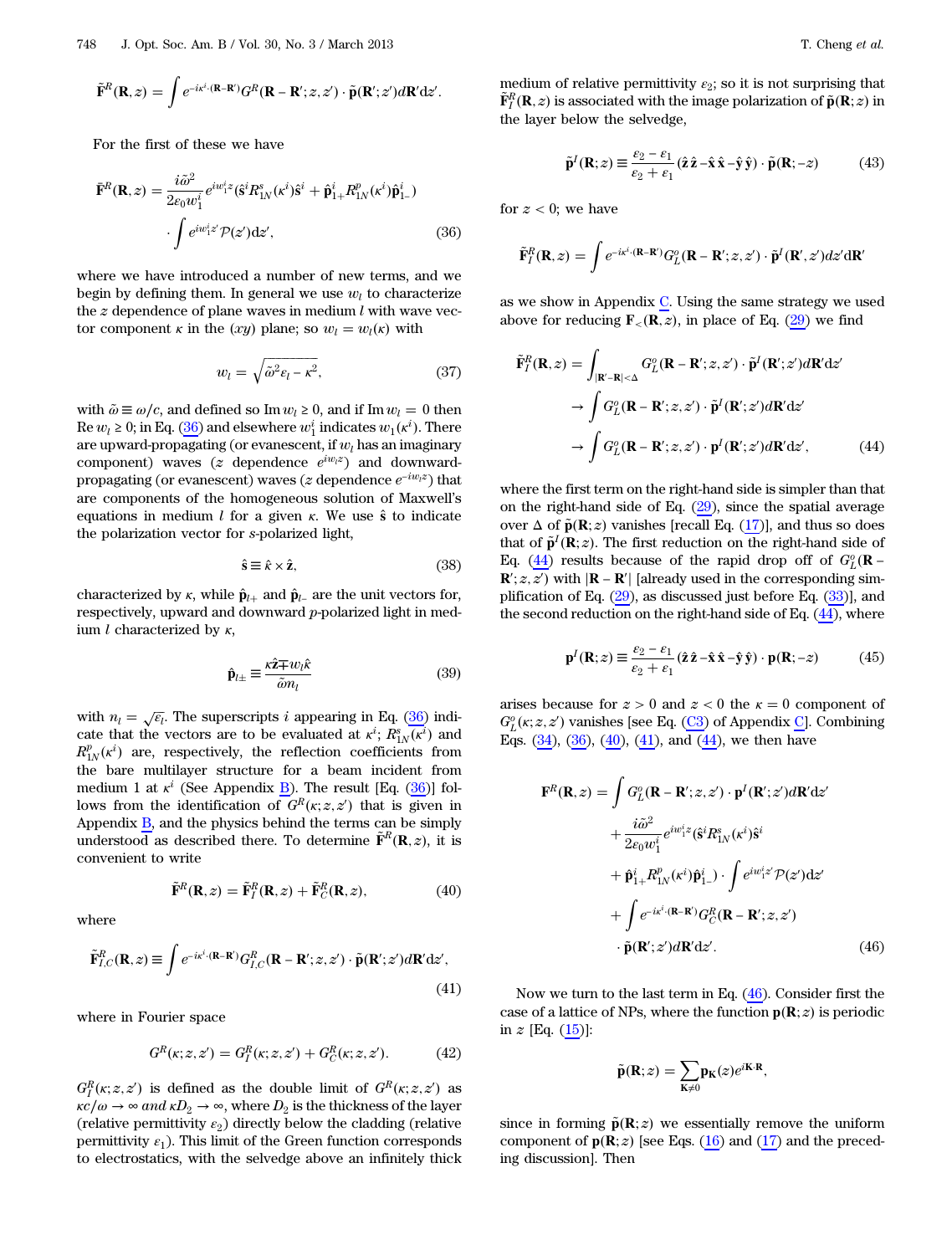$$
\int e^{-i\kappa^i \cdot (\mathbf{R} - \mathbf{R}')} G_C^R(\mathbf{R} - \mathbf{R}'; z, z') \cdot \tilde{\mathbf{p}}(\mathbf{R}'; z') d\mathbf{R}' dz'
$$
\n
$$
= \sum_{\mathbf{K} \neq 0} e^{i\mathbf{K} \cdot \mathbf{R}} \int e^{-i(\kappa^i + \mathbf{K}) \cdot (\mathbf{R} - \mathbf{R}')} G_C^R(\mathbf{R} - \mathbf{R}'; z, z') \cdot \mathbf{p}_{\mathbf{K}}(z') d\mathbf{R}' dz'
$$
\n
$$
= \sum_{\mathbf{K} \neq 0} e^{i\mathbf{K} \cdot \mathbf{R}} \int G_C^R(\kappa^i + \mathbf{K}; z, z') \cdot \mathbf{p}_{\mathbf{K}}(z') dz'. \tag{47}
$$

Recalling that for nonzero K we have K on the order of  $1/a$ , we certainly have  $|\kappa^i + \mathbf{K}|c/\omega \gtrsim c/(\omega a) \gg 1$  by Eq. [\(11\)](#page-2-4); if as well we have  $D_2/a \gg 1$ , then  $|\kappa^i + K|D_2 \gg 1$ , and by definition  $G_C^R(\kappa^i + \mathbf{K}; z, z')$  will be negligible and the integral [Eq. ([47\)](#page-5-5)] will essentially vanish. Recalling Eq.  $(11)$  $(11)$ , this latter inequality will be satisfied for  $D_2$  on the order of a wavelength of light. This is the usual size of layers in typical thin-film multilayer structures, and so we assume that the latter inequality is indeed satisfied. However, if it were not satisfied, the extra contributions due to Eq. ([47\)](#page-5-5) could be easily worked out; they correspond to further image terms in lower layers of the structure. For  $D_2/a \gg 1$  the field from these secondary image dipoles in layers below the first beneath the cladding will be so far away from the selvedge that their contribution will be negligible.

For a disordered medium, but where the disorder is not too great, for  $D_2/a \gg 1$  we may take Eq. [\(47](#page-5-5)) to vanish to good approximation as well; alternately, we may make a mean field approximation and replace  $p(R; z)$  by its average value  $P(z)$ ; then  $\tilde{\mathbf{p}}(\mathbf{R}'; z')$  itself vanishes, and so does the term [Eq.  $(47)$  $(47)$ ].

<span id="page-6-0"></span>Finally returning to Eq.  $(25)$  $(25)$ , we can combine the results [Eqs.  $(33)$  $(33)$ ,  $(46)$  $(46)$ ], and the assumption that Eq.  $(47)$  $(47)$  vanishes, to write

$$
\mathbf{F}(\mathbf{R};z) = \mathcal{F}_{h+}e^{iw_1^iz} + \mathcal{F}_{h-}e^{-iw_1^iz}
$$
  
+ 
$$
\int G_L^o(\mathbf{R} - \mathbf{R}';z,z') \cdot (\mathbf{p}(\mathbf{R}';z') + \mathbf{p}^I(\mathbf{R}';z'))d\mathbf{R}'dz'
$$
  
+ 
$$
\int (G^o(\kappa^i;z,z') - G_L^o(0;z,z')) \cdot \mathcal{P}(z')dz'
$$
  
+ 
$$
\frac{i\tilde{\omega}^2}{2\varepsilon_0 w_1^i}e^{iw_1^iz}(\hat{\mathbf{s}}^iR_{1N}^s(\kappa^i)\hat{\mathbf{s}}^i
$$
  
+ 
$$
\hat{\mathbf{p}}_{1+}^iR_{1N}^p(\kappa^i)\hat{\mathbf{p}}_{1-}^i) \cdot \int e^{iw_1^iz'}\mathcal{P}(z')dz', \qquad (48)
$$

where recalling the form of the homogeneous solution [Eq. ([6](#page-2-1))], we have used the fact that  $\mathcal{F}_h(z)$  must consist of an upward component varying with  $z$  as  $e^{iw_1^i z}$  (amplitude  $\mathcal{F}_{h+}$ ) and a downward component varying with z as  $e^{-iw_1^2}$ (amplitude  $\mathcal{F}_{h-}$ ); see the discussion around Eq. ([37\)](#page-5-6).

The physics of the different terms in Eq.  $(48)$  $(48)$  can now be identified. The last term describes the coarse-grained field in the selvedge that is due to the field from the selvedge itself reflected from the bare multilayer. The correction to this coarse-grained field is the integral involving  $\mathbf{p}^I(\mathbf{R}';z')$  in Eq. [\(48](#page-6-0)), which describes the longitudinal field from the image polarization in medium 2. The integral involving  $p(R'; z')$  in Eq. [\(48](#page-6-0)) describes the longitudinal field in the selvedge from the selvedge itself. Both the integrals involving  $p(\mathbf{R}'; z')$  and  $\mathbf{p}^I(\mathbf{R}';z')$  give the longitudinal field in the approximation that  $\kappa^i = 0$ ; corrections to the integral involving  $\mathbf{p}^I(\mathbf{R}'; z')$  are included in the last term of Eq. [\(48\)](#page-6-0), while corrections to the integral involving  $p(R'; z')$ , along with the effects of the

transverse field of the selvedge itself in the selvedge, are included in the third line of Eq. [\(48](#page-6-0)).

Based on the inequalities  $w_1^iz, w_1^iz', \kappa^iz, \kappa^iz' \ll 1$  that follow from Eqs.  $(10)$  $(10)$  and  $(12)$  $(12)$ , we can perform one further set of reductions of Eq. [\(48](#page-6-0)). From the last paragraph of Appendix C, using Eq. ([31\)](#page-4-4) and the expression [Eq. [\(C7\)](#page-20-0)] for  $G_T^o(\kappa^i; z, \overline{z'})$ that holds in this limit, we find

<span id="page-6-1"></span>
$$
\mathbf{F}(\mathbf{R};z) = \mathcal{F}'_{h+}(\kappa^{i}) + \mathcal{F}'_{h-}(\kappa^{i}) + G_{S}(\kappa^{i}) \cdot \mathbf{Q}
$$
  
+ 
$$
\int G_{L}^{o}(\mathbf{R} - \mathbf{R}';z,z') \cdot (\mathbf{p}(\mathbf{R}';z') + \mathbf{p}^{I}(\mathbf{R}';z'))d\mathbf{R}'dz'
$$
  
+ 
$$
\int L(\kappa^{i};z-z') \cdot \mathcal{P}(z')dz', \qquad (49)
$$

<span id="page-6-7"></span>where for later convenience we have put

$$
\mathcal{F}_{h+}^{\prime}(\kappa) = \mathcal{F}_{h+} + \frac{i\tilde{\omega}^2}{2\varepsilon_0 w_1} (\hat{\mathbf{s}} R_{1N}^{\mathbf{s}}(\kappa)\hat{\mathbf{s}} + \hat{\mathbf{p}}_{1+} R_{1N}^p(\kappa)\hat{\mathbf{p}}_{1-}) \cdot \mathbf{Q},
$$
  

$$
\mathcal{F}_{h-}^{\prime}(\kappa) = \mathcal{F}_{h-},
$$
 (50)

<span id="page-6-3"></span>with Q given by Eq.  $(18)$  $(18)$ ;  $G_s(\kappa^i)$  contains contributions from both the transverse and longitudinal fields,

$$
G_S(\kappa) = G_T^o(\kappa) + \frac{\kappa}{2\varepsilon_0 \varepsilon_1} (\hat{\mathbf{z}} \hat{\mathbf{z}} - \hat{\kappa}\hat{\kappa})
$$
  
= 
$$
\frac{1}{2\varepsilon_0} \left[ \frac{i\tilde{\omega}^2}{w_1} \hat{\mathbf{s}} \hat{\mathbf{s}} + \frac{i\kappa^2}{\varepsilon_1 w_1} \hat{\mathbf{z}} \hat{\mathbf{z}} + \frac{iw_1}{\varepsilon_1} \hat{\kappa} \hat{\kappa} \right],
$$
 (51)

<span id="page-6-2"></span>where  $G_T^o(\kappa)$  is given by Eq. ([C7](#page-20-0)) of Appendix C, and

$$
L(\kappa; z - z') \equiv \frac{\kappa}{2\varepsilon_0 \varepsilon_1} (\hat{\mathbf{z}} \hat{\mathbf{z}} - \hat{\kappa} \hat{\kappa} - i\hat{\mathbf{z}} \hat{\kappa} - \hat{i} \hat{\kappa} \hat{\mathbf{z}}) \left[ \theta(z - z') - \frac{1}{2} \right] + \frac{\kappa}{2\varepsilon_0 \varepsilon_1} (\hat{\mathbf{z}} \hat{\mathbf{z}} - \hat{\kappa} \hat{\kappa} + i\hat{\mathbf{z}} \hat{\kappa} + \hat{i} \hat{\kappa} \hat{\mathbf{z}}) \left[ \theta(z' - z) - \frac{1}{2} \right]. \tag{52}
$$

#### E. Calculational Strategy

<span id="page-6-5"></span>At this point we can use  $\kappa$  in place of  $\kappa^i$ , since we have reduced the equations to a form where that is the only wave vector appearing. Combining Eqs.  $(8)$  $(8)$  $(8)$  and  $(49)$  $(49)$ , we have reduced our integral equation to

$$
\mathbf{p}(\mathbf{R};z) = \epsilon_0 \chi(\mathbf{R};z) \mathbf{F}(\mathbf{R};z)
$$
 (53)

<span id="page-6-4"></span>with

$$
\mathbf{F}(\mathbf{R};z) = \mathcal{F} + \int G_L^o(\mathbf{R} - \mathbf{R}';z,z') \cdot (\mathbf{p}(\mathbf{R}';z')+ \mathbf{p}^I(\mathbf{R}';z'))d\mathbf{R}'dz' + \int L(\kappa;z-z') \cdot \mathcal{P}(z')dz', \quad (54)
$$

<span id="page-6-6"></span>where

$$
\mathcal{F} \equiv \mathcal{F}'_{h+}(\kappa) + \mathcal{F}'_{h-}(\kappa) + G_S(\kappa) \cdot \mathbf{Q}
$$
 (55)

with  $P(z)$  and Q given by Eqs. ([16\)](#page-3-1) and [\(18](#page-3-8)), with  $L(\kappa; z - z')$ ,  $G_L^o(\mathbf{R} - \mathbf{R}'; z, z')$ , and  $G_S(\kappa)$  given, respectively, by Eqs. [\(52](#page-6-2)),  $(A2)$ , and  $(51)$  $(51)$ . Both because  $\mathcal F$  is a uniform field and because the other terms in Eq. [\(54](#page-6-4)) describe purely longitudinal contributions to the field driving the polarization  $p(R; z)$ , it is convenient to imagine that we solve Eqs.  $(53)$  $(53)$  and  $(54)$  $(54)$  for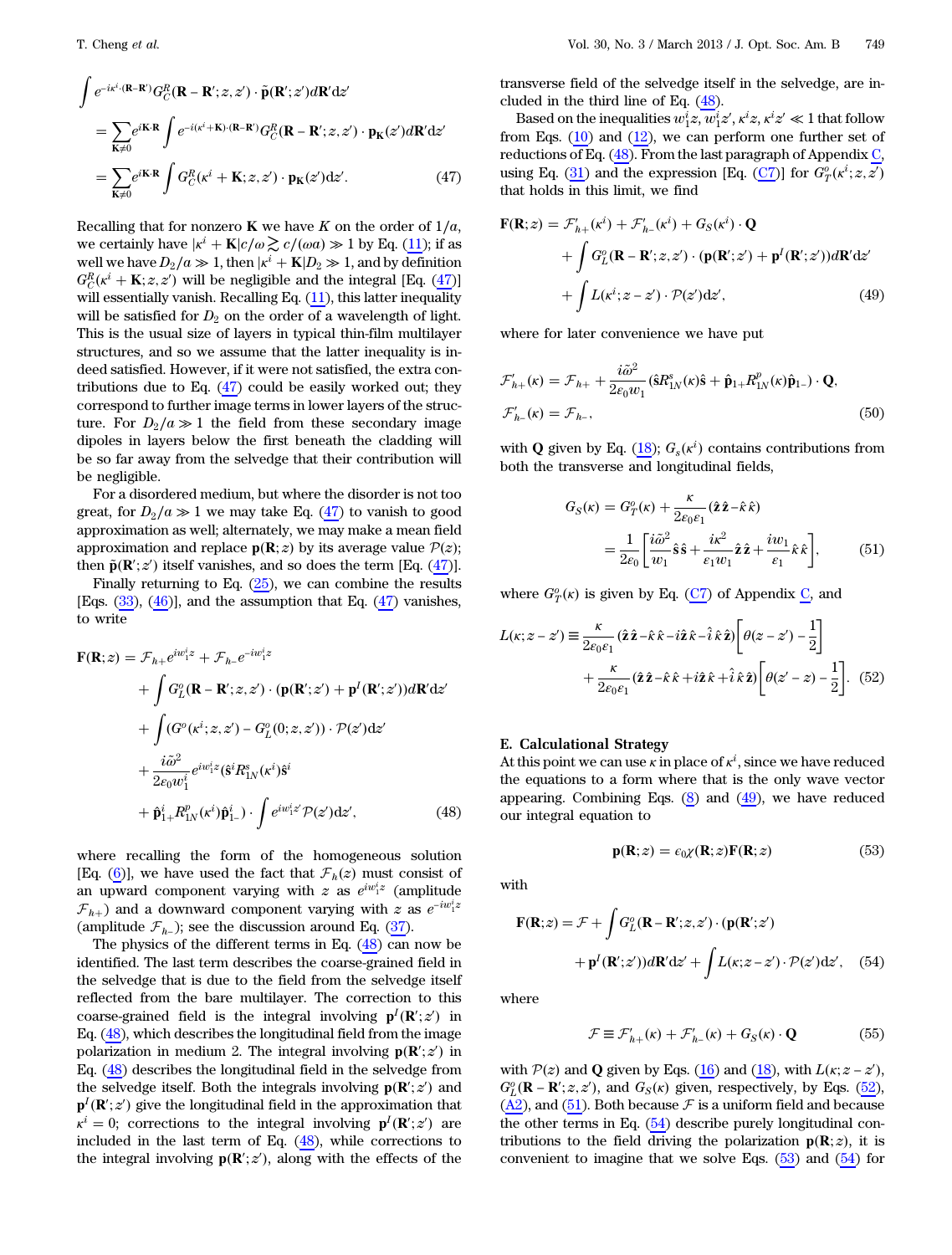<span id="page-7-1"></span>an imagined fixed  $\mathcal{F}$ ; the only frequency dependence in this solution arises due to the frequency dependence of  $\chi(\mathbf{R}; z)$ . This then is purely an electrostatic problem. Once  $\mathbf{p}(\mathbf{R};z)$  is found in terms of  $\mathcal F$ , then **Q** can be written in terms of  $\mathcal F$  using Eq. [\(18](#page-3-8)):

$$
\mathbf{Q} = \int W(\mathbf{R} - \mathbf{R}') \mathbf{p}(\mathbf{R}'; z') dz' d\mathbf{R}'. \tag{56}
$$

<span id="page-7-0"></span>Within our approximations this will be independent of R, of course; it will also be linearly proportional to the effective vector field  $F$ , and we write the result as

$$
\mathbf{Q} = 4\pi\varepsilon_0 \Lambda \cdot \mathcal{F} \tag{57}
$$

defining the tensor  $\Lambda$ , which has units of length. In the following subsection we show that once the tensor  $\Lambda$  is determined, the optical properties of the full structure shown in Fig. [1](#page-1-1) follow almost immediately. Before doing this, however, we consider further possible simplifications in Eqs. ([53\)](#page-6-5)–[\(55](#page-6-6)).

We being by focusing on the inclusion of the term  $G_S(\overline{\kappa}) \cdot \mathbf{Q}$ in Eq. ([55](#page-6-6)). At first sight it might seem that this term could be dropped. After all, for  $\kappa$  such that  $\tilde{\omega}$ ,  $\kappa$ , and  $w_1$  are all roughly of the same size, this term is of order  $(\tilde{\omega} d)\mathcal{P}/\varepsilon_0$ , where  $\mathcal P$  is a typical value of  $P(z)$ , and in the limit  $\tilde{\omega}d \ll 1$  this could be considered negligible compared to the rest of  $\mathbf{F}(\mathbf{R}; z)$  in Eq. [\(54](#page-6-4)). However, there are two strong reasons for keeping this term.

First, note that the remaining terms in  $F(R; z)$  include  $\mathcal{F}_{h+} + \mathcal{F}_{h-}$  as well as contributions from the longitudinal field from  $\mathbf{p}(\mathbf{R}; z')$ ; thus both  $G_L^o(\mathbf{R} - \mathbf{R}'; z, z')$  and  $L(\kappa; z - z')$  are purely real, and unless there is any absorption in medium 2, if  $G_S(\kappa) \cdot \mathbf{Q}$  were neglected in Eq. [\(54](#page-6-4)), we could expect that Q would be purely in phase with  $\mathcal{F}'_{h+} + \mathcal{F}'_{h-}$  (that is, proportional to it with either a positive or negative sign). In the absence of absorption in medium 2, then, we expect that that full  $\Lambda$  of Eq. ([57\)](#page-7-0) will be purely real. Then for  $\kappa < \tilde{\omega} n_1$  we see that the inclusion of the  $G_S(\kappa) \cdot \mathbf{Q}$  term in Eq. [\(54](#page-6-4)), and thus in Eq.  $(57)$  $(57)$ , leads to a component of Q that is out of phase with  $\mathcal{F}_{h+} + \mathcal{F}_{h-}$ , arising from the transverse field component of  $G_S(\kappa)$ . This out-of-phase component is a radiation reaction term; it is qualitatively different from the other terms in Eq. [\(54](#page-6-4)), is associated with maintaining energy conservation in the entire system, and thus must be kept.

Second, note that if  $\kappa \approx \tilde{\omega} n_1$  then  $|w_1|/\tilde{\omega} \ll 1$ , and the s- and z-components of  $G_S(\kappa) \cdot \mathbf{Q}$  can be larger in magnitude than if  $\tilde{\omega}$ ,  $\kappa$ , and  $w_1$  were all roughly of the same size, and thus even if  $\kappa > \tilde{\omega} n_1$  and the components of  $G_S(\kappa)$  are all real, the contribution of  $G_S(\kappa) \cdot \mathbf{Q}$  can be substantial compared to  $\mathcal{F}'_{h+} + \mathcal{F}'_{h-}$ , and thus should be kept. Note again that this arises from the transverse field component of  $G_S(\kappa)$ .

In this context, consider now the term involving  $L(\kappa; z - z')$ in Eq. [\(54](#page-6-4)). As part of the longitudinal field response function, it is purely real and can be expected to be of order  $\kappa l \ll 1$ times the corresponding contribution from the term involving  $G_L^o(\mathbf{R} - \mathbf{R}'; z, z')$ . Since there is no qualitative difference characterized by a phase difference between the contributions involving  $L(\kappa; z - z')$  and  $G_L^o(\mathbf{R} - \mathbf{R}'; z, z')$ , and since there is no denominator in  $L(\kappa; z - z')$  involving  $w_1$  or another such term that diverges as particular values of  $\kappa$ , there is a good argument for neglecting the term involving  $L(\kappa; z - z')$  in Eq. [\(54](#page-6-4)), and this we do.

It could then be argued that if the term involving  $L(\kappa; z - z')$ is neglected, then the longitudinal field contribution to  $G_S(\kappa) \cdot \mathbf{Q}$  should be neglected as well, for the same reasons.

Nonetheless, we keep this latter term for two reasons. The first is that including it does no harm, and in fact simplifies the form of some of the later equations that arise here. The second, and more important, reason is that by pulling out part of the contribution from the longitudinal field and combining it with  $G_T^o(\kappa)$  to form  $G_S(\kappa)$ , the remaining contribution identified by  $L(\kappa; z - z')$  can be shown to not just be small but actually vanish in some special cases. Two of them are, in fact, cases we consider below. One such case is in models where  $\chi(\mathbf{R}; z)$  is taken to vanish only at a particular  $z = z_o$ . Then the resulting  $p(R; z)$  [Eq. [\(53](#page-6-5))] vanishes except at  $z = z_o$ , and in determining  $\Lambda$  we only need  $L(\kappa; z - z' = 0)$ ; this vanishes using the limiting expression  $\theta(0) = 1/2$ . A second case is when  $P(z)$  can be assumed to be approximately uniform over the selvedge region; then it is easy to see that the contribution from  $L(\kappa; z - z')$  makes no contribution to **Q**, since

$$
\int_0^d dz \int_0^d dz' L(\kappa; z - z') = 0.
$$

So for increased accuracy in such cases, and for simplicity of the final formulas in all cases, we will construct  $\Lambda$  by neglecting  $L(\kappa; z - z')$ .

<span id="page-7-2"></span>In concluding this subsection we can then summarize our strategy. We solve Eq. [\(53](#page-6-5)),

$$
\mathbf{p}(\mathbf{R};z) = \varepsilon_0 \chi(\mathbf{R};z) \mathbf{F}(\mathbf{R};z),\tag{58}
$$

<span id="page-7-3"></span>for the polarization  $p(R; z)$  in terms of  $\mathcal{F}$ , where

$$
\mathbf{F}(\mathbf{R};z) = \mathcal{F} + \int G_L^o(\mathbf{R} - \mathbf{R}';z,z')
$$

$$
\cdot (\mathbf{p}(\mathbf{R}';z') + \mathbf{p}^I(\mathbf{R}';z'))d\mathbf{R}'dz'
$$
(59)

[Eq. [\(54](#page-6-4)) with the neglect of  $L(\kappa; z - z')$ ]. Here  $G_L^o(\mathbf{R} - \mathbf{R}'; z, z')$ is the electrostatic Green function [Eq.  $(\underline{A2})$ ], and  $p^I(R; z)$  is the (electrostatic) image polarization  $[Eq. (43)]$  $[Eq. (43)]$  $[Eq. (43)]$  in the layer beneath the cladding. We then construct a coarse-grained polarization  $P(z)$  [Eq. ([16\)](#page-3-1)] and determine its integral over z, Q [Eq. [\(56](#page-7-1))]. Finally, we extract the tensor  $\Lambda$  according to Eq. ([57\)](#page-7-0). We stress that what is involved in these calculations is only electrostatic fields. The inclusion of retardation arises here through the transverse part of the electric field, which is included as part of  $\mathcal F$  but need not be identified explicitly at this point. Its effects will arise in the full solution for the field everywhere, to which we now turn.

#### F. Transfer Matrices

Returning to Fig.  $1$ , and considering first the bare multilayer structure without a selvedge, the natural way to treat its optical properties is to introduce transfer matrices that connect the upward- and downward-propagating (or evanescent) fields in different parts of the structure. For the method for doing this that we will adopt later in the paper, see [[31\]](#page-22-23). With the presence of the selvedge, an obvious strategy is to introduce an additional transfer matrix for the selvedge region; it can then be combined with the other transfer matrices describing the other features of the system to allow for an easy calculation of the optical response. Since it is only the coarse-grained fields that will lead to fields far from the structure [see discussion after Eq.  $(20)$  $(20)$ ], we only need to deal with coarse-grained fields in the transfer matrix treatment. To do this, we imagine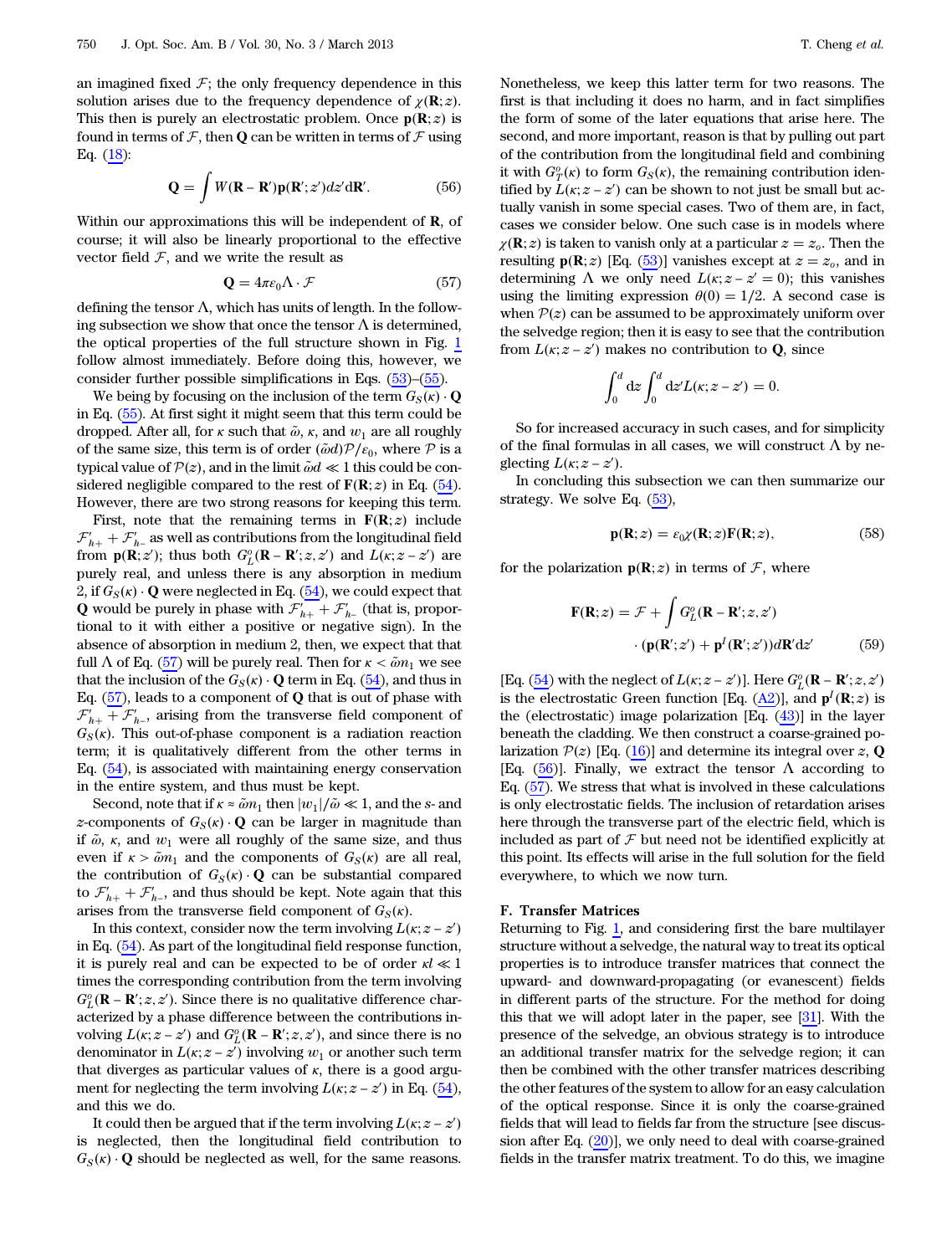<span id="page-8-0"></span>

 $n_{1}$ 

Fig. 3. Inserting an infinitesimal layer of cladding beneath the selvedge and above the multilayer. This allows us to work with only coarse-grained fields in the transfer-matrix treatment.

inserting an infinitesimal layer of medium 1 just above the material of relative permittivity  $\varepsilon_2$ , and just below the lowest extent of the NPs, that is, just below the lowest part of the selvedge (see Fig. [3](#page-8-0)). We label the position of this layer  $z = 0^l$ , and we want to relate the coarse-grained field  $\bar{\mathbf{E}}(\mathbf{R}, z)$  at  $z = 0$ <sup>l</sup> to the coarse-grained field at  $z = d^+$  in medium 1 just above the highest extent of the NPs, that is, just over the top of the selvedge.

<span id="page-8-9"></span>In Appendix D we show that the coarse-grained field at these two positions can be written as

$$
\begin{aligned} \n\bar{\mathbf{E}}(\mathbf{R}; d^+) &= \bar{\mathbf{E}}^+(d^+)e^{i\kappa \cdot \mathbf{R}} + \bar{\mathbf{E}}^-(d^+)e^{i\kappa \cdot \mathbf{R}}, \\ \n\bar{\mathbf{E}}(\mathbf{R}; 0^l) &= \bar{\mathbf{E}}^+(0^l)e^{i\kappa \cdot \mathbf{R}} + \bar{\mathbf{E}}^-(0^l)e^{i\kappa \cdot \mathbf{R}}, \n\end{aligned} \tag{60}
$$

<span id="page-8-1"></span>where the superscripts  $+$  indicate the components of upwardpropagating (or evanescent) waves, and the superscripts − indicate the components of downward-propagating (or evanescent) waves, with

$$
\tilde{\mathbf{E}}^{+}(d^{+}) = \mathcal{F}_{h+}(\kappa) + \frac{i\tilde{\omega}^{2}}{2\varepsilon_{0}w_{1}} (\hat{\mathbf{s}}\hat{\mathbf{s}} + \hat{\mathbf{p}}_{1+}\hat{\mathbf{p}}_{1+}) \cdot \mathbf{Q},
$$
\n
$$
\tilde{\mathbf{E}}^{-}(d^{+}) = \mathcal{F}_{h-}(\kappa),
$$
\n
$$
\tilde{\mathbf{E}}^{+}(0^{l}) = \mathcal{F}_{h+}(\kappa),
$$
\n
$$
\tilde{\mathbf{E}}^{-}(0^{l}) = \mathcal{F}_{h-}(\kappa) + \frac{i\tilde{\omega}^{2}}{2\varepsilon_{0}w_{1}} (\hat{\mathbf{s}}\hat{\mathbf{s}} + \hat{\mathbf{p}}_{1-}\hat{\mathbf{p}}_{1-}) \cdot \mathbf{Q}.
$$
\n(61)

<span id="page-8-3"></span>From these equations we can write

$$
\begin{aligned} \n\mathbf{\bar{E}}^{+}(d^{+}) &= \mathbf{\bar{E}}^{+}(0^{l}) + \frac{i\tilde{\omega}^{2}}{2\epsilon_{0}w_{1}} (\hat{\mathbf{s}}\,\hat{\mathbf{s}} + \hat{\mathbf{p}}_{1+}\hat{\mathbf{p}}_{1+}) \cdot \mathbf{Q}, \\ \n\mathbf{\bar{E}}^{-}(d^{+}) &= \mathbf{\bar{E}}^{-}(0^{l}) - \frac{i\tilde{\omega}^{2}}{2\epsilon_{0}w_{1}} (\hat{\mathbf{s}}\,\hat{\mathbf{s}} + \hat{\mathbf{p}}_{1-}\hat{\mathbf{p}}_{1-}) \cdot \mathbf{Q}, \n\end{aligned} \tag{62}
$$

<span id="page-8-4"></span>and now writing Q in terms of  $\bar{\mathbf{E}}^+(0^l)$  and  $\bar{\mathbf{E}}^-(0^l)$  will let us construct our transfer matrices. Combining Eqs. [\(57](#page-7-0)) and  $(61)$  $(61)$  $(61)$ , we find

$$
\mathbf{Q} = 4\pi\varepsilon_0 \Lambda \cdot \left( \mathbf{\bar{E}}^+ (0^l) + \mathbf{\bar{E}}^- (0^l) - \frac{i\kappa}{2\varepsilon_0\varepsilon_1} (\hat{\mathbf{z}}\hat{\mathbf{\kappa}} + \hat{\mathbf{\kappa}}\hat{\mathbf{z}}) \cdot \mathbf{Q} \right), \quad (63)
$$

where we have used Eq.  $(55)$  $(55)$  and  $(50)$  $(50)$  for  $\mathcal{F}$ , and Eq.  $(51)$  $(51)$ for  $G_S(\kappa)$ .

<span id="page-8-2"></span>For simplicity we now assume that, at least for our  $\kappa$  of choice,  $\Lambda$  can be written in the form

$$
\Lambda = \Lambda_s \hat{\mathbf{s}} \hat{\mathbf{s}} + \Lambda_\kappa \hat{\kappa} \hat{\kappa} + \Lambda_z \hat{\mathbf{z}} \hat{\mathbf{z}}.
$$
 (64)

This is not unreasonable given the form of Eqs. [\(58](#page-7-2)) and [\(59](#page-7-3)). At least for random or reasonably symmetric  $\chi(\mathbf{R}; z)$ , we would in fact expect  $\Lambda = \Lambda_{\parallel}(\hat{\mathbf{x}}\,\hat{\mathbf{x}} + \hat{\mathbf{y}}\,\hat{\mathbf{y}}) + \Lambda_{\perp}\hat{\mathbf{z}}\,\hat{\mathbf{z}}$ , which, since  $\hat{\mathbf{x}} \cdot \hat{\mathbf{x}} + \hat{\mathbf{y}} \cdot \hat{\mathbf{y}} = \hat{\mathbf{x}} \cdot \hat{\mathbf{x}} + \hat{\mathbf{s}} \cdot \hat{\mathbf{s}}$  for any  $\hat{\mathbf{x}}$ , guarantees that we indeed have Eq. ([64\)](#page-8-2) with  $\Lambda_s = \Lambda_{\kappa}$ . However, we only assume the slightly weaker Eq. [\(64](#page-8-2)) here. This will guarantee that there is no mixing of s- and p-polarized light, and we can consider these two polarizations separately; a generalization of this is complicated but straightforward.

#### 1. s-Polarized Light

First consider s-polarized light, for which we have  $\bar{\mathbf{E}}^+(d^+) = \hat{\mathbf{E}}^+(d^+),$  and similarly for all the other electric field terms in Eq. [\(62](#page-8-3)). Then seeking a  $\mathbf{Q} = Q_s\hat{\mathbf{s}}$ , from Eq.  $(63)$  $(63)$  we have

$$
Q_s = 4\pi\epsilon_0 \Lambda_s(\bar{E}^+(0^l) + \bar{E}^-(0^l)),
$$

and seeking a solution  $\bar{\mathbf{E}}^+(d^+) = \hat{s} \bar{E}^+(d^+),$  etc., in Eq. [\(62](#page-8-3)) we find

$$
\bar{E}^+(d^+) = (1 + n_{os})\bar{E}^+(0') + n_{os}\bar{E}^-(0'),
$$
  

$$
\bar{E}^-(d^+) = -n_{os}\bar{E}^+(0') + (1 - n_{os})\bar{E}^-(0'),
$$

<span id="page-8-8"></span>where

$$
n_{os} \equiv \frac{2\pi i \tilde{\omega}^2}{w_1} \Lambda_s. \tag{65}
$$

That is,

$$
\begin{bmatrix} \bar{E}^+(d^+) \\ \bar{E}^-(d^+) \end{bmatrix} = m_s \begin{bmatrix} \bar{E}^+(0^l) \\ \bar{E}^-(0^l) \end{bmatrix},
$$

<span id="page-8-7"></span>where the transfer matrix for the NP region is

$$
m_s = \begin{bmatrix} 1 + n_{os} & n_{os} \\ -n_{os} & 1 - n_{os} \end{bmatrix} . \tag{66}
$$

2. p-Polarized Light

<span id="page-8-5"></span>For p-polarized light the situation is more complicated; here  $\mathbf{\bar{E}}^+(0^l)$  and  $\mathbf{\bar{E}}^-(0^l)$  point in different directions [recall Eq. [\(39](#page-5-8))],

$$
\begin{aligned} \n\mathbf{\bar{E}}^{+}(0^{l}) &= \mathbf{\bar{E}}^{+}(0^{l})\hat{\mathbf{p}}_{1+}, \\ \n\mathbf{\bar{E}}^{-}(0^{l}) &= \mathbf{\bar{E}}^{-}(0^{l})\hat{\mathbf{p}}_{1-}, \n\end{aligned} \tag{67}
$$

and similarly

$$
\begin{aligned} \n\bar{\mathbf{E}}^{+}(d^{+}) &= \bar{E}^{+}(d^{+})\hat{\mathbf{p}}_{1+}, \\ \n\bar{\mathbf{E}}^{-}(d^{+}) &= \bar{E}^{-}(d^{+})\hat{\mathbf{p}}_{1-}. \n\end{aligned} \tag{68}
$$

(69)

<span id="page-8-6"></span>Using Eq.  $(67)$  $(67)$  in Eq.  $(63)$  $(63)$ , and recalling Eq.  $(64)$  $(64)$ , we can solve for  $Q_{\kappa}$  and  $Q_{z}$ . Using the results in Eq. [\(62](#page-8-3)) we find, after some algebra,

$$
\begin{split} \bar{E}^{+}(d^{+}) &= \bar{E}^{+}(0^{l}) + \frac{(n_{oz} - n_{ox})\bar{E}^{-}(0^{l}) + (n_{oz} + n_{ox} + 2n_{oz}n_{ox})\bar{E}^{+}(0^{l})}{1 - n_{oz}n_{ox}}, \\ \bar{E}^{-}(d^{+}) &= \bar{E}^{-}(0^{l}) - \frac{(n_{oz} + n_{ox} - 2n_{oz}n_{ox})\bar{E}^{-}(0^{l}) + (n_{oz} - n_{ox})\bar{E}^{+}(0^{l})}{1 - n_{oz}n_{ox}}, \end{split}
$$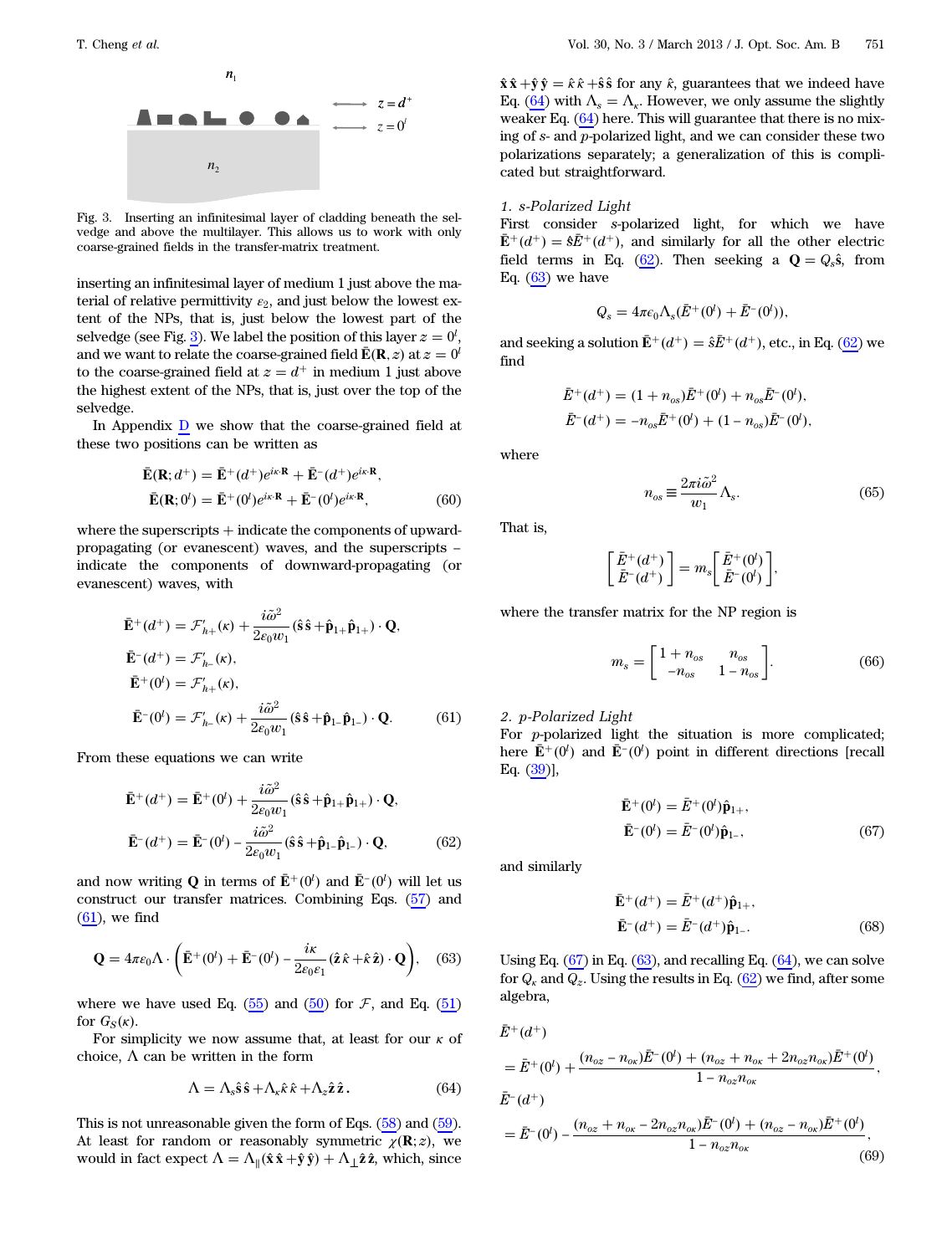<span id="page-9-0"></span>where

$$
n_{oz} \equiv \frac{2\pi i \kappa^2}{\varepsilon_1 w_1} \Lambda_z,
$$
  

$$
n_{ox} \equiv \frac{2\pi i w_1}{\varepsilon_1} \Lambda_\kappa.
$$
 (70)

Now the quantities  $n_{oz}$  and  $n_{ox}$  will contain factors of order  $\tilde{\omega}$ d. Nonetheless,  $n_{os}$  and  $n_{ok}$  can be large because, depending on the value of  $\kappa$ , it is possible for  $|w_1| \ll \tilde{\omega}, \kappa$ . So we cannot naively assume that these quantities are small [see discussion following Eq. [\(57](#page-7-0))]. However, the product  $n_{oz}n_{ox}$  that appears in Eq.  $(69)$  $(69)$  has no factor of  $w_1$  in the denominator; using Eq.  $(70)$  $(70)$  we find

$$
n_{oz}n_{ox}=-\frac{4\pi^2\kappa^2\Lambda_z\Lambda_{\kappa}}{\varepsilon_1^2}.
$$

With no dangerous  $w_1$  term in the denominator we can neglect this term quadratic in  $\tilde{\omega}d$ , and then Eq. [\(69](#page-8-6)) reduces to

$$
\begin{aligned} \bar{E}^+(d^+) &= \bar{E}^+(0^l) + n_- \bar{E}^-(0^l) + n_+ \bar{E}^+(0^l), \\ \bar{E}^-(d^+) &= \bar{E}^-(0^l) - n_+ \bar{E}^-(0^l) - n_- \bar{E}^+(0^l), \end{aligned}
$$

<span id="page-9-7"></span>where we have defined

$$
n_{\pm} \equiv n_{oz} \pm n_{ox},\tag{71}
$$

or

$$
\begin{bmatrix} \bar{E}^+(d^+) \\ \bar{E}^-(d^+) \end{bmatrix} = m_p' \begin{bmatrix} \bar{E}^+(0^l) \\ \bar{E}^-(0^l) \end{bmatrix},
$$

<span id="page-9-1"></span>where the transfer matrix is

$$
m'_{p} = \begin{bmatrix} 1+n_{+} & n_{-} \\ -n_{-} & 1-n_{+} \end{bmatrix}, \tag{72}
$$

and we use a "prime" here because we will introduce a different version of this below.

#### 3. Selvedge Fresnel Coefficients

Our main interest in this paper is how the presence of the selvedge affects any resonances associated with the multilayer structure below, such as WG modes. However, it is also interesting to characterize the selvedge region by its own Fresnel coefficients, because they will be seen to be an important component of the whole system of bulk and selvedge. We note that the "isolated" selvedge we consider here, bounded above and below by media of relative permittivity  $\varepsilon_1$ , is a formal structure that can be taken as defined by the transfer matrices [Eqs.  $(66)$  $(66)$ ,  $(72)$  $(72)$ ]. It should not be thought of as a region of material physically bounded on either side by a medium of relative permittivity  $\varepsilon_1$ , because the effect of the image charges that depend on the medium that is actually below the selvedge in our real structure of interest appears in  $\Lambda$ , and thus in  $n_{os}$ ,  $n_{ox}$ , and  $n_{oz}$ .

<span id="page-9-2"></span>In general a transfer matrix identified with a structure takes the form [\[31](#page-22-23)]

$$
m = \begin{bmatrix} \frac{T_{+-}T_{-+}-R_{+-}R_{-+}}{T_{+-}} & \frac{R_{+-}}{T_{+-}}\\ -\frac{R_{-+}}{T_{+-}} & \frac{1}{T_{+-}} \end{bmatrix},
$$
(73)

<span id="page-9-4"></span>where  $T_{+-}$  is the transmission coefficient for light incident from above,  $R_{-+}$  is the reflection coefficient for light incident from below, etc. For s-polarized light we can use Eq. ([66\)](#page-8-7) to identify

$$
T_{+-} = T_{-+} = \frac{1}{1 - n_{os}} \equiv t_s,
$$
\n(74)

$$
R_{+-} = R_{-+} = \frac{n_{os}}{1 - n_{os}} \equiv r_s,
$$
 (75)

;

<span id="page-9-6"></span>and in this notation we can write the transfer matrix [Eq. ([66\)](#page-8-7)] of the selvedge for s-polarized light as

$$
m_s = \begin{bmatrix} \frac{t_s^2 - r_s^2}{t_s} & \frac{r_s}{t_s} \\ -\frac{r_s}{t_s} & \frac{1}{t_s} \end{bmatrix}.
$$

For p-polarized light the situation is again more complicated. We can use Eqs.  $(72)$  $(72)$  and  $(73)$  $(73)$  $(73)$  to identify

$$
R_{+-} = R_{-+} = \frac{n_-}{1 - n_+}
$$
  
\n
$$
T_{+-} = \frac{1}{1 - n_+},
$$
  
\n
$$
T_{-+} = \frac{1 - 4n_{oz}n_{oz}}{1 - n_+}.
$$

However, we have already made and justified the approximation of neglecting terms of order  $n_{oz}n_{ox}$ , so we take

$$
T_{-+} \rightarrow \frac{1}{1-n_+}
$$

<span id="page-9-5"></span>within our approximations as well. If we now put

$$
T_{+-} = T_{-+} = \frac{1}{1 - n_+} \equiv t_p, \tag{76}
$$

$$
R_{+-} = R_{-+} = \frac{n_{-}}{1 - n_{+}} \equiv r_{p},\tag{77}
$$

and construct the matrix

$$
m_p \equiv \begin{bmatrix} \frac{t_p^2 - r_p^2}{t_p} & \frac{r_p}{t_p} \\ -\frac{r_p}{t_p} & \frac{1}{t_p} \end{bmatrix},
$$

we have

$$
m_p = \begin{bmatrix} \frac{1-n_-^2}{1-n_+} & n_- \\ -n_- & 1-n_+ \end{bmatrix}.
$$
 (78)

This is different from the  $m'_p$  of Eq. ([72\)](#page-9-1), since  $(1 - n_{-}^{2})/(1 - n_{+}) \neq (1 + n_{+})$ ; however, it differs from it only by terms of order  $n_{oz}n_{ox}$ , and so within our approximations indeed  $m'_p$  and  $m_p$  are in fact equivalent. It will be more convenient to use  $m_p$ .

#### G. Optical Response and System Resonances

<span id="page-9-3"></span>The full transfer matrix for the entire system (see Fig. [1\)](#page-1-1) is then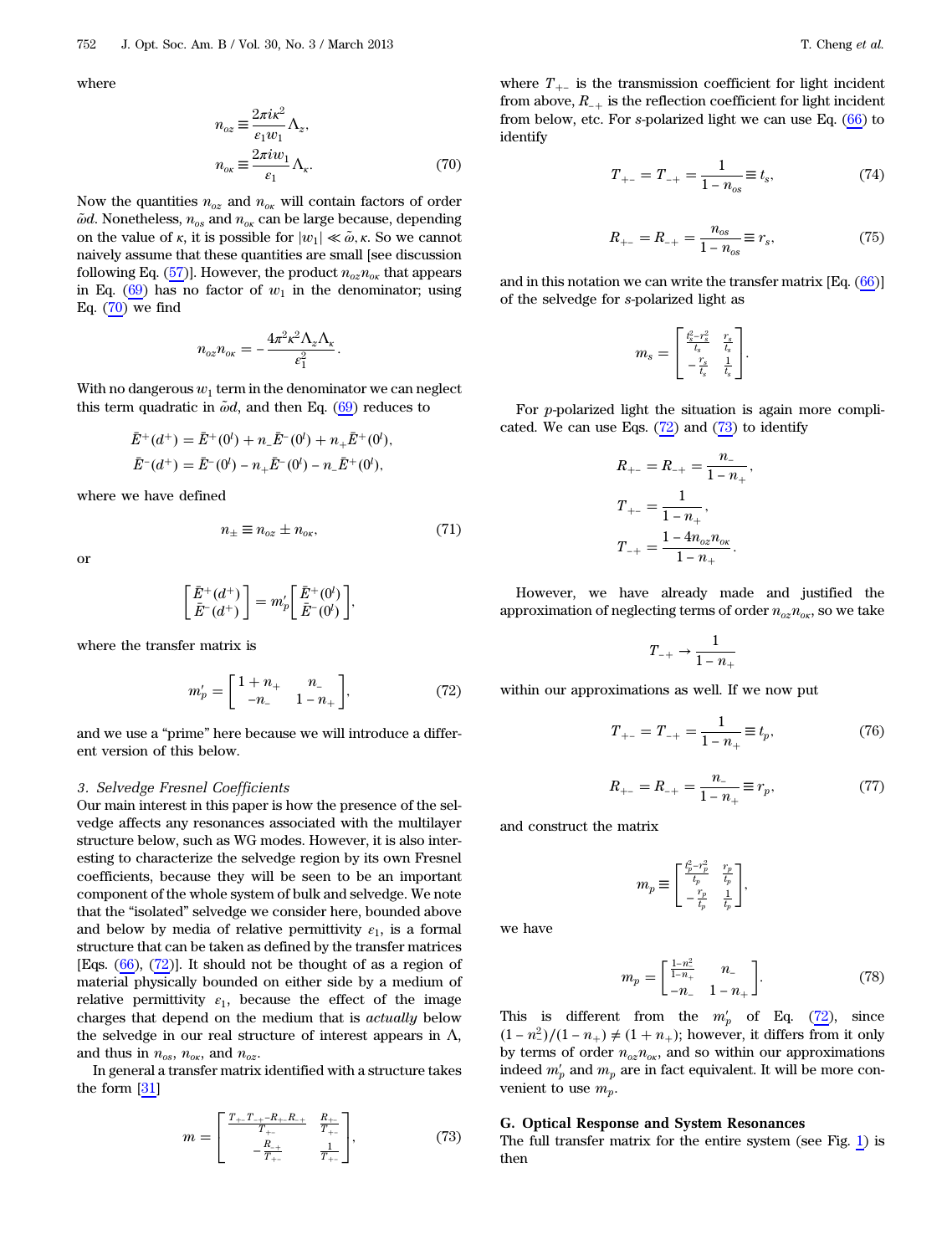$$
\begin{bmatrix}\n\frac{T_{1N}T_{1N}-R_{1N}R_{1N}}{T_{1N}} & \frac{R_{1N}}{T_{1N}} \\
-\frac{R_{1N}}{T_{1N}} & \frac{1}{T_{1N}}\n\end{bmatrix} = \begin{bmatrix}\n\frac{t^2-r^2}{t} & \frac{r}{t} \\
-\frac{r}{t} & \frac{1}{t}\n\end{bmatrix} \begin{bmatrix}\n\frac{T_{1N}T_{N1}-R_{1N}R_{N1}}{T_{1N}} & \frac{R_{1N}}{T_{1N}} \\
-\frac{R_{N1}}{T_{1N}} & \frac{1}{T_{1N}}\n\end{bmatrix},
$$
\n(79)

where t and r are either  $t_s$  and  $r_s$  or  $t_p$  and  $r_p$ , depending on whether we are dealing with s or  $p$  polarization; similarly  $T_{1N}$ is the transmission Fresnel coefficient from region 1 to region  $N$ , before any selvedge is included, for  $s$ - or  $p$ -polarized light as appropriate, and likewise for the other such coefficients; and  $T'_{1N}$  is the full transmission Fresnel coefficient from region 1 to region  $N$  when we include the selvedge. With a bit of algebra we find from Eq. ([79\)](#page-9-3) that

<span id="page-10-1"></span>
$$
T'_{1N} = \frac{tT_{1N}}{1 - rR_{1N}},
$$
  
\n
$$
R'_{1N} = r + \frac{tR_{1N}t}{1 - rR_{1N}},
$$
  
\n
$$
R'_{1N} = R_{N1} + \frac{T_{N1}rT_{1N}}{1 - rR_{1N}},
$$
  
\n
$$
T'_{1N} = \frac{T_{N1}t}{1 - rR_{1N}}.
$$
\n(80)

Note that Eq. ([80\)](#page-10-1) follows exactly from Eq. [\(79](#page-9-3)), and the physics of the combination of Fresnel coefficients is apparent. These results can be used to describe the full optical properties of the system, in particular its response to incident fields. We defer this discussion to a later publication and focus here on how a WG (or similar) resonance is slightly shifted by the presence of the selvedge.

For  $\kappa$  near a WG (or similar) resonance at  $\kappa_o$  of the bare multilayer structure, we will generally have a divergence in the Fresnel coefficients  $T_{1N}$ ,  $T_{N1}$ ,  $R_{1N}$ , and  $R_{N1}$ . These poles in the Fresnel coefficients signal the presence of the electromagnetic excitation bound to the multilayer structure, for such field structures propagate in the  $xy$  plane and have fields evanescent in both the cladding and the substrate; thus, for example,  $R_{1N}$  must diverge because it gives the ratio of the upward evanescent field to the downward evanescent field, and at a resonance  $\kappa_o$  there can be an upward evanescent field in the cladding without any downward evanescent field. We work out the resonance structure of the Fresnel coefficients in Appendix  $E$  for a simple WG structure, which will serve as an example in calculations later in this paper, but even more generally we can expect that for  $\kappa$  close to  $\kappa_o$  we have the behavior

<span id="page-10-2"></span>
$$
T_{1N} \approx \frac{\tau_{1N}}{\kappa - \kappa_o},
$$
  
\n
$$
T_{N1} \approx \frac{\tau_{N1}}{\kappa - \kappa_o},
$$
  
\n
$$
R_{1N} \approx \frac{\rho_{1N}}{\kappa - \kappa_o},
$$
  
\n
$$
R_{N1} \approx \frac{\rho_{N1}}{\kappa - \kappa_o},
$$
 (81)

where  $\tau_{1N}$ ,  $\tau_{N1}$ ,  $\rho_{1N}$  and  $\rho_{N1}$  are constants that depend on the structure and on the excitation resonance  $\kappa_0$  (if there is more than one). Writing down the product of interface and propagation transfer matrices that determines the transfer matrix of the bare multilayer, and noting that by inspection we find the elements of all these matrices are zero or finite,

we see that the full transfer matrix of the bare multilayer [the rightmost matrix on the right-hand side of Eq.  $(79)$  $(79)$ ] has terms that must be all finite or zero. Substituting the near-resonance behavior [Eq.  $(81)$  $(81)$ ] into that transfer matrix, we then see that

$$
\tau_{1N}\tau_{N1}-\rho_{1N}\rho_{N1}=0,
$$

and further that

$$
\frac{T_{1N}T_{N1} - R_{1N}R_{N1}}{T_{1N}} \equiv \Gamma_{1N}
$$

is finite at all  $\kappa$ . Note that we can write the third term of Eq.  $(80)$  $(80)$  as

$$
R'_{N1} = \frac{R_{N1} + r\Gamma_{1N}T_{1N}}{1 - rR_{1N}}.
$$

<span id="page-10-3"></span>Then using Eq. [\(81](#page-10-2)) in this and the expressions for  $T'_{1N}$ ,  $R'_{1N}$ , and  $T_{1N}'$  in Eq. ([80\)](#page-10-1), we have

$$
T'_{N1} = \frac{t\tau_{1N}}{\kappa - \kappa_o - r\rho_{1N}},
$$
  
\n
$$
R'_{N1} = r + \frac{t\rho_{1N}t}{\kappa - \kappa_o - r\rho_{1N}},
$$
  
\n
$$
R'_{N1} = \frac{\rho_{N1} + r\Gamma_{1N}\tau_{1N}}{\kappa - \kappa_o - r\rho_{1N}},
$$
  
\n
$$
T'_{N1} = \frac{\tau_{N1}t}{\kappa - \kappa_o - r\rho_{1N}},
$$
\n(82)

<span id="page-10-4"></span>where to at least first approximation we can evaluate  $r$  and  $t$ at  $\kappa_o$ . The new resonance is at  $\kappa = \kappa_o'$ , where

$$
\kappa'_0 = \kappa_o + r\rho_{1N}.\tag{83}
$$

The shift  $r\rho_{1N}$  will in general have both real an imaginary parts, indicating both a shift in the position of the resonance and a broadening of it due to absorption in the selvedge. We turn to these matters below.

## <span id="page-10-0"></span>3. TOY MODELS

In summary, then, for a given selvedge and WG structure the Fresnel coefficients [Eq. ([82\)](#page-10-3)] that characterize the optical properties of the structure are determined by solving the selvedge equations [Eqs.  $(57)$  $(57)$ – $(59)$  $(59)$ ] to determine the matrix  $\Lambda$ , using that to determine the transfer matrix coefficients  $n_{os}$ ,  $n_{\text{o}x}$ , and  $n_{\text{o}z}$ , according to Eqs. [\(65](#page-8-8)) and [\(70](#page-9-0)) for simple selvedges [Eq. [\(64](#page-8-2))], and then constructing the selvedge Fresnel coefficients r and t according to Eqs.  $(74)$  $(74)$ – $(77)$  $(77)$ . The first of these tasks will typically require a numerical solution, but only of equations of electrostatics and only involving the cladding dielectric constant and that of the material immediately below it in the bare multilayer structure.

To illustrate this strategy, we address in this section the first of these tasks for three simple "toy models" that allow analytic solutions. We stress that our approach is not limited to such simple models, and indeed its main application will certainly be to more realistic selvedge models where numer-ical solutions of Eqs. [\(57](#page-7-0))–([59\)](#page-7-3) for  $\Lambda$  can be performed. However, the toy models we consider here are interesting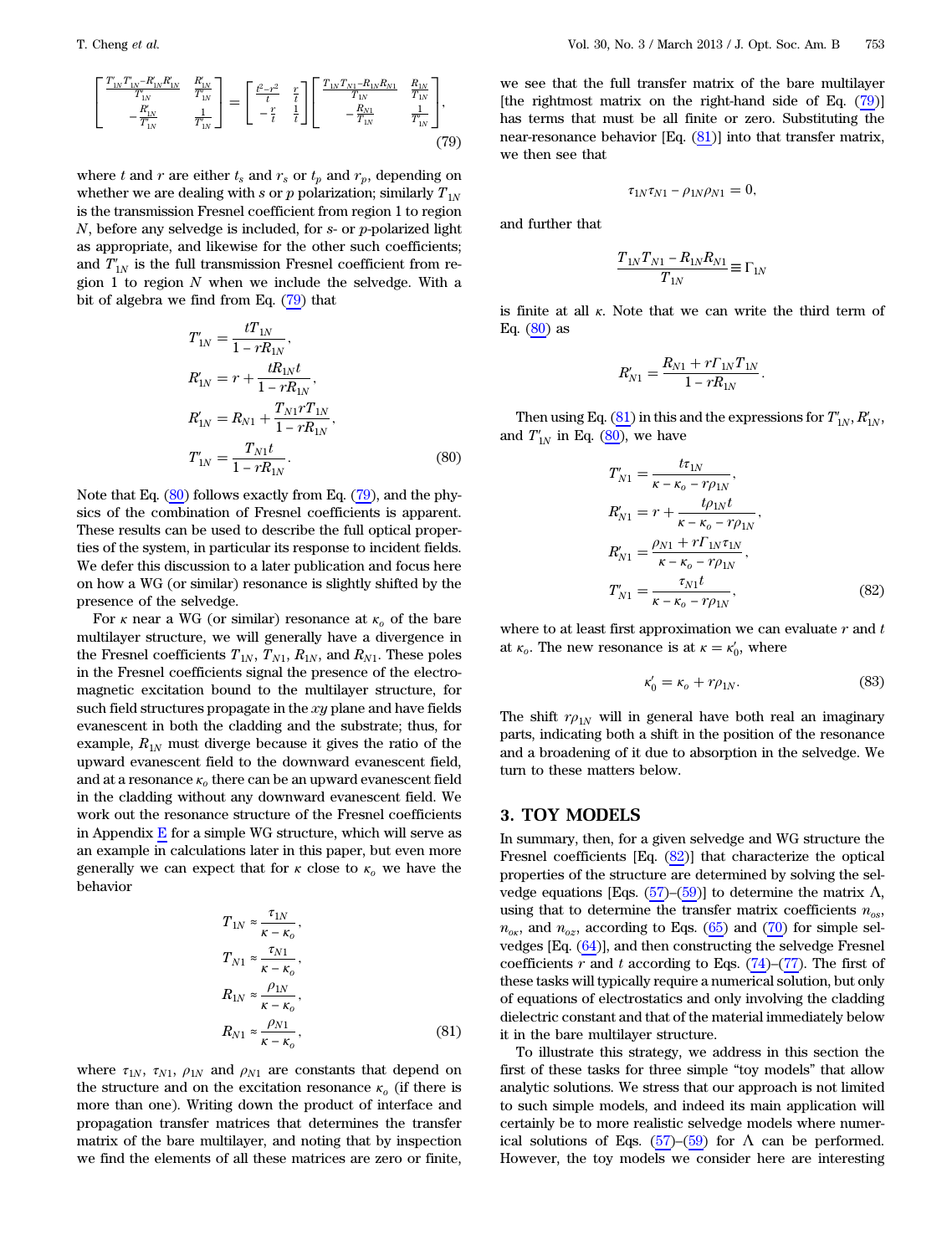in their own right and will be useful comparisons for the more realistic models to which we plan to turn in future publications.

A. Lattice of Spheres in the Point Dipole Approximation See Fig. <u>[4\(a\)](#page-11-0)</u>. Here we assume that the  $\chi(\mathbf{R}, z)$  of  $(53)$  $(53)$  takes the form

$$
\chi(\mathbf{R},z)=\sum_{\alpha}\chi^{(\alpha)}(\mathbf{R},z),
$$

where

$$
\chi^{(\alpha)}(\mathbf{R},z)=(\varepsilon-\varepsilon_1)\theta(b-|\mathbf{r}-\mathbf{r}^{(\alpha)}|),
$$

<span id="page-11-3"></span>where  $\mathbf{r}^{(\alpha)} = \mathbf{R}^{(\alpha)} + \hat{\mathbf{z}}h$  labels the position of the  $\alpha$ th sphere. The spheres are all taken to have a relative permittivity  $\varepsilon$ , and to be of radius  $b$ , with their centers at a distance  $h$ above the interface with the first material below the cladding; we take  $b \leq h$ , and also b is less than the distance between the sites  $\mathbf{R}^{(\alpha)}$  of the two dimensional lattice. Similarly, with

$$
\mathbf{p}(\mathbf{R}, z) = \sum_{\alpha} \mathbf{p}^{(\alpha)}(\mathbf{R}, z), \tag{84}
$$

<span id="page-11-1"></span>where each  $p^{(\alpha)}(R, z)$  is nonzero only where the corresponding  $\chi^{(\alpha)}({\bf R},z)$  is nonzero, we will consider an approximate solution when the polarization in the spheres is uniform and, with respect to their interaction with each other and the layers, they can be taken as point dipoles. That is, we seek a solution

$$
\mathbf{p}^{(a)}(\mathbf{R}, z) \simeq \frac{3\mu}{4\pi b^3} \theta(b - |\mathbf{r} - \mathbf{r}^{(a)}|), \tag{85}
$$

<span id="page-11-0"></span>



 $(a)$ 

Fig. 4. (a) Square lattice of spherical NPs of radius bwith lattice spacing a at a height  $h$  above the substrate; (b) a disordered arrangement of spherical NPs of radius  $b$ , with average interparticle spacing  $a$  at a height h above the substrate.

<span id="page-11-2"></span>where  $\mu$  is a dipole moment to be determined, which by ansatz will be the same for each  $\alpha$ ; and for points **R**' near sites  $\alpha' \neq \alpha$ , we assume

$$
\mathbf{p}^{(\alpha)}(\mathbf{R}', z') \simeq \mu \delta(\mathbf{R}' - \mathbf{r}^{(\alpha)})
$$
 (86)

in Eq.  $(59)$  $(59)$ . Taking A to be the area of a unit cell in the plane at  $z = h$ , it then follows from Eqs. [\(18](#page-3-8)) and ([85\)](#page-11-1) that

$$
\mathbf{Q} = \frac{\mu}{\mathcal{A}}.\tag{87}
$$

Of course, we obviously cannot use Eq.  $(86)$  $(86)$  for points r in the neighborhood of site  $\alpha$ . However, using Eqs. ([85\)](#page-11-1) and ([A2](#page-18-2)) and the properties of the electrostatic dipole field,

$$
\int G_L^o(\mathbf{R} - \mathbf{R}'; z, z') \cdot \mathbf{p}^{(\alpha)}(\mathbf{R}', z')d\mathbf{R}' dz'
$$
  
=  $-\frac{\mu}{4\pi\varepsilon_0\varepsilon_1b^3}$  for  $|\mathbf{r} - \mathbf{r}^{(\alpha)}| < b$ .

Adopting Eq.  $(86)$  $(86)$  for the other sites when we are at such r, we find

$$
\int G_L^o(\mathbf{R} - \mathbf{R}'; z, z') \cdot \mathbf{p}^{(a')}(\mathbf{R}', z') d\mathbf{R}' dz'
$$
  
=  $G_L^o(\mathbf{R} - \mathbf{R}^{(a')}; z, h) \cdot \mu$ , for  $|\mathbf{r} - \mathbf{r}^{(a)}| < b$  and  $\alpha' \neq \alpha$ .

<span id="page-11-4"></span>Thus using Eq.  $(84)$  $(84)$ , we have

$$
\int G_L^o(\mathbf{R} - \mathbf{R}'; z, z') \cdot \mathbf{p}(\mathbf{R}', z') d\mathbf{R}' dz'
$$
\n
$$
= -\frac{\mu}{4\pi\epsilon_0 \epsilon_1 b^3} + \sum_{\alpha' \neq \alpha} G_L^o(\mathbf{R} - \mathbf{R}^{(\alpha)}; z, h) \cdot \mu,
$$
\nfor  $|\mathbf{r} - \mathbf{r}^{(\alpha)}| < b.$  (88)

This is one of the terms we need on the right-hand side of Eq. ([59\)](#page-7-3). The other term involves the image polarization. Defining

$$
M \equiv \frac{\varepsilon_2 - \varepsilon_1}{\varepsilon_2 + \varepsilon_1} (\hat{\mathbf{z}} \hat{\mathbf{z}} - \hat{\mathbf{x}} \hat{\mathbf{x}} - \hat{\mathbf{y}} \hat{\mathbf{y}}),
$$

from Eq.  $(45)$  $(45)$  we can write

$$
\mathbf{p}^I(\mathbf{R},z)=M\cdot\mathbf{p}(\mathbf{R},-z).
$$

Since we will never need the field where the image dipoles are, a first approximation for this would be to use Eq. [\(86](#page-11-2)) and find

$$
\mathbf{p}^I(\mathbf{R},z) = M \cdot \sum_{\alpha'} \mu \delta(\mathbf{R} - \mathbf{R}^{(\alpha')}) \delta(z+h).
$$

Using this in Eq.  $(59)$  $(59)$ , together with Eq.  $(88)$  $(88)$ , we find

$$
\mathbf{F}(\mathbf{R};z) = \mathcal{F} - \frac{\mu}{4\pi\epsilon_0\epsilon_1 b^3} + \sum_{\alpha'\neq\alpha} G_L^o(\mathbf{R} - \mathbf{R}^{(\alpha')}; z, h) \cdot \mu
$$

$$
+ \sum_{\alpha'} G_L^o(\mathbf{R} - \mathbf{R}^{(\alpha')}; z, -h) \cdot M \cdot \mu, \quad \text{for } |\mathbf{r} - \mathbf{r}^{(\alpha)}| < b. \tag{89}
$$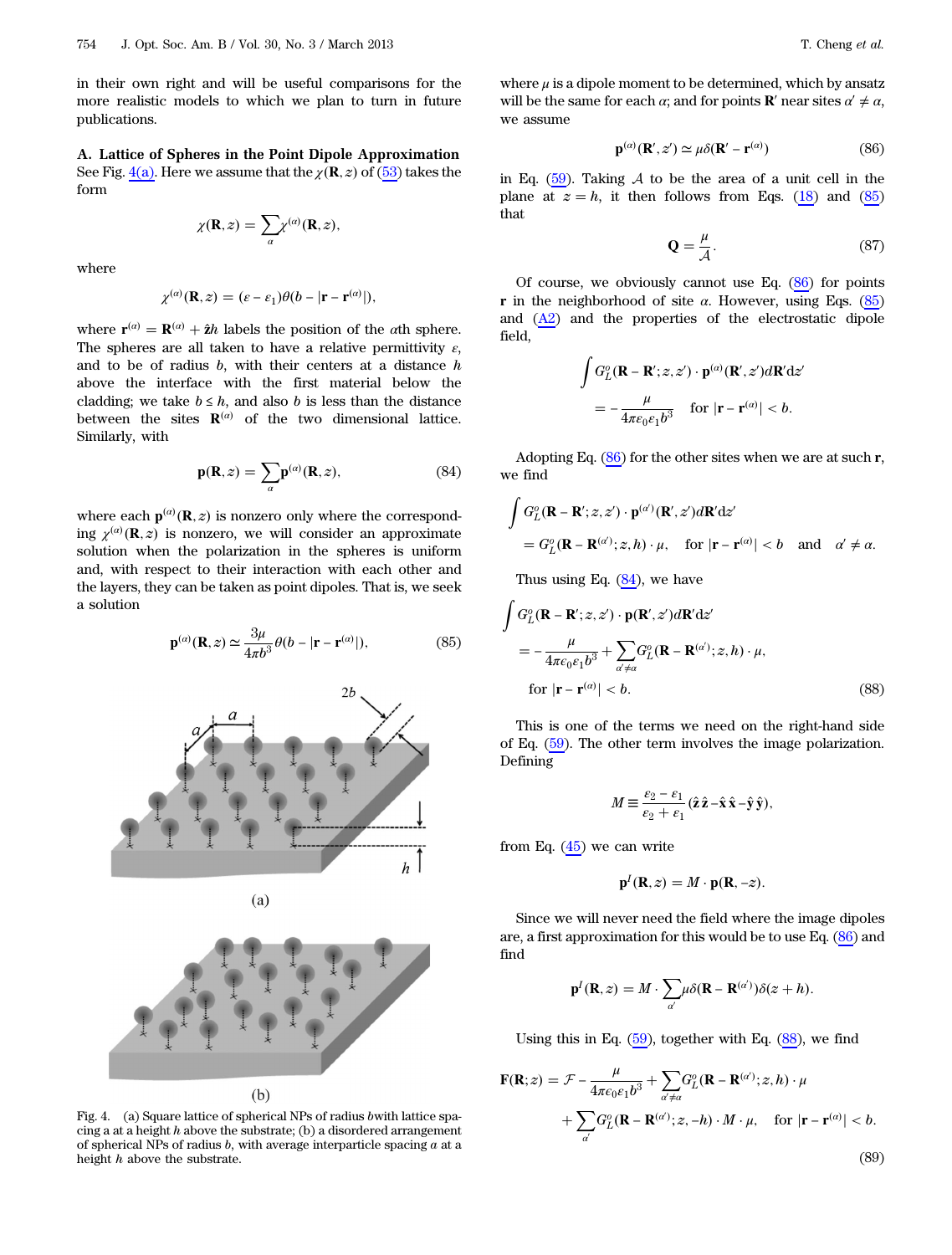$$
\mathbf{p}^{(a)}(\mathbf{R},z) = \varepsilon_0 \chi^{(a)}(\mathbf{R},z) \mathbf{F}(\mathbf{R};z)
$$

<span id="page-12-0"></span>For such points we make the point dipole approximation by putting  $\mathbf{F}(\mathbf{R}; z) \simeq \mathbf{F}(\mathbf{R}^{(a)}; h)$  and then integrating over the sphere to find [see Eq. [\(85](#page-11-1))]

$$
\frac{\mu}{\frac{4\pi}{3}b^3\epsilon_0(\varepsilon-\varepsilon_1)} = \mathcal{F} - \frac{\mu}{4\pi\epsilon_0\varepsilon_1 b^3} \n+ \sum_{\substack{\alpha'\neq a}} G_L^o(\mathbf{R}^{(\alpha)} - \mathbf{R}^{(\alpha)}; h, h) \cdot \mu \n+ \sum_{\substack{\alpha'\\ \alpha'}} G_L^o(\mathbf{R}^{(\alpha)} - \mathbf{R}^{(\alpha)}; h, -h) \cdot M \cdot \mu.
$$
\n(90)

<span id="page-12-1"></span>Bringing the second term on the right-hand side of Eq. ([90\)](#page-12-0) over to the left-hand side and rewriting the result, we have

$$
\frac{\mu}{\frac{4\pi}{3}b^3\epsilon_0\left(\frac{3\epsilon_1(\epsilon-\epsilon_1)}{\epsilon+2\epsilon_1}\right)} = \mathcal{F} + \sum_{\alpha'\neq\alpha} G_L^o(\mathbf{R}^{(\alpha)} - \mathbf{R}^{(\alpha)}; h, h) \cdot \mu
$$

$$
+ \sum_{\alpha'} G_L^o(\mathbf{R}^{(\alpha)} - \mathbf{R}^{(\alpha)}; h, -h) \cdot M \cdot \mu, \quad (91)
$$

<span id="page-12-2"></span>displaying the result in terms of the polarizability of a sphere of relative permittivity  $\varepsilon$  embedded in a background medium of relative permittivity  $\varepsilon_1$ . Defining a dimensionless tensor S according to

$$
S \equiv 4\pi\epsilon_0 \mathcal{A}^{3/2} \sum_{\alpha'\neq\alpha} G_L^o(\mathbf{R}^{(\alpha)} - \mathbf{R}^{(\alpha)}; h, h)
$$
  
+ 
$$
4\pi\epsilon_0 \mathcal{A}^{3/2} \sum_{\alpha'} G_L^o(\mathbf{R}^{(\alpha)} - \mathbf{R}^{(\alpha)}; h, -h) \cdot M
$$
  
= 
$$
4\pi\epsilon_0 \mathcal{A}^{3/2} \sum_{\alpha'\neq 0} G_L^o(-\mathbf{R}^{(\alpha)}; h, h)
$$
  
+ 
$$
4\pi\epsilon_0 \mathcal{A}^{3/2} \sum_{\alpha'} G_L^o(-\mathbf{R}^{(\alpha)}; h, -h) \cdot M,
$$
 (92)

where the first expression is clearly independent of  $\alpha$ , and so in the second we have taken  $\mathbf{R}^{(\alpha)} = 0$  for ease of evaluation, we can write Eq.  $(91)$  $(91)$  as

$$
\mathbf{Q} = \left[\frac{\varepsilon_1(\varepsilon - \varepsilon_1)}{\varepsilon + 2\varepsilon_1} \frac{b^3}{\mathcal{A}}\right] \left[4\pi\varepsilon_0 \mathcal{F} + \frac{1}{\mathcal{A}^{1/2}} S \cdot \mathbf{Q}\right],
$$

<span id="page-12-3"></span>where we have used Eq.  $(18)$  $(18)$ . We recover the form Eq.  $(57)$  $(57)$  by taking

$$
\Lambda \equiv \left[ \frac{\varepsilon_1 (\varepsilon - \varepsilon_1)}{\varepsilon + 2\varepsilon_1} \frac{b^3}{\mathcal{A}} \right] \left( U - \frac{\varepsilon_1 (\varepsilon - \varepsilon_1)}{\varepsilon + 2\varepsilon_1} \frac{b^3}{\mathcal{A}^{3/2}} S \right)^{-1},\tag{93}
$$

which is independent of  $\kappa$ . For simple lattices we will have

$$
\Lambda = \Lambda_{\perp} \hat{\mathbf{z}} \hat{\mathbf{z}} + \Lambda_{\parallel} (\hat{\mathbf{x}} \hat{\mathbf{x}} + \hat{\mathbf{y}} \hat{\mathbf{y}}) = \Lambda_{\perp} \hat{\mathbf{z}} \hat{\mathbf{z}} + \Lambda_{\parallel} (\hat{\mathbf{s}} \hat{\mathbf{s}} + \hat{\mathbf{x}} \hat{\mathbf{x}})
$$

in which case we can write Eq. ([64\)](#page-8-2) with  $\Lambda_z = \Lambda_{\perp}$  and  $\Lambda_s = \Lambda_{\kappa} = \Lambda_{\parallel}; n_{os}, n_{os}$ , and  $n_{oz}$  then follow immediately from Eqs. [\(65](#page-8-8)) and ([70\)](#page-9-0).

## B. Disordered Arrangement of Spheres in the Point Dipole Approximation

See Fig. [4\(b\)](#page-11-0). Here much of the analysis of the preceding subsection follows through. We take  $\mathbf{R}^{(\alpha)}$  to be the positions of the spheres and A to be defined such that  $A^{-1}$  is the (areal) density of spheres in the surface. The only different part of the derivation required is a mean field approximation for the tensor S. We explicitly keep the image term for the sphere  $\alpha$  in the second term of Eq. [\(92](#page-12-2)), the term with  $\alpha' = \alpha$ . Then, since an area A is on average assigned to each sphere, corresponding to a circle with radius  $(\mathcal{A}/\pi)^{1/2}$  in the plane, the simplest mean field approximation is just to replace the sums in Eq. ([92\)](#page-12-2) over dipoles  $\alpha' \neq \alpha$  by integrals as below:

<span id="page-12-6"></span>
$$
S = 4\pi\epsilon_0 \mathcal{A}^{3/2} G_L^o(\mathbf{R} = 0; h, -h) \cdot M
$$
  
+ 
$$
4\pi\epsilon_0 \mathcal{A}^{3/2} \int_{R = (\mathcal{A}/\pi)^{1/2}}^{\infty} \int_{\phi=0}^{2\pi} \frac{d\mathbf{R}}{\mathcal{A}} G_L^o(-\mathbf{R}; h, h)
$$
  
+ 
$$
4\pi\epsilon_0 \mathcal{A}^{3/2} \int_{R = (\mathcal{A}/\pi)^{1/2}}^{\infty} \int_{\phi=0}^{2\pi} \frac{d\mathbf{R}}{\mathcal{A}} G_L^o(-\mathbf{R}; h, -h) \cdot M, \quad (94)
$$

where  $\mathbf{R} = (R \cos \phi, R \sin \phi)$ , and  $d\mathbf{R} = RdR d\phi$ . This value of S can then be used in Eq.  $(93)$ , and the rest of the derivation of the preceding section can be followed to get to Eqs. [\(65\)](#page-8-8) and [\(70\)](#page-9-0).

#### <span id="page-12-7"></span><span id="page-12-4"></span>C. Planar Layer

Here we work out a particularly simple case. We take

$$
\chi(\mathbf{R}, z) = (\varepsilon - \varepsilon_1) \quad \text{for } 0 < z < d,
$$
  
\n
$$
\chi(\mathbf{R}, z) = 0 \quad \text{otherwise.}
$$
\n(95)

This corresponds to a slab of material on top of our structure with relative permittivity  $\varepsilon$ . Of course, the optical properties of this structure can be treated exactly, because the addition of this selvedge to our original multilayer structure just makes a more complicated multilayer structure. However, it is useful to treat it within the approximate framework that we are using to help in the comparison of model systems. With Eq. [\(95](#page-12-4)) we naturally seek a solution of our approximate equations [Eqs.  $(53)$  $(53)$ ,  $(55)$  $(55)$ , and  $(59)$  $(59)$ ] with

$$
\mathbf{p}(\mathbf{R}, z) = \mathbf{p}(z) = \mathcal{P}(z),\tag{96}
$$

<span id="page-12-5"></span>where the second inequality follows immediately from Eq.  $(16)$  $(16)$ . We now look at the terms in Eq.  $(59)$  $(59)$ . We have

$$
\int G_L^o(\mathbf{R} - \mathbf{R}'; z, z') \cdot \mathbf{p}(\mathbf{R}', z') d\mathbf{R}' dz'
$$
  
= 
$$
\int G_L^o(\mathbf{R} - \mathbf{R}'; z, z') \cdot \mathbf{p}(z') d\mathbf{R}' dz'
$$
  
= 
$$
\int G_L^o(\kappa = 0; z, z') \cdot \mathbf{p}(z') dz'
$$
  
= 
$$
-\frac{1}{\epsilon_0 \epsilon_1} \hat{\mathbf{z}} \hat{\mathbf{z}} \cdot \mathbf{p}(z), \quad \text{for } 0 < z < d,
$$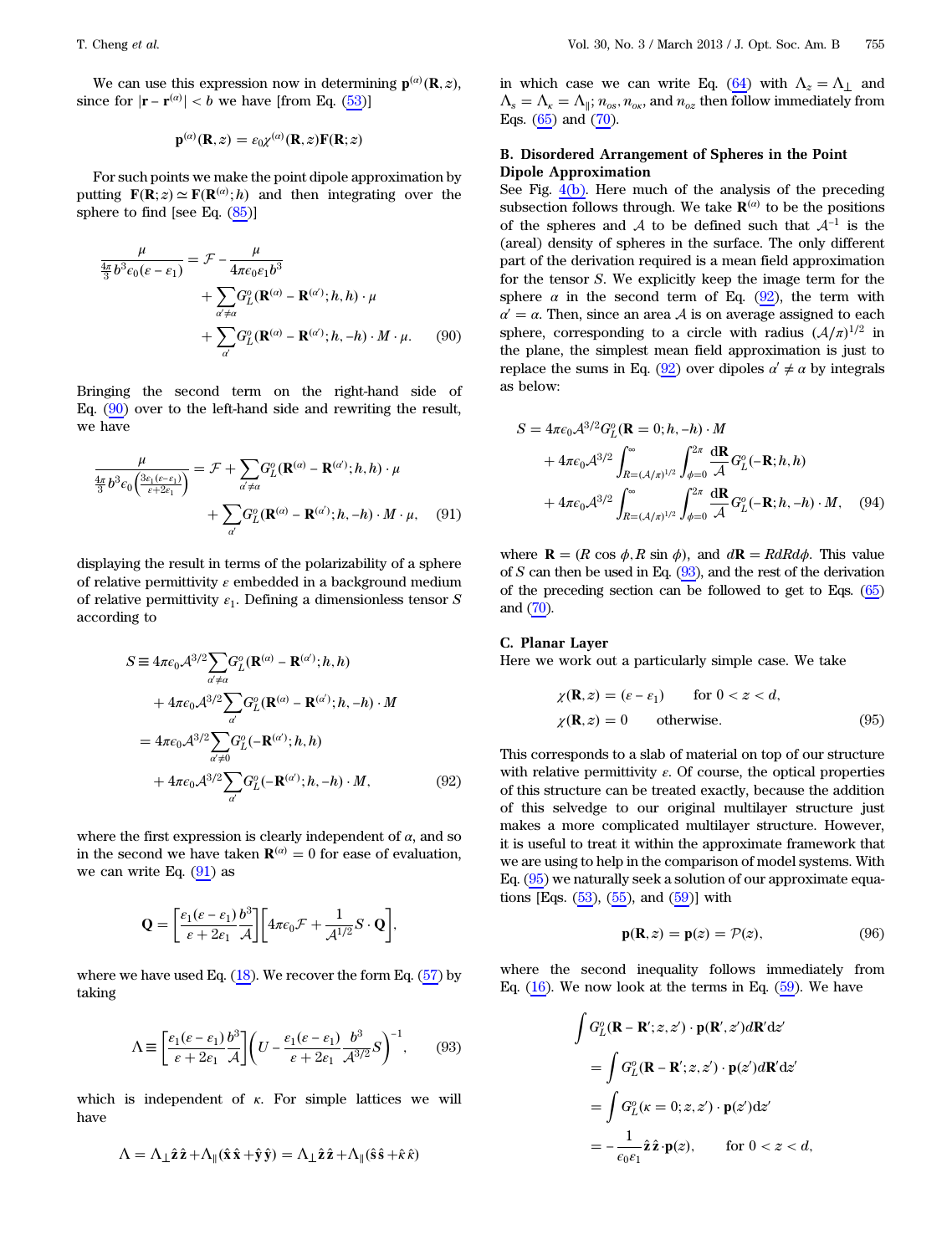where we have used the indicated limit of Eq. ([C3](#page-19-0)). Similarly,

$$
\int G_L^o(\mathbf{R} - \mathbf{R}'; z, z') \cdot \mathbf{p}^I(\mathbf{R}', z') d\mathbf{R}' dz' = 0 \quad \text{for } 0 < z < d
$$

since the image polarization exists outside that region. Using these results together with Eqs.  $(95)$  $(95)$  and  $(96)$  $(96)$  in Eqs.  $(53)$  $(53)$  and  $(59)$  $(59)$  $(59)$ , we have

$$
\mathcal{P}(z) = \epsilon_0 (\varepsilon - \varepsilon_1) \bigg[ \mathcal{F} - \frac{1}{\varepsilon_0 \varepsilon_1} \hat{\mathbf{z}} \cdot \mathcal{P}(z) \bigg] \quad \text{for } 0 < z < d.
$$

<span id="page-13-6"></span>Solving for  $P(z)$  and then finding Q from Eq. [\(18](#page-3-8)) yields Eqs.  $(57)$  $(57)$  and  $(64)$  with

$$
\Lambda_s = \frac{\varepsilon - \varepsilon_1}{4\pi} d,
$$
  
\n
$$
\Lambda_\kappa = \frac{\varepsilon - \varepsilon_1}{4\pi} d,
$$
  
\n
$$
\Lambda_z = \frac{\varepsilon_1 \varepsilon - \varepsilon_1}{\varepsilon 4\pi} d.
$$
\n(97)

<span id="page-13-5"></span>From Eqs.  $(65)$  $(65)$  and  $(70)$  $(70)$  we can then identify

$$
n_{os} = \frac{i\tilde{\omega}^2}{2w_1} (\varepsilon - \varepsilon_1) d
$$
  
\n
$$
n_{os} = \frac{i w_1}{2\varepsilon_1} (\varepsilon - \varepsilon_1) d
$$
  
\n
$$
n_{os} = \frac{i\kappa^2}{2w_1} \frac{\varepsilon - \varepsilon_1}{\varepsilon} d.
$$
 (98)

In the limit of  $\varepsilon_1 \to 1$  this agrees with an approximate bulkselvedge treatment developed many years ago [\[17](#page-22-12)], where the validity of the approximation was also discussed.

## <span id="page-13-0"></span>4. SENSING EXAMPLES

As examples of how our approach will be useful in addressing structures important for sensing applications, we consider two WG sensor schemes in which a two-dimensional array of NPs is deposited on the surface of a simple WG. The WG itself consists of a cladding with relative permittivity  $\varepsilon_1$ , a guide layer with relative permittivity  $\varepsilon_2$  and thickness D, and a substrate of relative permittivity  $\varepsilon_3$ ; typically  $\varepsilon_2 > \varepsilon_3 > \varepsilon_1$ . The first scheme we consider involves using the modified WG structure to sense a change in the bulk refractive index of the cladding, and the second involves using it to detect the presence of species adsorbed onto the NPs. To analyze both of these we use the toy models introduced above to describe the layer of NPs, and so our analysis should only be considered qualitative. In later publications we will turn to more realistic calculations. Yet the results here demonstrate the potential of these types of sensors and illustrate their competitiveness with other sensing structures.

## A. Waveguide Mode Change Due to Surface Nanoparticle Array

A first step in the analysis of either sensor is to consider the effect of NPs alone on the WG structure. For NPs of spherical shape arranged in a square lattice with lattice constant  $a$ , in the dipole limit the dimensionless tensor  $S(92)$  $S(92)$  is given by

$$
S = \frac{1}{\varepsilon_1} A \left( \frac{1}{2} \hat{\mathbf{x}} \hat{\mathbf{x}} + \frac{1}{2} \hat{\mathbf{y}} \hat{\mathbf{y}} - \hat{\mathbf{z}} \hat{\mathbf{z}} \right) + \frac{1}{\varepsilon_1} B(\bar{h}) \left( \frac{1}{2} \hat{\mathbf{x}} \hat{\mathbf{x}} + \frac{1}{2} \hat{\mathbf{y}} \hat{\mathbf{y}} + \hat{\mathbf{z}} \hat{\mathbf{z}} \right),\tag{99}
$$

<span id="page-13-1"></span>with

$$
A = \sum_{m,n}^{\prime} \frac{1}{(m^2 + n^2)^{3/2}} \simeq 9.03,
$$
 (square lattice) (100)

<span id="page-13-3"></span>where the sums are over integers, the prime indicating that the term with  $m = n = 0$  is not included, and

$$
B(\bar{h}) = \frac{\varepsilon_2 - \varepsilon_1}{\varepsilon_2 + \varepsilon_1} \sum_{m,n} \frac{3\bar{h}^2 - [m^2 + n^2 + \bar{d}^2]}{[m^2 + n^2 + (\bar{h})^2]^{5/2}}
$$
  
=  $\frac{\varepsilon_2 - \varepsilon_1}{\varepsilon_2 + \varepsilon_1} \sum_{m,n} (2\pi)^2 \sqrt{m^2 + n^2} e^{-2\pi (\bar{h} \sqrt{m^2 + n^2})},$   
(square lattice) (101)

where m and n range over all integers,  $\bar{h} \equiv 2h/a$ , and  $\bar{d} = 2d/a$ ; in the second expression for  $B(\bar{h})$  we have converted the sum to one over the reciprocal space lattice  $[32]$  $[32]$ ; h is the height of the NP layer above the WG surface. For a disordered arrangement of NPs the corresponding expression [Eq.  $(94)$  $(94)$ ] for S can be worked out analytically, and we find

<span id="page-13-2"></span>
$$
A = 2\pi\sqrt{\pi} \approx 11.14,
$$
  
\n
$$
B(\bar{h}) = \frac{\varepsilon_2 - \varepsilon_1}{\varepsilon_2 + \varepsilon_1} \left[ \frac{1}{\bar{h}^3} - \frac{2}{(2\bar{h}^2 + \pi^{-1})^{3/2}} \right],
$$
  
\n(random arrangement) (102)

where  $\bar{h} = 2h/\sqrt{A}$ . The values of A from Eqs. ([100](#page-13-1)) and [\(102\)](#page-13-2) are of the same order, as are the values of  $B$  from Eqs. [\(101\)](#page-13-3) and  $(102)$  for the values of h we choose below. So there is no qualitative difference that arises from using one or the other of Eqs. [\(100\)](#page-13-1) and ([102](#page-13-2)); to be definite we use Eqs. ([100](#page-13-1)) and [\(101\)](#page-13-3) in our calculations below.

With the tensor S specified we can determine the tensor  $\Lambda$ from Eq. [\(93](#page-12-3)), and the dimensionless parameters  $n_{os}$ ,  $n_{ox}$ ,  $n_{oz}$ follow from Eqs.  $(64)$  $(64)$ ,  $(65)$  $(65)$ , and  $(70)$  $(70)$ . For simplicity, we consider only the lowest order s-polarized WG mode and the effect on it of the NP layer; the results for the lowest order p-polarized WG mode are qualitatively the same for the range of parameters considered here. We find

$$
n_{os} = \frac{\frac{(e-\varepsilon_1)}{(e+2\varepsilon_1)}C}{1 - \frac{(e-\varepsilon_1)}{(e+2\varepsilon_1)}\frac{b^3}{a^3}\left(\frac{A+B(\tilde{h})}{2}\right)},\tag{103}
$$

where  $\varepsilon$  is the relative permittivity of the NPs, and

$$
C\equiv\frac{2\pi i\varepsilon_1\tilde{\omega}}{w_1}(\tilde{\omega}a)\frac{b^3}{a^3}.
$$

The reflection coefficient  $[Eq. (75)]$  $[Eq. (75)]$  $[Eq. (75)]$  for s-polarization can then be written as

$$
r = C\gamma,\tag{104}
$$

<span id="page-13-4"></span>where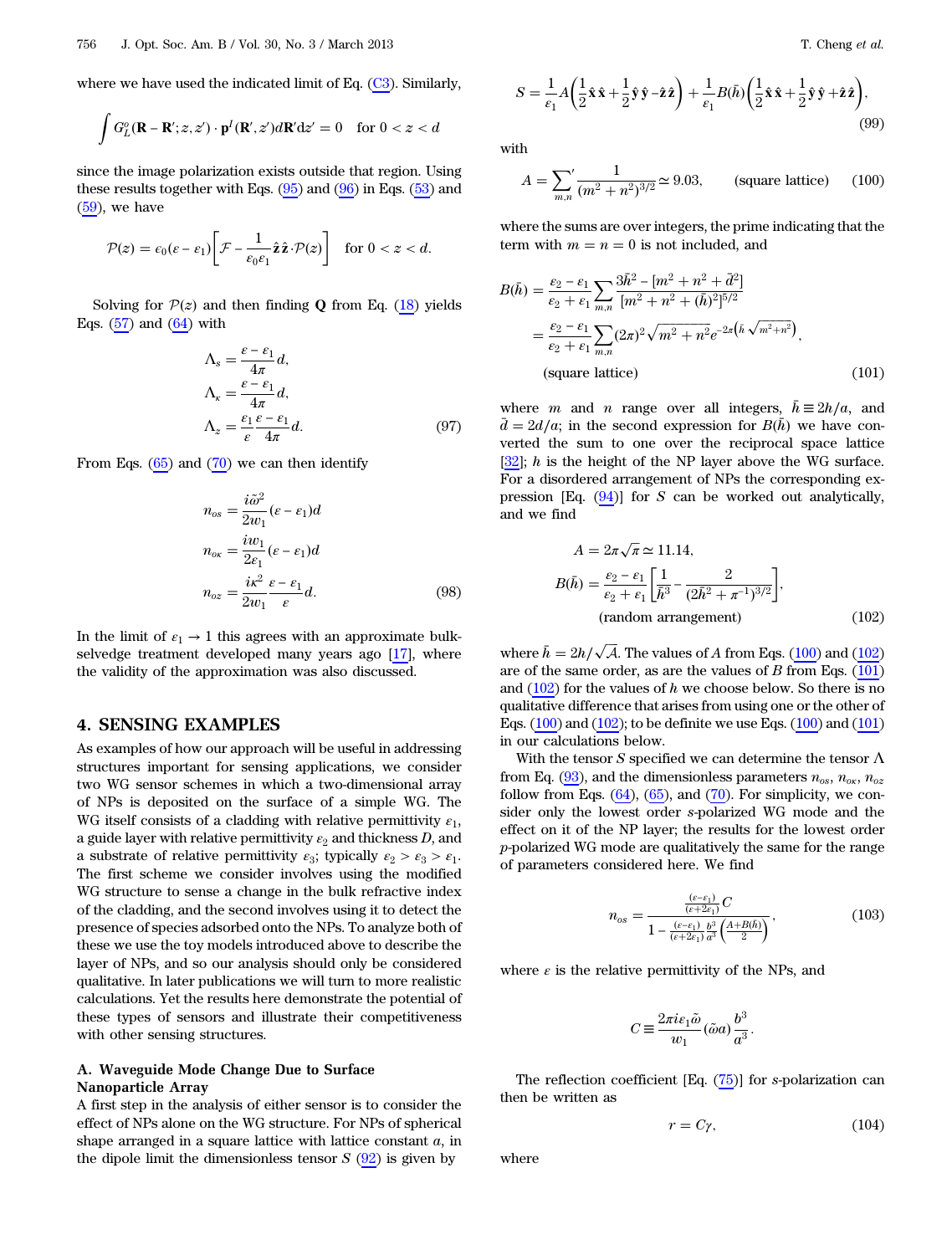$$
\gamma \equiv \frac{\frac{(e-\epsilon_1)}{(e+2\epsilon_1)}}{1 - \frac{(e-\epsilon_1)}{(e+2\epsilon_1)}C'},\tag{105}
$$

$$
C' \equiv C + \frac{b^3 A + B(\bar{h})}{a^3 - 2} \tag{106}
$$

Near the condition for a WG mode the field in the cladding is evanescent, so  $w_1 = iq$ , with q a real and positive number; thus  $C$  and  $C'$  are real for a lossless WG.

<span id="page-14-2"></span>With the addition of NP array, the WG mode wavenumber  $\kappa_o$  will change according to Eq. ([83\)](#page-10-4):

$$
\kappa_o \to \kappa_o' = \kappa_o + r\rho_{13} = \kappa_o + \rho_{13}C\gamma,\tag{107}
$$

where there are just  $N = 3$  materials in the multilayer structure we consider. For a lossless WG  $\rho_{13}$ , presented in Eq. [\(E7\)](#page-21-0) of Appendix  $\underline{\mathbf{E}}$ , will also be real. But if  $\varepsilon$  is complex, then  $\gamma$  will be as well, and so will  $\kappa'_{o} - \kappa_{o}$ . We refer to  $\text{Re}(\kappa'_{o} - \kappa_{o})$  as the "mode shift," the change in wavenumber of the WG mode due to the presence of the NPs. The imaginary part of  $(\kappa_o' - \kappa_o)$ describes how the amplitude of the WG mode will decay under propagation due to the presence of the NPs, and so we can introduce an absorption coefficient  $\alpha_{abs} = 2 \text{Im}(\kappa_o' - \kappa_o) =$  $2 \text{Im}(r\rho_{13}).$ 

We can now investigate how these quantities depend on the WG structure and the NPs. Using Eq. ([E7](#page-21-0)) for  $\rho_{13}$ , together with the assumption that the refractive indices of the WG system  $\varepsilon_1$ ,  $\varepsilon_2$  and  $\varepsilon_3$  are not frequency dependent, we find that the product  $\rho_{13}C$  scales with vacuum wavelength  $\lambda$ according to

$$
\rho_{13}C = f(D/\lambda)/\lambda^2,\tag{108}
$$

where  $f$  also depends implicitly on the three refractive indices of the WG system. For a sample calculation we consider an ion-exchanged WG with (frequency independent)  $n_1 = 1.0$ ,  $n_2 = 1.535$  and  $n_3 = 1.51967$ , and with an effective thickness  $D = 3 \mu m$ . This corresponds to experimentally determined parameters in [[14\]](#page-22-9) at a wavelength of  $\lambda = 532$  nm. We assume the bare WG is itself ideal, with no loss due to scattering or absorption. For these parameters,  $f(D/\lambda)$  is shown in Fig. [5.](#page-14-0) There is a minimum value of  $D$  for which a WG mode can exist; for the lowest order s-polarized mode we consider, that cutoff is given [[16\]](#page-22-11) by

<span id="page-14-0"></span>

Fig. 5.  $\lambda^2 \rho_{13} C$  versus its argument  $D/\lambda$ , as discussed in the text. The refractive indices chosen are  $n_1 = 1.0$ ,  $n_2 = 1.535$ , and  $n_3 = 1.51967$ . The graph indicates that there is a minimum value of WG thickness  $D$ below which a WG mode cannot be supported.

$$
\left(\frac{D}{\lambda}\right)_{\text{cutoff}} = \frac{1}{2\pi(\epsilon_2 - \epsilon_3)^{1/2}} \tan^{-1} \left(\frac{\epsilon_3 - \epsilon_1}{\epsilon_2 - \epsilon_3}\right)^{1/2},
$$

which has a numerical value of roughly 1 for the parameters used here. For values of  $D$  close to this cutoff, the coupling parameter  $\lambda^2 \rho_{13} C$  is small, because the field extends over a large region in the cladding, most of it removed from the NP layer; for values of  $D$  much larger than the cutoff, the coupling parameter is small, because the field is largely confined within the guide, away from the NP layer. We defer to later publications the application of WG design to optimize the performance of sensing structures such as those we consider here.

We now turn to the factor  $\gamma$  [Eq. ([105](#page-13-4))]; we take  $\varepsilon$  to be that of bare gold metal  $\varepsilon = \varepsilon_m(\omega)$ , for which we use the dielectric function of Johnson and Christy [[33\]](#page-22-25). To treat the material dispersion of the dielectrics, at least approximately, we take the substrate index to be that for BK7 glass and keep a fixed difference between the index of the guide and the substrate of 0.01533. In Fig.  $6$  we show the absorption coefficient  $\alpha_{abs}$  induced in the WG mode by the NPs. There is a maximum at  $\lambda$ close to 520 nm, just as there is in the extinction spectrum of a single spherical GNP. When the radius  $b$  of the NP increases, or the lattice constant  $\boldsymbol{a}$  decreases, we see a redshift of the absorption peak and an increase in the amount of absorption. For example, when the particle radius is increased from

<span id="page-14-1"></span>

Fig. 6. (a) Absorption coefficient  $\alpha_{abs}$  as a function of wavelength for arrays of GNPs on the surface of the WG. The thickness of the guiding layer  $D = 3 \mu m$ , and the indices are those given or the max-imum response in Fig. [5](#page-14-0). (b) The mode shift  $\text{Re}(\kappa_o' - \kappa_o)$  for the same structures.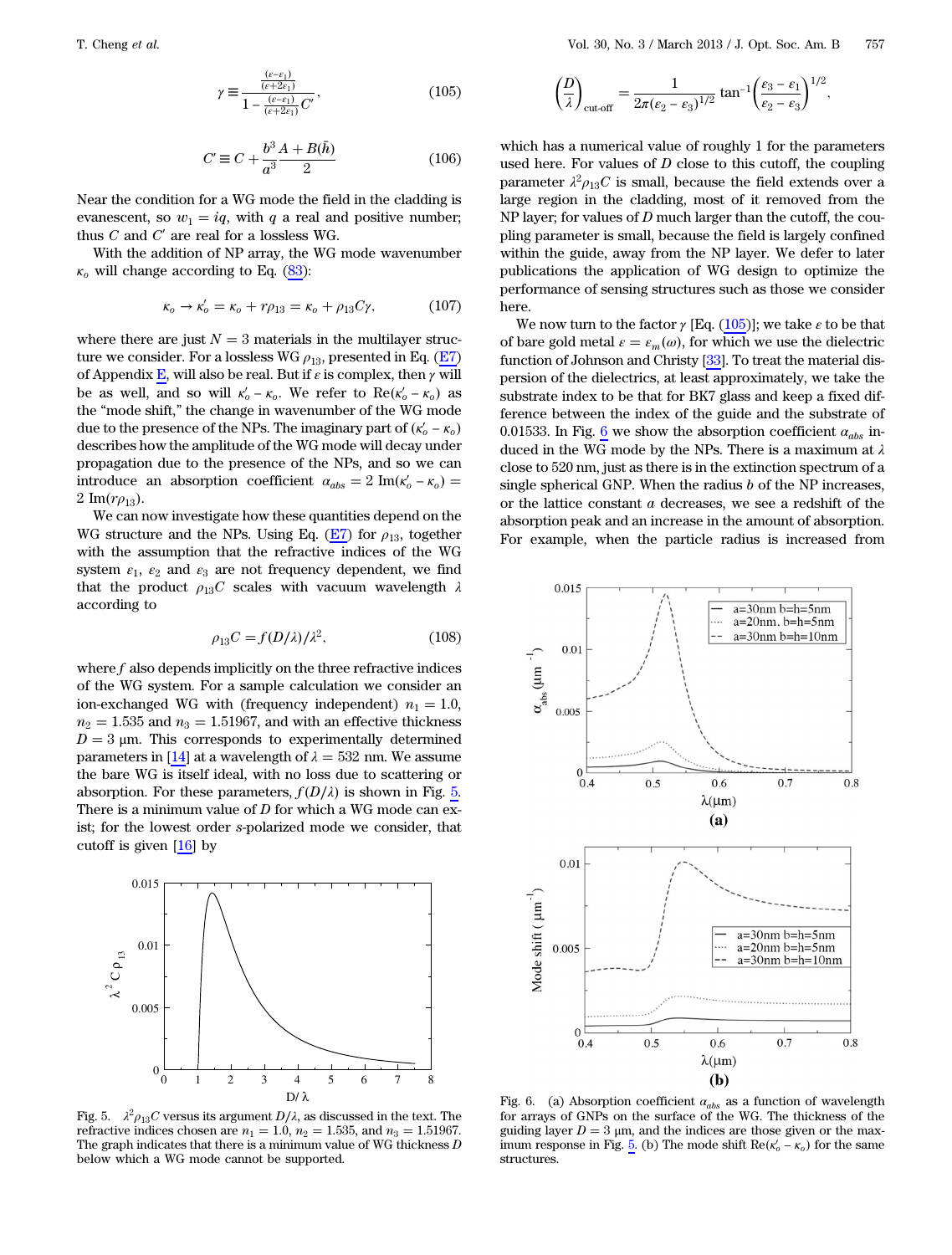$b = 5$  nm to  $b = 10$  nm, the absorption coefficient increases more than eightfold, and the peak for absorption is redshifted from 511 to 520 nm. For  $b = 5$  nm, but varying the lattice constant from  $a = 30$  nm to  $a = 20$  nm, we see a similar effect, though the magnitude for both the increase and peak shift are much smaller. We also plot the mode shift  $\text{Re}(\kappa_o' - \kappa_o)$ .

The behavior displayed can be easily understood from the form [Eq.  $(105)$ ] of  $\gamma$ , which is mainly responsible for the frequency dependence of both the absorption coefficient and the mode shift. Taking  $\varepsilon_m^r(\omega) = \text{Re}(\varepsilon_m(\omega))$  and  $\varepsilon_m^i(\omega) =$  $\text{Im}(\varepsilon_m(\omega))$ , we have

<span id="page-15-0"></span>Im 
$$
\gamma = \frac{3\epsilon_m^i(\omega)\epsilon_1}{(\epsilon_m^i(\omega))^2 (1 - C')^2 + (\epsilon_m^r(\omega)(1 - C') + \epsilon_1(C' + 2))^2}
$$
, (109)

<span id="page-15-1"></span>where to a first approximation we can evaluate  $C'$  at  $\kappa_o$  and the frequency  $\omega$  of interest. In the optical range  $\varepsilon_m^i(\omega)$  is approximately constant, and so this equation can be thought of as approximately a Lorentz-like function with a maximum at  $\varepsilon_m^r(\omega)(1 - C') + (C' + 2)\varepsilon_1 = 0$  and a width  $\varepsilon_m^i(\omega)(1 - C')$ . The peak wavelength is thus given by the condition

$$
\varepsilon_m^r(\omega) = (C' + 2)/(C' - 1)\varepsilon_1.
$$
 (110)

We have numerically found good agreement between the peak wavelength from Eqs. [\(109\)](#page-15-0) and [\(110\)](#page-15-1).

#### B. Bulk Index Nanoparticle-Waveguide Sensor

We now turn to the effect of a change in the cladding index on the properties of the NP-covered WG. In particular, the change in the peak of the absorption of the WG mode will provide an indication of the change in the bulk refractive index  $n_1 = \sqrt{\epsilon_1}$ . Used in this way, we refer to our NP-covered WG structure as <sup>a</sup> "bulk index nanoparticle-waveguide sensor" (BNWS). A sensor with which this can be compared is a "colloidal nanoparticle sensor" (CNS), where the change in the extinction spectrum of a dilute concentration of NPs is an indication of the change in the host refractive index. For small NPs the extinction spectrum is almost indistinguishable from the absorption spectrum, and so in the dilute limit we can characterize a CNS by studying the absorption cross section  $\sigma_{\text{abs}}$  of a single NP. In the dipole approximation, that is given by

<span id="page-15-4"></span>
$$
\sigma_{\text{abs}}/(\pi b^2) = 4\tilde{\omega}\sqrt{\epsilon_1}b \,\text{Im}\left[\frac{\varepsilon - \epsilon_1}{\varepsilon + 2\epsilon_1}\right] \tag{111}
$$

(see, e.g., van de Hulst [[34\]](#page-22-26)). Again taking the relative permittivity of the NP to be that of bulk gold metal, the peak position is associated with  $\varepsilon_m^r(\omega) \approx -2\varepsilon_1$ , as is well known; this corresponds to the  $C' = 0$  limit of Eq. [\(110\)](#page-15-1), as would be expected, since  $C' = 0$  corresponds to the limit when the NPs on the WG surface are far from each other, and the single particle response is dominant.

Since in the optical range  $\varepsilon_m^r(\omega)$  is to good approximation a linearly decreasing function of wavelength, for a dilute CNS the wavelength of the extinction peak changes linearly with the dielectric constant of the host medium. In a BNWS, a nonvanishing  $C'$  in Eqs. ([109](#page-15-0)) and ([110](#page-15-1)) will lead to a larger slope in the dependence of  $\varepsilon_m^r(\omega) - \varepsilon_1$  on  $\lambda$ , and so for the same change in  $\varepsilon_1$  there is a larger change in the peak

<span id="page-15-2"></span>

Fig. 7. Peak wavelengths of the absorption curve as a function of cladding relative permittivity. The dotted curve represents a single particle, and the solid curve shows the NP-coated WG. The WG properties are as specified in Fig. [6,](#page-14-1) and the NP array parameters are given in the legend.

wavelength than in a CNS. This is shown in Fig. [7](#page-15-2) for a NP structure with  $a = 30$  nm,  $b = h = 10$  nm. We also note that the shapes of the loss spectrum in the two sensors are different. For  $C' > 0$  the peak is better defined, as we see from the calculations in Fig.  $\frac{8}{5}$ , where we compare  $\sigma_{\text{abs}}$  from Eq. [\(111\)](#page-15-4) with Imγ from Eq.  $(109)$  $(109)$  $(109)$ , both normalized to a maximum value of unity. This should make the resolution of the loss peak easier for a BNWS than for a CNS.

<span id="page-15-5"></span>We can also compare our BNWS with the use of a surface plasmon to monitor the index of the cladding; we refer to this latter scheme as a "bulk index surface plasmon sensor" (BSPS). Putting aside the details of how the bound modes can be excited and detected in either the BNWS or the BSPS, we just compare a sensitivity parameter similar to that used earlier [\[35](#page-22-27)]:

$$
H \equiv \frac{(\partial \text{Re}[\kappa_o'])/(\partial \varepsilon_1)}{\text{Im}[\kappa_o']} \,, \tag{112}
$$

which gives a ratio of the shift of the peak of the loss with change in cladding index to the width of the loss peak, and is itself a function of the original cladding relative permittivity.

<span id="page-15-3"></span>

Fig. 8. Mie theory calculations of the absorption cross section of a single GNP compared with the absorption spectrum of a WG, with parameters given in Fig.  $6$ , when coated with an array of GNPs. The spherical particles are just resting on top of the WG. All curves have been normalized to have a maximum of unity.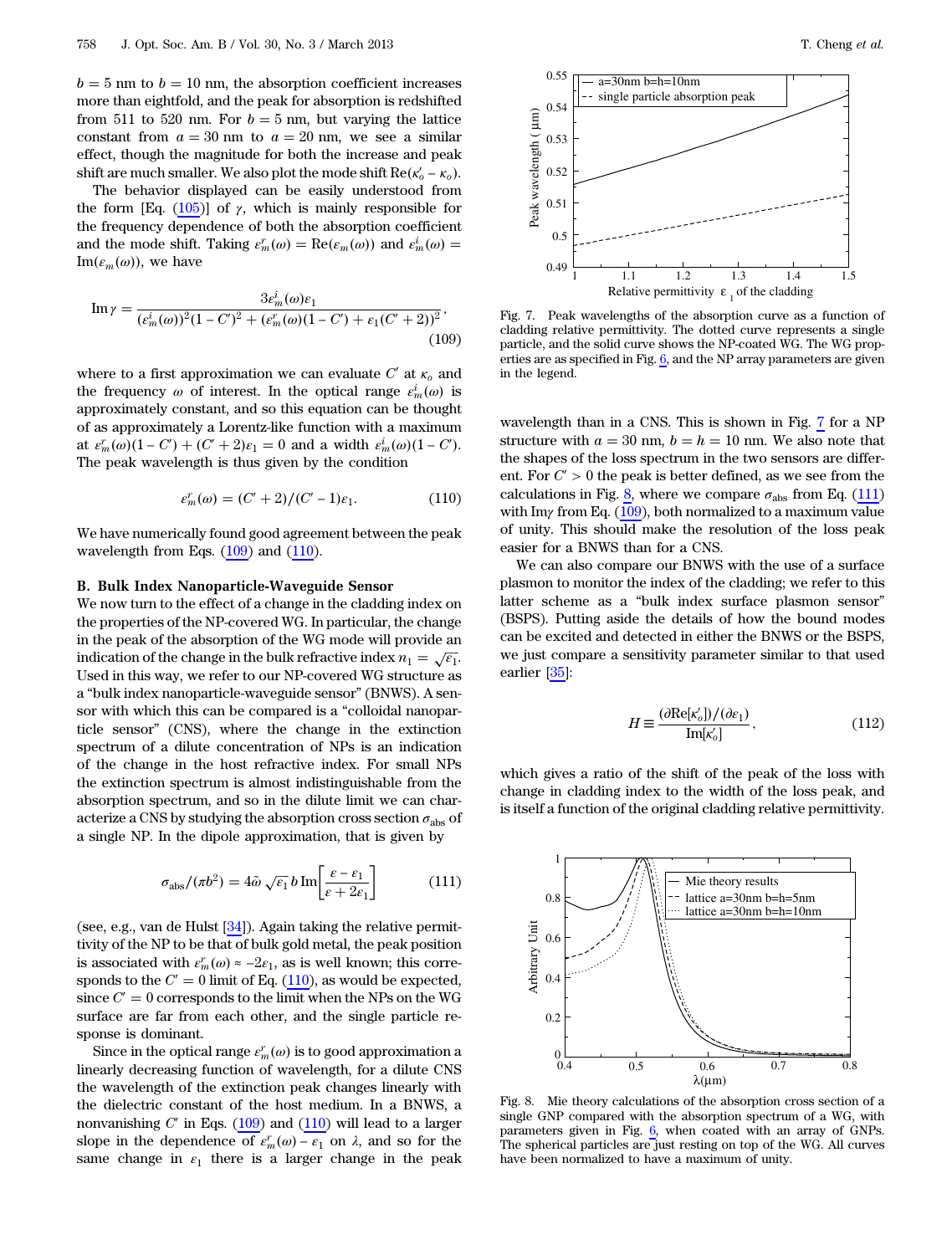<span id="page-16-2"></span>For a BNWS,  $\kappa_o'$  is the WG mode resonance in the presence of the NPs  $[Eq. (107)]$  $[Eq. (107)]$  $[Eq. (107)]$ , while for the BSPS it is the (complex) wavenumber  $\kappa_{\rm SP}$  of the surface plasmon,

$$
\kappa_{\rm SP} = \tilde{\omega} \sqrt{\frac{\varepsilon_m(\omega)\varepsilon_1}{\varepsilon_m(\omega) + \varepsilon_1}},\tag{113}
$$

where we assume bulk gold metal as the substrate. The sensitivity parameters  $[Eq. (112)]$  $[Eq. (112)]$  $[Eq. (112)]$  are compared in Fig. [9](#page-16-0) for a NP structure with the same parameters as used previously,  $a = 30$  nm,  $b = h = 10$  nm. We see that the BNWS is generally competitive with the BSPS, and in fact surpasses it for relative cladding permittivities larger than about 1.4.

#### C. Coated Nanoparticle-Waveguide Sensor

We now consider using an NP-covered WG to detect the presence of molecules that adsorb onto the NPs, providing a coating. The shift in the peak of the loss spectrum of the WG mode here provides an indication of the adsorbed molecules. Used in this way, we refer to our NP-covered WG structure as a "coated nanoparticle-waveguide sensor" (CNWS). Scenarios where instead the dielectric constant of the NPs is changed by absorption rather than adsorption could be treated in a similar way. Treating both the original NPs and their coated successors in the dipole approximation, the coated

<span id="page-16-0"></span>

Fig. 9. Sensitivity factor  $H$  for (a) a BSPS and (b) a BNWS, as described in the text. In the latter example we take  $a = 30$  nm,  $b = h = 10$  nm. The cladding's relative permittivity  $\varepsilon_1$  ranges from 1.0 (top curve) to 1.5 (bottom curve) in increments of 0.1.

NPs can be modeled as uniform spheres of the same size but with an effective relative permittivity given by

$$
\varepsilon_{\rm av} = \varepsilon_{\rm coat} \frac{1 + 2 \frac{b_{\rm core}^3}{b_{\rm coat}^3} \frac{\varepsilon - \varepsilon_{\rm coat}}{\varepsilon + 2\varepsilon_{\rm coat}}}{1 - \frac{b_{\rm core}^3}{b_{\rm coat}^3} \frac{\varepsilon - \varepsilon_{\rm coat}}{\varepsilon + 2\varepsilon_{\rm coat}}},\tag{114}
$$

where  $\varepsilon$  and  $\varepsilon_{\text{cont}}$  are, respectively, the relative permittivities of the core and coating, and  $b_{\rm core}$  and  $b_{\rm coat}$  are, respectively, the radii of the original core and the coated NP. We take the core to be gold metal, with  $\varepsilon = \varepsilon_m(\omega)$ , and consider a cladding with  $\varepsilon_1 = 1$ . The wavenumber  $\kappa_o'$  of the modified WG mode is then given by Eqs. [\(105\)](#page-13-4)–[\(107\)](#page-14-2), but with  $\varepsilon$  replaced by  $\varepsilon_{\text{av}}$  and b replaced by  $b_{\text{coat}}$ .

As a simple model calculation, we consider NPs with a lattice constant  $a = 30$  nm of radius  $b_{\text{core}} = 5$  nm, with a dielectric coating of fixed thickness 5 nm as well ( $b_{\text{coat}} = 10$  nm,  $h = 10$  $h = 10$  nm; see Fig. 10); we imagine that the relative coating permittivity  $\varepsilon_{\text{coat}}$  changes due to adsorption. We show in Fig.  $11(a)$  the mode shift as  $\varepsilon_{\text{coat}}$  varies from 1.0 to 1.5. The shift increases roughly linearly over the entire frequency range we consider and is largest at about  $\lambda = 550$  nm. However, as shown in Fig. [11\(b\)](#page-17-0), the absorption is large there, and so detecting the mode shift would not be particularly easy. To characterize the sensitivity of the structure in a simple way, we can introduce a sensitivity parameter  $G$  similar to that of Eq. [\(112\)](#page-15-5),

<span id="page-16-3"></span>
$$
G = \frac{(\partial \text{Re}\kappa_o')/(\partial \varepsilon_{\text{coat}})}{\text{Im}\,\kappa_o'} = \frac{(\partial \text{Re}\,\gamma)/(\partial \varepsilon_{\text{coat}})}{\text{Im}\,\gamma} \tag{115}
$$

itself a function of the  $\varepsilon_{\text{coat}}$  about which the change is pre-sumed to occur. We show this parameter in Fig. [12,](#page-17-1) where it is clear that, at least by this measure, detection will be most effective at larger wavelengths within the range we consider.

For reference we can compare this with a sensor relying on the shift of a surface plasmon excitation due to the change in the permittivity of an overlayer. To a first approximation in determining the mode shift of the surface plasmon, we can consider a semi-infinite gold medium as the substrate. In the absence of an overlayer, the SPR [Eq. [\(113\)](#page-16-2)] is signaled by the pole of the Fresnel reflection coefficient, as detailed in Appendix  $E$ . To make a comparison corresponding to the same amount of coating as assumed in our CNWS, we add

<span id="page-16-1"></span>

Fig. 10. Coated NP parameters. The radius of the GNP core is  $b_{\text{core}}$ , and that of the coated NP is  $b_{\text{coat}}$ . The height of the GNP center from the WG  $h$  is chosen to be the same as  $b_{\text{coat}}$ .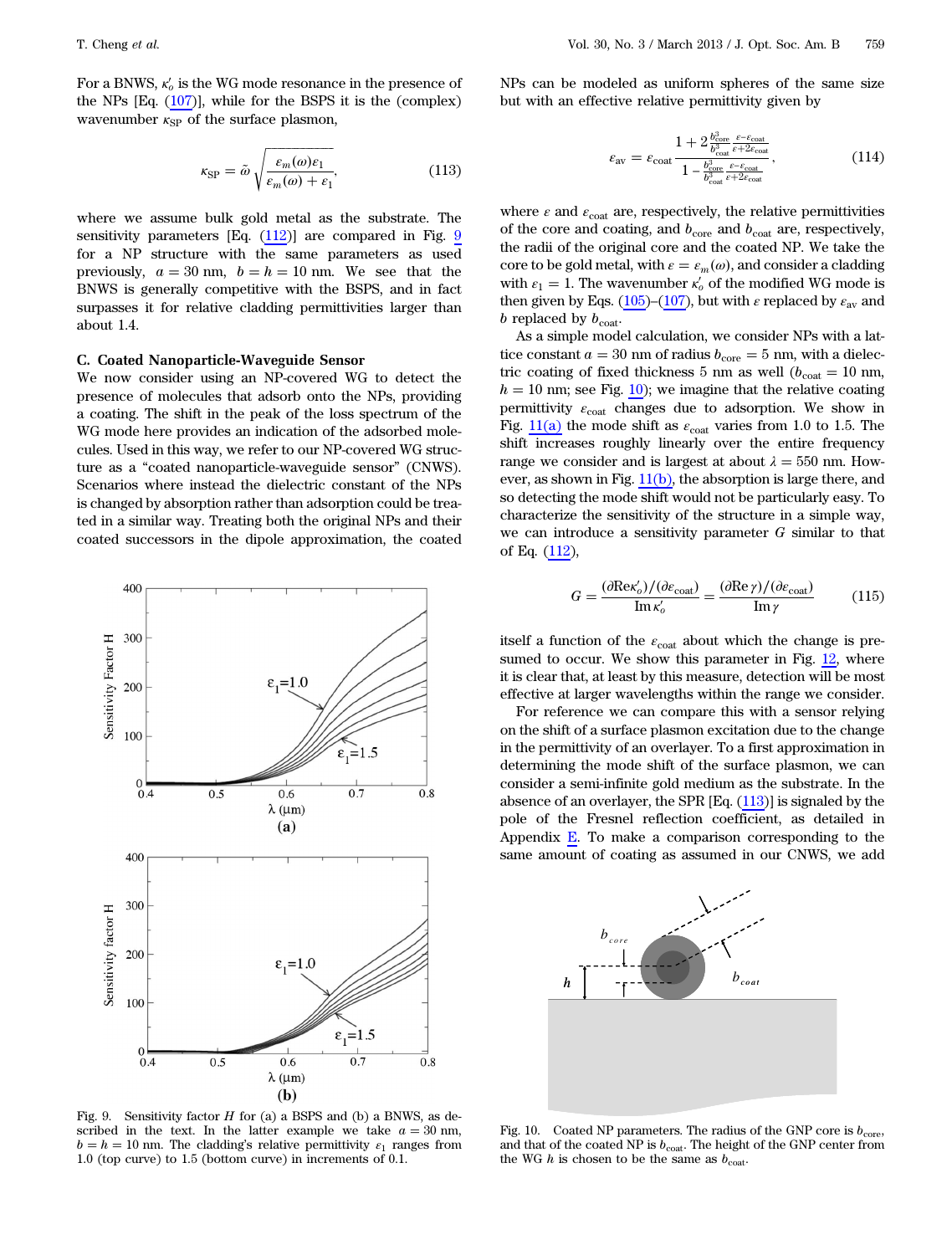<span id="page-17-0"></span>

Fig. 11. Modification of mode properties of an NP-coated WG, as the relative permittivity  $\varepsilon_{\text{coat}}$  of the coating is varied from  $\varepsilon_{\text{coat}} = 1.0$  (bottom curve) to  $\varepsilon_{\text{coat}} = 1.5$  (top curve) in increments of 0.05. (a) The mode shift  $\text{Re}(k'_0 - k_0)$ , (b) the absorption coefficient  $\alpha_{\text{abs}}$ . The mode shift is high at the same wavelength as the absorption.

a thin layer of analyte with thickness  $4\pi (b_{\text{cot}t}^3 - b_{\text{core}}^3)/(3a^2)$ , which here is about 4 nm. To get a simple but accurate estimate of the change of the surface plasmon wavenumber [Eq. ([113](#page-16-2))] due to the overlayer, we can use the analog of Eq. [\(107\)](#page-14-2),

$$
\kappa_{\rm SP} \to \kappa_{\rm SP}' = \kappa_{\rm SP} + r_p \rho_{1m},\tag{116}
$$

[see Eq. [\(83](#page-10-4)) and the derivation leading to it] where  $\rho_{1m}$  is given by Eq. ( $\underline{E}3$ ) of Appendix  $\underline{E}$ , and  $r_p$  is given by Eq. [\(77](#page-9-5)),

<span id="page-17-1"></span>

Fig. 12. Sensitivity factor  $G$  for WG sensing. The relativity permittivity of the analyte  $\varepsilon_{\text{coat}}$  varies from  $\varepsilon_{\text{coat}} = 1.0$  (top curve) to  $\varepsilon_{\text{coat}} = 1.5$ (bottom curve) in increments of 0.05.

<span id="page-17-2"></span>

Fig. 13. Same plots as in Fig. [11,](#page-17-0) but for the surface plasmon sensor.

where  $n_{oz}$  and  $n_{ox}$  in Eq. ([71\)](#page-9-7) are given by Eq. [\(98](#page-13-5)), with  $\varepsilon$ replaced by  $\varepsilon_{\text{coat}}$ . In Fig.  $13$  we plot the mode shift  $\text{Re}(\kappa'_{\text{SP}} - \kappa_{\text{SP}})$  and the absorption coefficient  $\alpha_{\text{abs}} = 2 \text{Im}(\kappa'_{\text{SP}})$ as a function of wavelength for different values of  $\varepsilon_{\text{coat}}$ . The corresponding sensitivity parameter  $G$ , given by the first term of Eq. [\(115\)](#page-16-3) with  $\kappa_o'$  replaced by  $\kappa_{\rm SP}'$ , is plotted in Fig. [14.](#page-17-3) Comparing with Figs.  $11$  and  $12$ , we see that the surface plasmon structure has a larger mode shift but also much stronger absorption; the sensitivity parameter is thus much smaller than for the CNWS. Keeping  $h$  and  $b_{\text{core}}$  fixed and varying  $b_{\rm coat}$  –  $b_{\rm core}$  from 1 to 5 nm, we find that the CNWS still has a higher sensitivity G than the surface plasmon sensor,

<span id="page-17-3"></span>

Fig. 14. Same plot as in Fig. [12](#page-17-1), but for the surface plasmon sensor.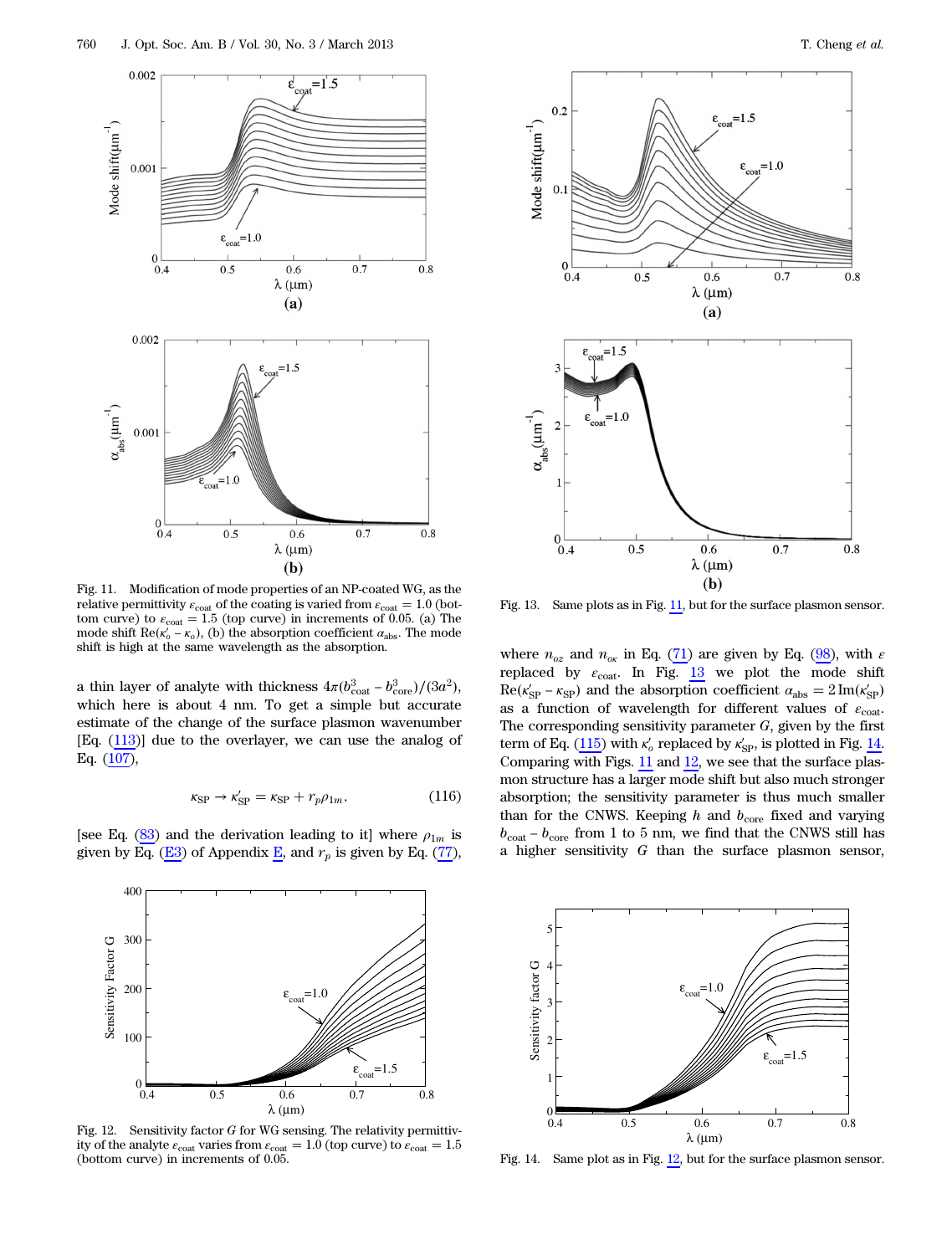indicating that its better performance is robust over a wide range of sensing regimes.

## <span id="page-18-0"></span>5. CONCLUSIONS

We have presented an approach for calculating optical propeties of a selvedge layer on top of a multilayer structure, where the selvedge layer is taken to have a height much less than the wavelength of light, and with optical susceptibility variations in the plane on distance scales much less than the wavelength of light. By treating the electrostatic component of the field in general numerically, and the radiative component analytically, the calculation of the response of the selvedge can be simplified and transfer matrices for it constructed. In sensing applications the selvedge will typically consist of metallic NPs, coated by adsorbed sensing targets or used to help detect a change in the bulk refractive index of the cladding. Within a simple model of treating spherical metallic NPs in the point dipole limit, we have shown that a WG sensor based on this design is promising for both these sensing applications. In future communications we plan to turn to more realistic analyses of metallic NP arrays. This can be done by including the effects of higher order multipole moments of the NPs, or by direct numerical calculation of Eqs.  $(58)$  $(58)$  and  $(59)$ .

We close with a discussion of some straightforward generalizations of our results.

First, we note that although we have treated the index  $n_1$  of the cladding as real, the general equations can be easily extended to treat a complex  $n_1$  if the imaginary part is not too large, as would be expected for realistic claddings. Second, we note that for some systems and some frequencies there will be "isolated selvedge" resonances, where the Fresnel coefficients  $r$  and  $t$  appearing in Eq. [\(80](#page-10-1)) diverge. Here the multilayer can be thought of as modifying the selvedge resonance, rather than the selvedge modifying the multilayer (in our case WG) resonance, as we studied in this paper. We will return to these problems in a later communication.

Third, we note that while we have focused on the poles of Fresnel coefficients, the formalism we have developed allows for a study of the full optical response of the selvedge-coated multilayer, and thus should be useful for the study of other optical sensing strategies, such as Raman scattering. Finally, we note that the derivation of the selvedge response of the planar layer given in Section [3.C](#page-12-7) can be easily extended to the case where the region  $0 < z < d$  is characterized by a relative dielectric tensor of the form

$$
\varepsilon = \hat{\mathbf{z}} \hat{\mathbf{z}} \varepsilon_{\perp} + (\hat{\mathbf{x}} \hat{\mathbf{x}} + \hat{\mathbf{y}} \hat{\mathbf{y}}) \varepsilon_{\parallel}. \tag{117}
$$

<span id="page-18-4"></span><span id="page-18-3"></span>Instead of Eq.  $(97)$  $(97)$ , we find

$$
\Lambda_s = \frac{\varepsilon_{\parallel} - \varepsilon_1}{4\pi} d,
$$
\n
$$
\Lambda_{\kappa} = \frac{\varepsilon_{\parallel} - \varepsilon_1}{4\pi} d,
$$
\n
$$
\Lambda_z = \frac{\varepsilon_1}{\varepsilon_1} \frac{\varepsilon_1 - \varepsilon_1}{4\pi} d.
$$
\n(118)

Now suppose that in considering a general selvedge region, we find a response of the form of Eq.  $(63)$  $(63)$  with a tensor  $Λ$  of the form of Eq. ([64\)](#page-8-2) with  $Λ_s = Λ_k ≡ Λ_{\parallel}$ . Then we can

*define* effective quantities  $\varepsilon_{\parallel}^{\text{eff}}$  and  $\varepsilon_{\perp}^{\text{eff}}$  so that Eq. ([118](#page-18-3)) is satisfied. That is, we put

$$
\begin{aligned} \frac{\varepsilon_{\parallel}^{\text{eff}}}{\varepsilon_{1}}&=1+\frac{4\pi\Lambda_{\parallel}}{d\varepsilon_{1}},\\ \frac{\varepsilon_{\perp}^{\text{eff}}}{\varepsilon_{1}}&=\left(1-\frac{4\pi\Lambda_{z}}{d\varepsilon_{1}}\right)^{-1}, \end{aligned}
$$

where we must choose a nominal  $d$ . Once this is done, within our approximations our selvedge region is optically equivalent to uniform thin film of thickness  $d$ , and a dielectric tensor of the form of Eq. ([117](#page-18-4)) is placed on top of our original multilayer structure. Of course, this formal equivalence should not lead to the misunderstanding that  $\varepsilon_{\parallel}^{\text{eff}}$  and  $\varepsilon_{\perp}^{\text{eff}}$  depend only on the optical properties of the material in the selvedge; recall that  $\Lambda$ depends on the effect of the image fields as well, and they depend on the optical properties of the material right below the selvedge. Nonetheless, once this effective thin film model for the selvedge is identified, it can be used, at least in a first approximation, to treat a selvedge on a channel WG structure, where  $\Lambda$  is determined from the corresponding planar structure. The modes of such channel WGs must be determined numerically, but with an effective thin-film model for the selvedge, and thus for its modification by sensing targets, we can leverage our treatment here to consider the kind of channel structures that will be useful in multiplexed sensing devices.

## APPENDIX A: THE GREEN FUNCTION  $G^o(\mathbf{r})$

<span id="page-18-1"></span>The Green function  $G^o(\mathbf{r})$  yields the electric field amplitude at r produced by a point dipole oscillating at frequency  $\omega$  at the origin in a uniform medium of relative permittivity  $\varepsilon_1 = n_1^2$ , and is given by

$$
4\pi\epsilon_0 G^\circ(\mathbf{r}) = \frac{3\hat{\mathbf{r}}\,\hat{\mathbf{r}} - U}{\epsilon_1} \left( \frac{e^{i\tilde{a}m_1r}}{r^3} - \frac{i\tilde{a}m_1e^{i\tilde{a}m_1r}}{r^2} \right) + \frac{\tilde{\omega}^2 (U - \hat{\mathbf{r}}\,\hat{\mathbf{r}}) e^{i\tilde{a}m_1r}}{r} - \frac{4\pi}{3\epsilon_1} \delta(\mathbf{r}) U, \quad \text{(A1)}
$$

where  $U \equiv \hat{\mathbf{x}} \hat{\mathbf{x}} + \hat{\mathbf{y}} \hat{\mathbf{y}} + \hat{\mathbf{z}} \hat{\mathbf{z}}$  is the unit dyadic,  $\tilde{\omega} = \omega/c$ ,  $\mathbf{r} = \mathbf{R} + \hat{\mathbf{z}}z$ , with  $\mathbf{R} = (x, y)$ , and  $\hat{\mathbf{r}} \equiv \mathbf{r}/r$ , where  $r \equiv |\mathbf{r}|$ , with the convention that integrals over r are to be first done over  $\hat{\mathbf{r}}$  and then over  $r$ ; this makes integrals that all appear welldefined (see Sections 9.1 and 9.2 of  $[30]$  $[30]$ ). We split  $G<sup>o</sup>(\mathbf{r})$  into a component  $G_L^o(\mathbf{r})$  that identifies the longitudinal component of the electric field (that part with vanishing curl) and a component  $G_T^o(\mathbf{r})$  that identifies the transverse component of the electric field (that part with vanishing divergence);  $G_L^o(\mathbf{r})$  is easily recovered as the  $c \to \infty$  limit of  $G^o(\mathbf{r})$ ,

$$
4\pi\epsilon_0 G_L^o(\mathbf{r}) = \frac{3\hat{\mathbf{r}}\,\hat{\mathbf{r}} - U}{\epsilon_1 r^3} - \frac{4\pi}{3\epsilon_1} \delta(\mathbf{r}) U,\tag{A2}
$$

<span id="page-18-2"></span>and the transverse component  $G_T^o(\mathbf{r}) = G^o(\mathbf{r}) - G_L^o(\mathbf{r})$ . For  $\tilde{\omega} n_1 r \ll 1$  we find Eq. ([32\)](#page-4-2).

## APPENDIX B: THE GREEN FUNCTION  $G^R$ (**R** – **R**<sup>'</sup>; z, z<sup>'</sup>)

<span id="page-18-5"></span>To derive an expression for  $G^R$ (**R** – **R**';  $z$ ,  $z'$ ), we being with the Fourier components [Eq.  $(23)$  $(23)$ ] of  $G^o(\mathbf{R} - \mathbf{R}'; z, z')$ ,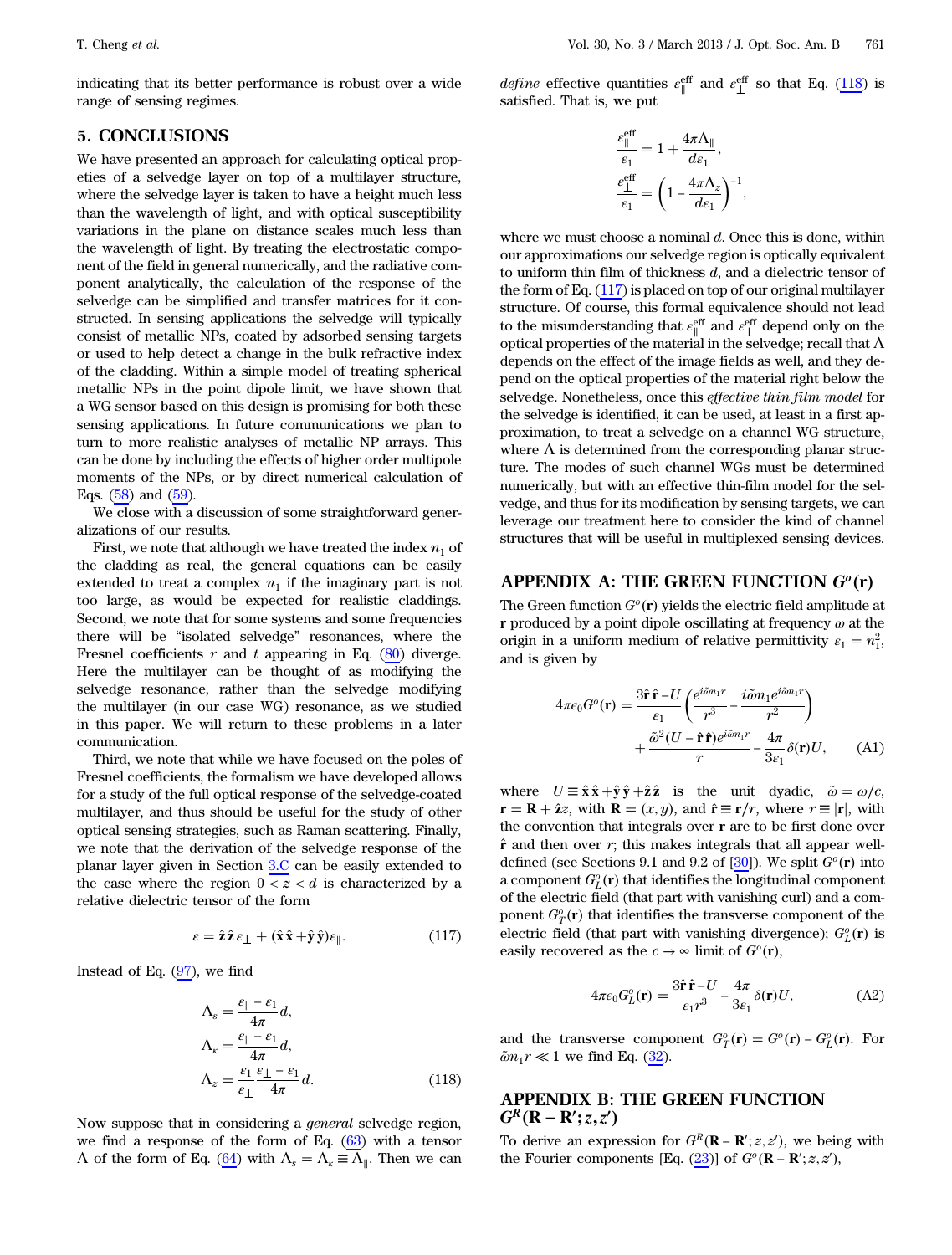$$
G^o(\kappa; z, z') = \frac{i\tilde{\omega}^2}{2\epsilon_0 w_1} (\hat{\mathbf{s}} \hat{\mathbf{s}} + \hat{\mathbf{p}}_{1+}) \theta(z - z') e^{iw_1(z - z')}
$$
  
+ 
$$
\frac{i\tilde{\omega}^2}{2\epsilon_0 w_1} (\hat{\mathbf{s}} \hat{\mathbf{s}} + \hat{\mathbf{p}}_{1-}) \theta(z' - z) e^{iw_1(z' - z)}
$$
  
- 
$$
\frac{\hat{\mathbf{z}} \hat{\mathbf{z}}}{\epsilon_0 \epsilon_1} \delta(z - z')
$$
(B1)

(see, e.g.,  $[31]$  $[31]$ ) with  $\theta(z) = 1$ , 0 as  $z > 0$ , < 0, with  $w_m$  defined according to Eq. ([37\)](#page-5-6), and the unit vectors  $\hat{\mathbf{s}}$  and  $\hat{\mathbf{p}}_{m\pm}$  defined according to Eqs.  $(38)$  $(38)$  and  $(39)$  $(39)$ . We can now immediately determine  $G^R(\kappa; z, z')$ , since the downward wave in the second term of the right-hand side of Eq. ([B1](#page-18-5)) will be reflected from the multilayer structure, and in the course of this the polarization direction of the p-polarized wave will be changed. Keeping track of the phases due to the  $e^{\pm iw_1z}$  terms we then have simply [[36\]](#page-22-28)

<span id="page-19-4"></span>
$$
G^{R}(\kappa; z, z') = \frac{i\tilde{\omega}^{2}}{2\epsilon_{0}w_{1}} (\hat{\mathbf{s}}R_{1N}^{s}\hat{\mathbf{s}} + \hat{\mathbf{p}}_{1+}R_{1N}^{p}\hat{\mathbf{p}}_{1-})e^{iw_{1}(z+z)}, \quad (B2)
$$

<span id="page-19-1"></span>which we use for  $z > 0$  and  $z' > 0$ . The Fresnel reflection coefficients  $R_{1N}^{\rm s}$  and  $R_{1N}^{\rm p}$ , both functions of  $\kappa,$  are mentioned after Eq. ([39\)](#page-5-8); they give the amplitude of a reflected plane wave to the amplitude of a plane wave incident on the bare multilayer structure from  $z > 0$ , and can be written in terms of propagation factors and the fundamental Fresnel coefficients at an interface [[31\]](#page-22-23). Those fundamental reflection (transmission) coefficients  $r_{ij}$  ( $t_{ij}$ ), for a beam incident from medium i on medium  $j$ , are given by

$$
r_{ij}^s = \frac{w_i - w_j}{w_i + w_j},
$$
  
\n
$$
t_{ij}^s = \frac{2w_i}{w_i + w_j}
$$
 (B3)

<span id="page-19-2"></span>for s-polarized light, where the  $w_i$  are defined by Eq. [\(37](#page-5-6)), and by

$$
r_{ij}^p = \frac{w_i \varepsilon_j - w_j \varepsilon_i}{w_i \varepsilon_j + w_j \varepsilon_i},
$$
  
\n
$$
t_{ij}^p = \frac{2n_i n_j w_i}{w_i \varepsilon_j + w_j \varepsilon_i}
$$
 (B4)

<span id="page-19-3"></span>for p-polarized light. We can write

$$
R_{1N} = r_{12} + \frac{t_{12}R_{2N}t_{21}e^{2iw_2D_2}}{1 - R_{2N}r_{21}e^{2iw_2D_2}}
$$
(B5)

for both s- and p-polarized coefficients, where  $R_{2N}$  is the reflection coefficient from the bottom of layer 2 across the rest of the multilayer structure; relations such as this can easily be worked out using transfer matrices [\[31](#page-22-23)]. A similar expression can then be worked out for  $R_{2N}$  in terms of  $R_{3N}$ and fundamental Fresnel coefficients [Eq.  $(B3)$  or  $(B4)$  $(B4)$  $(B4)$ ] as appropriate, and so ultimately an expression for  $R_{1N}$  results. A formal expression for  $G^R$ (**R** – **R**′;  $z$ ,  $z'$ ) then follows from Fourier superposition [Eq. [\(23](#page-3-5))].

## APPENDIX C: GREEN FUNCTION LIMITS AND THE IMAGE POLARIZATION

We begin by working out  $G_{I,C}^R(\kappa;z,z')$  as defined by Eq. ([42\)](#page-5-11) and the following text. Taking the first of the double limits  $\kappa c/\omega \to \infty$  and  $\kappa D_2 \to \infty$ , we find

 $w_l \rightarrow i\kappa$ 

for all  $l$ , and so from Eqs. ([B3](#page-19-1)) and ([B4](#page-19-2)) we have

$$
r_{ij}^s \rightarrow 0,
$$
  

$$
r_{ij}^p \rightarrow \frac{\varepsilon_j - \varepsilon_i}{\varepsilon_j + \varepsilon_i}
$$

:

:

Also,  $e^{2iw_2D_2} \rightarrow e^{-2\kappa D_2}$ , and taking the second of the limits  $e^{2iw_2D_2} \rightarrow 0$ ; so from Eq. [\(B5\)](#page-19-3) we have

$$
R_{1N}^s \to 0,
$$
  

$$
R_{1N}^p \to \frac{\varepsilon_2 - \varepsilon_1}{\varepsilon_2 + \varepsilon_1}
$$

<span id="page-19-5"></span>Then, working out the remaining terms in  $G^R(\kappa; z, z)$ [Eq. [\(B2\)](#page-19-4)] in the limit  $\kappa c/\omega \to \infty$ , we find

$$
G_I^R(\kappa; z, z') = \frac{\kappa}{2\varepsilon_0 \varepsilon_1} \frac{\varepsilon_2 - \varepsilon_1}{\varepsilon_2 + \varepsilon_1} (\hat{\mathbf{z}} \hat{\mathbf{z}} + \hat{\kappa} \hat{\kappa} + i\hat{\mathbf{z}} \hat{\kappa} - i\hat{\kappa} \hat{\mathbf{z}}) e^{-\kappa(z + z')}, \quad (C1)
$$

and we therefore have

$$
G_C^R(\kappa; z, z') = \frac{i\tilde{\omega}^2}{2\epsilon_0 w_1} (\hat{\mathbf{s}} R_{1N}^s \hat{\mathbf{s}} + \hat{\mathbf{p}}_{1+} R_{1N}^p \hat{\mathbf{p}}_{1-}) e^{i w_1(z+z')}
$$

$$
- \frac{\kappa}{2\epsilon_0 \epsilon_1} \frac{\epsilon_2 - \epsilon_1}{\epsilon_2 + \epsilon_1} (\hat{\mathbf{z}} \hat{\mathbf{z}} + \hat{\kappa} \hat{\mathbf{k}} + i\hat{\mathbf{z}} \hat{\mathbf{k}} - i\hat{\kappa} \hat{\mathbf{z}}) e^{-\kappa(z+z')}, \quad (C2)
$$

by definition negligible for  $\kappa D_2 \gg 1$  and  $\kappa c/\omega \gg 1$ .

<span id="page-19-0"></span>To make explicit the physics of  $G_I^R(\kappa;z,z')$ , we need first to extract the component  $G_L^o(\kappa;z,z')$  of  $G^o(\kappa;z,z')$ , which can be identified by forming the dimensionless quantity  $\kappa^{-1}G^o(\kappa;z,z')$ and taking the limit  $\kappa c/\omega \to \infty$ . We find

$$
G_L^o(\kappa; z, z') = \frac{\kappa}{2\epsilon_0 \epsilon_1} (\hat{\mathbf{z}} \hat{\mathbf{z}} - \hat{\kappa} \hat{\kappa} - i\hat{\mathbf{z}} \hat{\kappa} - \hat{i} \hat{\kappa} \hat{\mathbf{z}}) \theta(z - z') e^{-\kappa(z - z')}
$$
  
+ 
$$
\frac{\kappa}{2\epsilon_0 \epsilon_1} (\hat{\mathbf{z}} \hat{\mathbf{z}} - \hat{\kappa} \hat{\kappa} + i\hat{\mathbf{z}} \hat{\kappa} + i\hat{\kappa} \hat{\mathbf{z}}) \theta(z' - z) e^{-\kappa(z' - z)}
$$
  
- 
$$
\frac{\hat{\mathbf{z}} \hat{\mathbf{z}}}{\epsilon_0 \epsilon_1} \delta(z - z').
$$
 (C3)

<span id="page-19-7"></span>For any vector field  $V(R; z)$  that is nonzero only for  $z > 0$ , if we define a corresponding image field  ${\bf V}^{I}({\bf R};z)$  according to

$$
\mathbf{V}^{I}(\mathbf{R};z) \equiv \frac{\varepsilon_{2} - \varepsilon_{1}}{\varepsilon_{2} + \varepsilon_{1}} (\hat{\mathbf{z}} \hat{\mathbf{z}} - \hat{\mathbf{x}} \hat{\mathbf{x}} - \hat{\mathbf{y}} \hat{\mathbf{y}}) \cdot \mathbf{V}(\mathbf{R}; -z), \quad (C4)
$$

<span id="page-19-6"></span>which will vanish only for  $z < 0$ , or equivalently,

$$
\mathbf{V}^{I}(\kappa;z)\equiv\frac{\varepsilon_{2}-\varepsilon_{1}}{\varepsilon_{2}+\varepsilon_{1}}(\hat{\mathbf{z}}\,\hat{\mathbf{z}}-\hat{\mathbf{x}}\,\hat{\mathbf{x}}-\hat{\mathbf{y}}\,\hat{\mathbf{y}})\cdot\mathbf{V}(\kappa;-z),
$$

using Eqs.  $(C1)$  and  $(C3)$  we find immediately that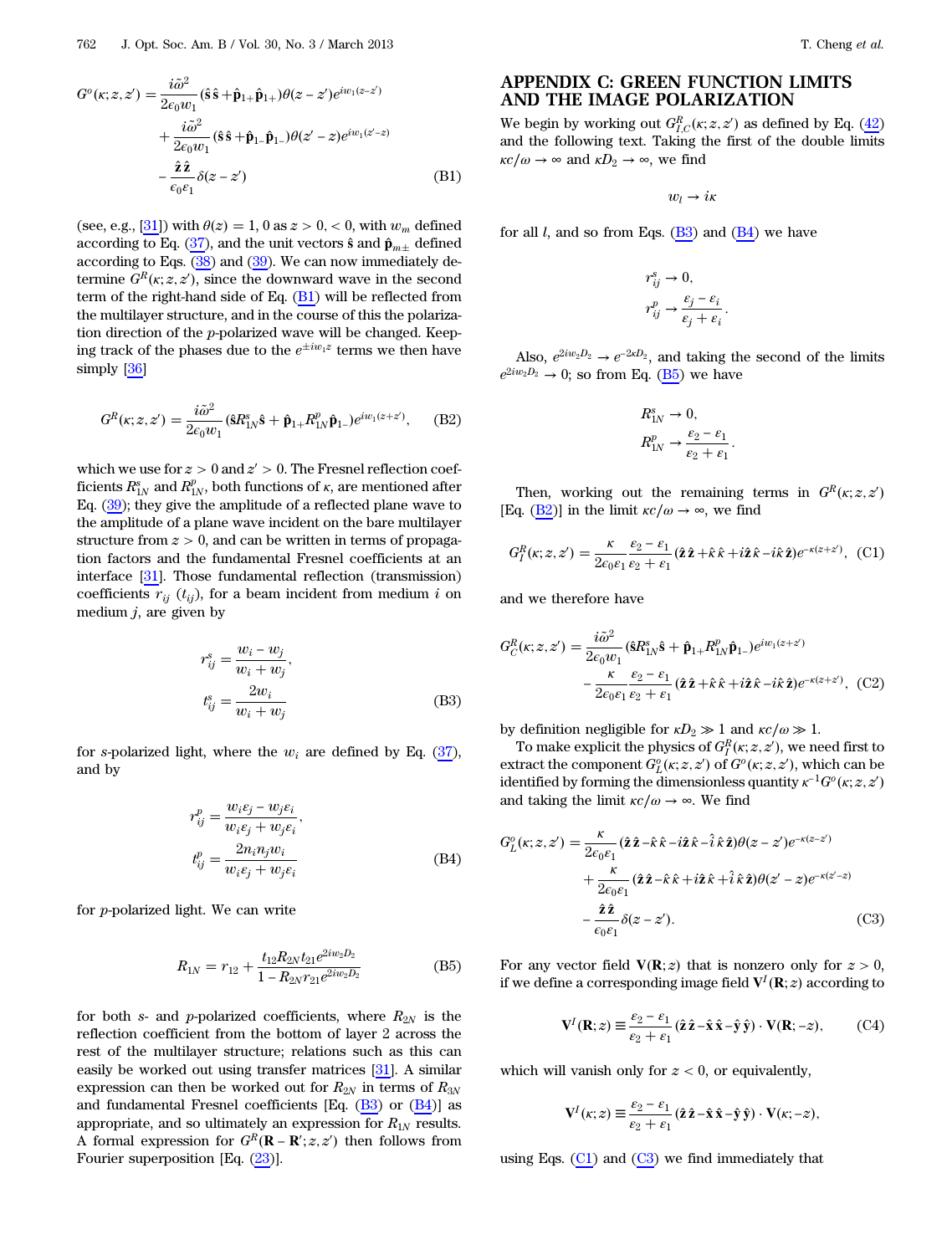$$
\int G_I^R(\kappa; z, z') \cdot \mathbf{V}(\kappa, z') dz' = \int G_L^o(\kappa; z, z') \cdot \mathbf{V}^I(\kappa, z') dz' \quad \text{(C5)}
$$

for  $z > 0$ , where we have used the fact that  $\hat{\mathbf{x}} \hat{\mathbf{x}} + \hat{\mathbf{y}} \hat{\mathbf{y}} = \hat{\mathbf{s}} \hat{\mathbf{s}} + \hat{\mathbf{r}} \hat{\mathbf{x}}$ . Returning to real space, from Eq.  $(C5)$  $(C5)$  $(C5)$  we have

$$
\int G_I^R(\mathbf{R} - \mathbf{R}'; z, z') \cdot \mathbf{V}(\mathbf{R}', z') dz' d\mathbf{R}'
$$

$$
= \int G_L^o(\mathbf{R} - \mathbf{R}'; z, z') \cdot \mathbf{V}^I(\mathbf{R}', z') dz' d\mathbf{R}'
$$

:

Defining  $\mathbf{v}(\mathbf{R}; z)$  and  $\mathbf{v}^I(\mathbf{R}; z)$  according to

$$
\mathbf{V}(\mathbf{R};z) = e^{i\kappa^i \cdot \mathbf{R}} \mathbf{v}(\mathbf{R};z),
$$
  

$$
\mathbf{V}^I(\mathbf{R};z) = e^{i\kappa^i \cdot \mathbf{R}} \mathbf{v}^I(\mathbf{R};z),
$$

we see that  $\mathbf{v}(\mathbf{R};z)$  and  $\mathbf{v}^I(\mathbf{R};z)$  satisfy the same condition [Eq. ( $\underline{C4}$ )] that  $V(R; z)$  and  $V^I(R; z)$  satisfy, and also that

$$
\int e^{-ix^i \cdot (\mathbf{R} - \mathbf{R}')} G_I^R(\mathbf{R} - \mathbf{R}'; z, z') \cdot \mathbf{v}(\mathbf{R}', z') dz' d\mathbf{R}'
$$
\n
$$
= \int e^{-ix^i \cdot (\mathbf{R} - \mathbf{R}')} G_L^o(\mathbf{R} - \mathbf{R}'; z, z') \cdot \mathbf{v}^I(\mathbf{R}', z') dz' d\mathbf{R}'.
$$
 (C6)

In the text,  $\tilde{p}(\mathbf{R}; z)$  is the vector field  $\mathbf{v}(\mathbf{R}; z)$  of interest.

<span id="page-20-0"></span>Finally, in this appendix we identify  $G_T^o(\kappa; z, z') \equiv$  $G^{\circ}(\kappa; z, z') - G^{\circ}_L(\kappa; z, z')$  in the limit that  $w_1z, w_1z', \kappa z$ , and  $\kappa z'$  are in magnitude all much less than unity. From Eqs. [\(B1\)](#page-18-5) and [\(C3\)](#page-19-0), simple algebra leads to the result

$$
G_T^o(\kappa; z, z') \to \frac{1}{2\epsilon_0} \left[ \frac{i\tilde{\omega}^2}{w_1} \hat{\mathbf{s}} \hat{\mathbf{s}} + \frac{1}{\epsilon_1} \left( \frac{i\kappa^2}{w_1} - \kappa \right) \hat{\mathbf{z}} \hat{\mathbf{z}} + \frac{1}{\epsilon_1} (iw_1 + \kappa) \hat{\kappa} \hat{\kappa} \right]
$$
  
\n
$$
\equiv G_T^o(\kappa) \quad \text{for } w_1 z, w_1 z', \kappa z, \kappa z' \ll 1,
$$
 (C7)

independent of  $z$  and  $z'$ .

## APPENDIX D: JUMP EQUATIONS

In this appendix we derive the equations relating the coarsegrained fields  $\bar{\mathbf{E}}(\mathbf{R}, d^+)$  and  $\bar{\mathbf{E}}(\mathbf{R}, 0^l)$ . Beginning with Eq. ([24\)](#page-3-10) for  $\bar{\mathbf{E}}(\mathbf{R}, z)$ , the decomposition [Eq. ([3](#page-2-10))] for the full Green function  $G$ , and Eqs. [\(B1\)](#page-18-5) and [\(B2](#page-19-4)) for the Fourier transforms of its components, we have

$$
e^{-i\kappa^i \cdot \mathbf{R}} \bar{\mathbf{E}}(\mathbf{R}; d^+) = \mathcal{F}_{h+} e^{iw_1^i d^+} + \mathcal{F}_{h-} e^{-iw_1^i d^+} + \frac{i\tilde{\omega}^2}{2\epsilon_0 w_1^i} (\hat{\mathbf{s}}^i \hat{\mathbf{s}}^i + \hat{\mathbf{p}}_{1+}^i \hat{\mathbf{p}}_{1+}^i) e^{iw_1^i d^+} \cdot \int e^{-iw_1^i z'} \mathcal{P}(z') dz' + \frac{i\tilde{\omega}^2}{2\epsilon_0 w_1^i} (\hat{\mathbf{s}}^i R_{1N}^s (\kappa^i) \hat{\mathbf{s}}^i + \hat{\mathbf{p}}_{1+}^i R_{1N}^p (\kappa^i) \hat{\mathbf{p}}_{1-}^i) e^{iw_1^i d^+} - \int e^{iw_1^i z'} \mathcal{P}(z') dz',
$$

where as usual the superscripts  $i$  indicate that the quantities are to be evaluated at  $\kappa^i$ , and we have used the form of  $\mathcal{F}_h(z)$ as identified in Eq. ([48\)](#page-6-0). Similarly,

$$
e^{-i\kappa^i \cdot \mathbf{R}} \bar{\mathbf{E}}(\mathbf{R}; 0^l) = \mathcal{F}_{h+} e^{i w_1^i 0^l} + \mathcal{F}_{h-} e^{-i w_1^i 0^l} + \frac{i \tilde{\omega}^2}{2 \epsilon_0 w_1^i} (\hat{\mathbf{s}}^i \hat{\mathbf{s}}^i + \hat{\mathbf{p}}_{1-}^i \hat{\mathbf{p}}_{1-}^i) e^{-i w_1^i 0^l} \cdot \int e^{i w_1^i z'} \mathcal{P}(z') \mathrm{d}z' + \frac{i \tilde{\omega}^2}{2 \epsilon_0 w_1^i} (\hat{\mathbf{s}}^i R_{1N}^s (\kappa^i) \hat{\mathbf{s}}^i + \hat{\mathbf{p}}_{1+}^i R_{1N}^p (\kappa^i) \hat{\mathbf{p}}_{1-}^i) e^{i w_1^i 0^l} - \int e^{i w_1^i z'} \mathcal{P}(z') \mathrm{d}z'.
$$

Each of these terms contains contributions to upward- and downward-going waves. We can write Eq.  $(60)$  $(60)$  (recall that there we have put  $\kappa^i \to \kappa$ ), and identify

$$
\begin{split} \bar{\mathbf{E}}^{+}(d^{+}) &=\mathcal{F}_{h+}^{\prime}(\kappa^{i})e^{iw_{1}^{i}d^{+}} \\ &+ \frac{i\tilde{\omega}^{2}}{2\epsilon_{0}w_{1}^{i}}(\hat{\mathbf{s}}^{i}\hat{\mathbf{s}}^{i}+\hat{\mathbf{p}}_{1+}^{i}\hat{\mathbf{p}}_{1+}^{i})e^{iw_{1}^{i}d^{+}} \cdot\int e^{-iw_{1}^{i}\mathbf{z}^{\prime}}\mathcal{P}(\mathbf{z}^{\prime})\mathrm{d}\mathbf{z}^{\prime}. \end{split}
$$

$$
\bar{\mathbf{E}}(d^+) = \mathcal{F}'_{h^-}(\kappa^i) e^{-iw_1^id^+}.
$$

while

$$
\bar{\mathbf{E}}^+(0^l) = \mathcal{F}'_{h+}(\kappa^i)e^{iw_1^i 0^l}.
$$

$$
\begin{split} \bar{\mathbf{E}}^-(0^l) &= \mathcal{F}_{h-}'(\kappa^i)e^{-iw_1^i0^l} \\ &+ \frac{i\tilde{\omega}^2}{2\varepsilon_0w_1^i}(\hat{\mathbf{s}}^i\hat{\mathbf{s}}^i+\hat{\mathbf{p}}_{1-}^i\hat{\mathbf{p}}_{1-}^i)e^{-iw_1^i0^l} \cdot \int e^{iw_1^i z^l}\mathcal{P}(z^{\prime})\mathrm{d}z^{\prime}. \end{split}
$$

where

$$
\mathcal{F}_{h+}'(\kappa^i) = \mathcal{F}_{h+} + \frac{i\tilde{\omega}^2}{2\epsilon_0 w_1^i} (\hat{\mathbf{s}}^i R_{1N}^s(\kappa^i) \hat{\mathbf{s}}^i
$$

$$
+ \hat{\mathbf{p}}_{1+}^i R_{1N}^p(\kappa^i) \hat{\mathbf{p}}_{1-}^i) \cdot \int e^{i w_1^i z'} \mathcal{P}(z') dz'
$$

$$
\mathcal{F}_{h-}'(\kappa^i) = \mathcal{F}_{h-}.
$$

Finally, we simplify these expressions by noting that  $w_1^id \ll$ 1 according to Eq.  $(11)$  $(11)$ , and so recalling Eq.  $(18)$  $(18)$  we find Eq. [\(61](#page-8-1)), recalling that there we have put  $\kappa^i \to \kappa$ .

## APPENDIX E: SURFACE EXCITATIONS AND FRESNEL COEFFICIENTS

In a multilayer structure, excitations of the electromagnetic field that propagate perpedicular to the growth direction are signaled by poles in the Fresnel coefficients of the structure. In this appendix we tabulate a few of the expressions that are relevant for surface plasmon and WG mode excitations.

<span id="page-20-1"></span>We begin with a simple interface between a medium of relative permittivity  $\varepsilon_1 = n_1^2$  for  $z > 0$  and a metal with relative permittivity  $\varepsilon_m$  for  $z < 0$ ; we assume that Re  $\varepsilon_m$  is large and negative, and  $n_1$  is real. The Fresnel coefficients for  $p$ -polarized light are given by Eq. [\(B4](#page-19-2)),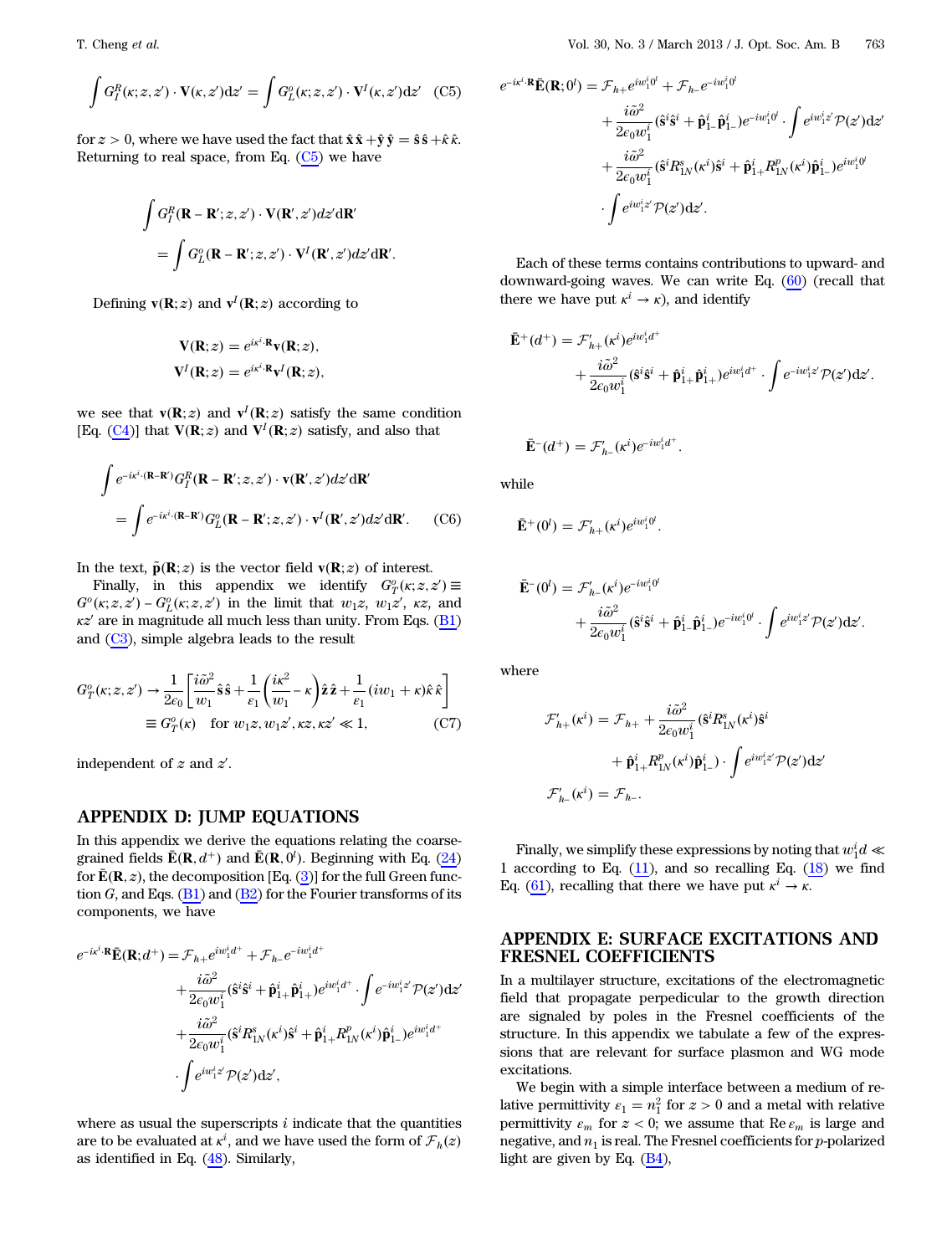$$
r_{1m}^{p} = \frac{w_{1} \varepsilon_{m} - w_{m} \varepsilon_{1}}{w_{1} \varepsilon_{m} + w_{m} \varepsilon_{1}},
$$
  
\n
$$
t_{1m}^{p} = \frac{2n_{1}n_{m}w_{1}}{w_{1} \varepsilon_{m} + w_{m} \varepsilon_{1}},
$$
\n(E1)

where  $n_m = \sqrt{\varepsilon_m}$ , and throughout we use the square root convention introduced after Eq.  $(37)$ . These coefficients have a pole at  $\kappa = \kappa_{\rm SP}$ , where

$$
\kappa_{\rm SP} = \tilde{\omega} \sqrt{\frac{\varepsilon_m \varepsilon_1}{\varepsilon_m + \varepsilon_1}},\tag{E2}
$$

with  $\tilde{\omega} = \omega/c$ , identifies the surface plasmon excitation. The inverse of the Fresnel coefficients [Eq. ([E1](#page-20-1))] vanish at  $\kappa =$  $\kappa_{\rm SP}$  and thus are proportional to  $\kappa - \kappa_{\rm SP}$  for  $\kappa$  close to  $\kappa_{\rm SP}$ . Performing the expansions, we find that for  $\kappa$  close to  $\kappa_{\text{SP}}$  we have

$$
r_{1m} \approx \frac{\rho_{1m}}{\kappa - \kappa_{\rm SP}},
$$

$$
t_{1m} \approx \frac{\tau_{1m}}{\kappa - \kappa_{\rm SP}},
$$

<span id="page-21-1"></span>where the constants

$$
\rho_{1m} = \frac{2w_1^{\text{SP}}(w_m^{\text{SP}})^2 \epsilon_1}{\kappa_{\text{SP}}(w_m^{\text{SP}} \epsilon_m + w_1^{\text{SP}} \epsilon_1)},
$$
  

$$
\tau_{1m} = -\frac{2n_1 n_m (w_1^{\text{SP}})^2 w_m^{\text{SP}}}{\kappa_{\text{SP}}(w_m^{\text{SP}} \epsilon_m + w_1^{\text{SP}} \epsilon_1)},
$$
(E3)

and  $w_1^{\text{SP}}$  and  $w_m^{\text{SP}}$  are the values of  $w_1$  and  $w_m$ , respectively, at  $\kappa = \kappa_{\rm SP}$ ,

$$
w_1^{\text{SP}} \equiv \sqrt{\tilde{\omega}^2 \varepsilon_1 - \kappa_{\text{SP}}^2}
$$

$$
= \tilde{\omega} \sqrt{\frac{\varepsilon_1^2}{\varepsilon_m + \varepsilon_1}},
$$

$$
w_m^{\text{SP}} \equiv \sqrt{\tilde{\omega}^2 \varepsilon_m - \kappa_{\text{SP}}^2}
$$

$$
= \tilde{\omega} \sqrt{\frac{\varepsilon_m^2}{\varepsilon_m + \varepsilon_1}}.
$$

The expressions for a planar WG are slightly more complicated. We take a cladding with index  $n_1$  for  $z > 0$ , a guide material with index  $n_2$  for  $0 > z > -D$ , and a substrate with index  $n_3$  for  $z < -D$ ; we assume the three indices are real, with  $n_2 > n_3 \geq n_1$ . The Fresnel reflection (transmission) coefficient  $R_{13}$  (T<sub>13</sub>) for a field incident from the cladding is given by the Airy formula,

$$
T_{13} = \frac{t_{12}t_{23}e^{iw_2D}}{1 - r_{21}r_{23}e^{2iw_2D}},
$$
  
\n
$$
R_{13} = \frac{r_{12} + r_{23}e^{2iw_2D}}{1 - r_{21}r_{23}e^{2iw_2D}},
$$
 (E4)

where the fundamental reflection (transmission) coefficients  $r_{ii}$  ( $t_{ii}$ ) are given by Eqs. ([B3](#page-19-1)) and [\(B4\)](#page-19-2) for s- and p-polarized light. In either case, WG modes are signaled by the poles of  $T_{13}$ and  $R_{13}$ :

$$
1 - r_{21}r_{23}e^{2iw_2D} = 0.
$$

<span id="page-21-2"></span>After a little algebra, with the assumption that the  $n_i$  are real, this condition can be written as

$$
\cot(hD) = \frac{h - \frac{PQ}{h}}{Q + P},
$$
 (E5)

where

$$
h = \sqrt{\tilde{\omega}^2 n_2^2 - \kappa^2},
$$
  
\n
$$
Q = a_Q \sqrt{\kappa^2 - \tilde{\omega}^2 n_1^2},
$$
  
\n
$$
P = a_P \sqrt{\kappa^2 - \tilde{\omega}^2 n_3^2},
$$

with

$$
a_Q = a_P = 1 \quad (s - polarized),
$$
  
\n
$$
a_Q = \frac{n_2^2}{n_1^2}, \quad a_P = \frac{n_2^2}{n_3^3} \quad (p - polarized). \tag{E6}
$$

Equation ( $E_5$ ) implicitly determines the values  $\kappa_o$  of  $\kappa$  at which  $R_{13}$  and  $T_{13}$  diverge. It is the standard dispersion equation for WG modes, usually derived by writing down fields in the different regions and explicitly demanding that the Maxwell saltus conditions are satisfied across each interface [[37\]](#page-22-29); of course, those conditions are implicitly guaranteed when the expressions for the Fresnel coefficients are constructed. Writing  $Q$  and  $P$  in terms of the refractive indices and  $h$ , the numerical solution of Eq.  $(E5)$  is facilitated by the fact that the left-hand side of the equation is a decreasing function of  $h$ , while the right-hand side is an increasing function of  $h$ . Near one of the  $\kappa_0$  the inverse of each of  $R_{13}$  and  $T_{13}$  is proportional to  $\kappa - \kappa_o$ , and working out the terms we find

$$
R_{13} \approx \frac{\rho_{13}}{\kappa - \kappa_o},
$$
  

$$
T_{13} \approx \frac{\tau_{13}}{\kappa - \kappa_o},
$$

<span id="page-21-0"></span>where

$$
\rho_{13} = \frac{2h_o^2 Q_o}{\kappa_o D_{\text{eff}}(h_o^2 + Q_o^2)},
$$
  
\n
$$
\tau_{13} = \frac{2h_o^2 Q_o a_{13}}{\kappa_o D_{\text{eff}} \sqrt{(h_o^2 + Q_o^2)(h_o^2 + P_o^2)}},
$$
\n(E7)

:

with  $h_o$ ,  $Q_o$ , and  $P_o$  indicating the values of those variables at  $\kappa = \kappa_o$ 

$$
a_{13} = 1 \t (s - polarized),
$$
  
\n
$$
a_{13} = \frac{n_1}{n_3} \t (p - polarized),
$$
  
\n
$$
D_{\text{eff}} = D + Q_o^{-1} \left( \frac{a_0^2 h_o^2 + Q_o^2}{h_o^2 + Q_o^2} \right) + P_o^{-1} \left( \frac{a_p^2 h_o^2 + P_o^2}{h_o^2 + P_o^2} \right)
$$

## ACKNOWLEDGMENTS

We acknowledge the support from the Natural Sciences and Engineering Research Council of Canada (NSERC), through